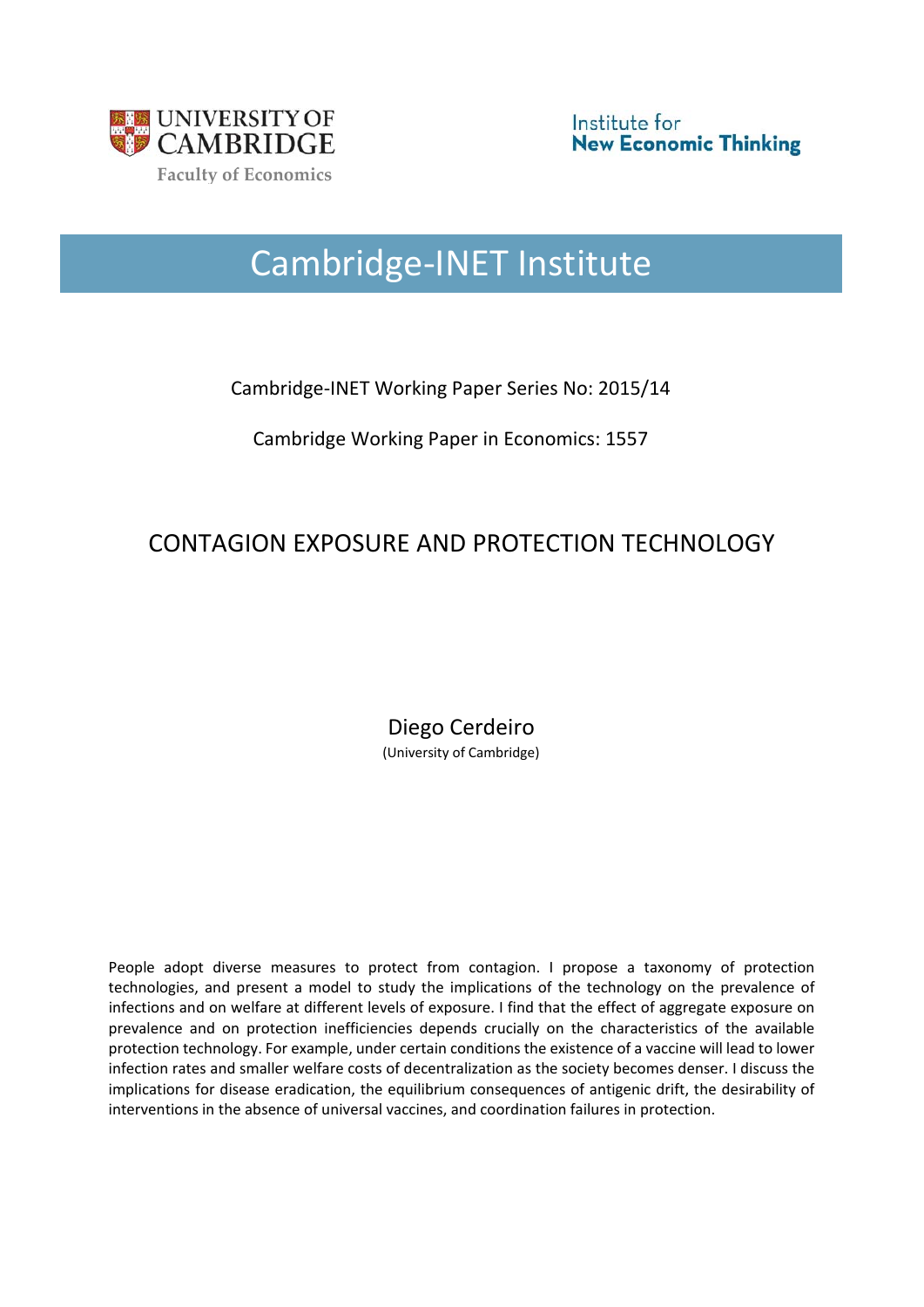## Contagion Exposure and Protection Technology

Diego Cerdeiro<sup>∗</sup>

May 11, 2015

#### Abstract

People adopt diverse measures to protect from contagion. I propose a taxonomy of protection technologies, and present a model to study the implications of the technology on the prevalence of infections and on welfare at different levels of exposure. I find that the effect of aggregate exposure on prevalence and on protection inefficiencies depends crucially on the characteristics of the available protection technology. For example, under certain conditions the existence of a vaccine will lead to lower infection rates and smaller welfare costs of decentralization as the society becomes denser. I discuss the implications for disease eradication, the equilibrium consequences of antigenic drift, the desirability of interventions in the absence of universal vaccines, and coordination failures in protection.

<sup>∗</sup> International Monetary Fund. This paper is based on a chapter of my PhD dissertation at the University of Cambridge. I am very grateful to Sanjeev Goyal for invaluable guidance and constant support, and to Andrea Galeotti and Edoardo Gallo for detailed comments on an earlier draft. I am also grateful to Vessela Daskalova, Marcin Dziubiński, David Easley, Julien Gagnon, Matt Leister, Francesco Nava, Anja Prummer and Flavio Toxvaerd for very helpful discussions. All remaining errors are my own. E-mail: diegocerdeiro@gmail.com, dcerdeiro@imf.org.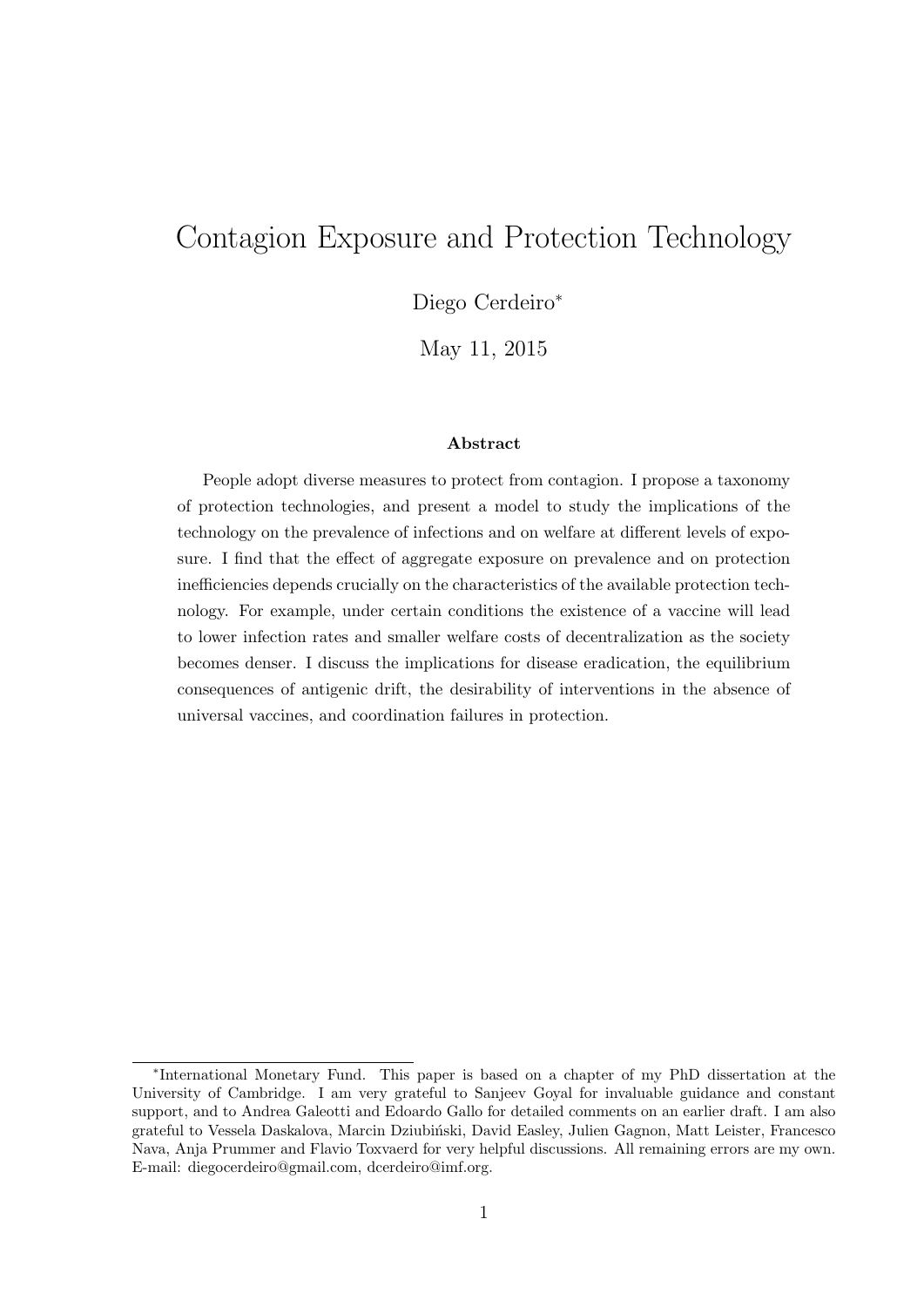### 1 Introduction

An undesired side-effect of the agglomeration of human population over the last centuries has been the ease of propagation of infectious diseases. The bubonic plague repeatedly decimated London's population in the 16th and 17th centuries.<sup>1</sup> The Spanish influenza epidemic of 1918-1920, with an estimated global toll of 50 million lives, featured higher death rates in more densely populated areas.<sup>2</sup> High population density contributed to the rapid spread of the 2009 influenza pandemic in Mexico, where the pandemic originated.<sup>3</sup> The potential propagation of infectious diseases due to greater exposure to contagion will almost certainly continue to be a challenge in the future, as the fraction of people living in cities is set to increase both in developed and in developing nations.<sup>4</sup> As economies and individuals become increasingly reliant on digital networks, these concerns also extend to cybersecurity.<sup>5</sup> The general prospect of increasing exposure in physical and online environments raises both positive and normative questions. Should we expect more intense exposures to inevitably lead to higher prevalence of infections? To what extent will policy interventions be desirable?

The changes in exposure associated with urbanization and digitalization may be beyond an individual's control, but we are not entirely passive subjects in the propagation of infection. In fact, we regularly invest in protection against contagion during our interactions. I propose an extension of the susceptible-infected-susceptible (SIS) model to study the equilibrium and welfare implications of the protection technology at different levels of exposure.<sup>6</sup>

Investments in protection typically depreciate, but when and how they do so very much depends on the context. In many cases the protection technology is essentially interaction-specific (e.g. the use of hand sanitizer or a face mask, or avoiding social encounters). Alternatively, some technologies have the form of a fixed cost that, once

<sup>&</sup>lt;sup>1</sup>See e.g. Sutherland [28] and Appleby  $[2]$ .

<sup>&</sup>lt;sup>2</sup>The global death toll estimate is from Johnson and Mueller [23]. Using data from six censuses for 199 districts in India, the country with the highest number of deaths, Chandra et al. [4] find significant differences in death rates between low and high population density areas.

<sup>3</sup>Zepeda-Lopez et al. [31].

<sup>4</sup>The fraction of the population living in cities is projected to increase from 77% in 2011 to 86% in 2050 in developed countries, and from 47% to 64% in developing countries (United Nations [30]). Glaeser [18] postulates that advances in communication technology are likely to increase the need for offline encounters, as online and offline interactions very often complement each other.

<sup>&</sup>lt;sup>5</sup>Ensuring a smooth functioning of digital networks has become a primary concern for policy makers. In the US, the 2012-2016 Infrastructure Protection Strategic Plan states that "Our Nation's critical infrastructure - both physical and cyber - is crucial to the functioning of the American economy and our way of life. [...] Our critical infrastructure is increasingly connected and interdependent and protecting it and enhancing its resilience is an economic and national security imperative" (Department of Homeland Security [9]).

 ${}^{6}$ For an introduction to the SIS model, see e.g. Anderson and May [1].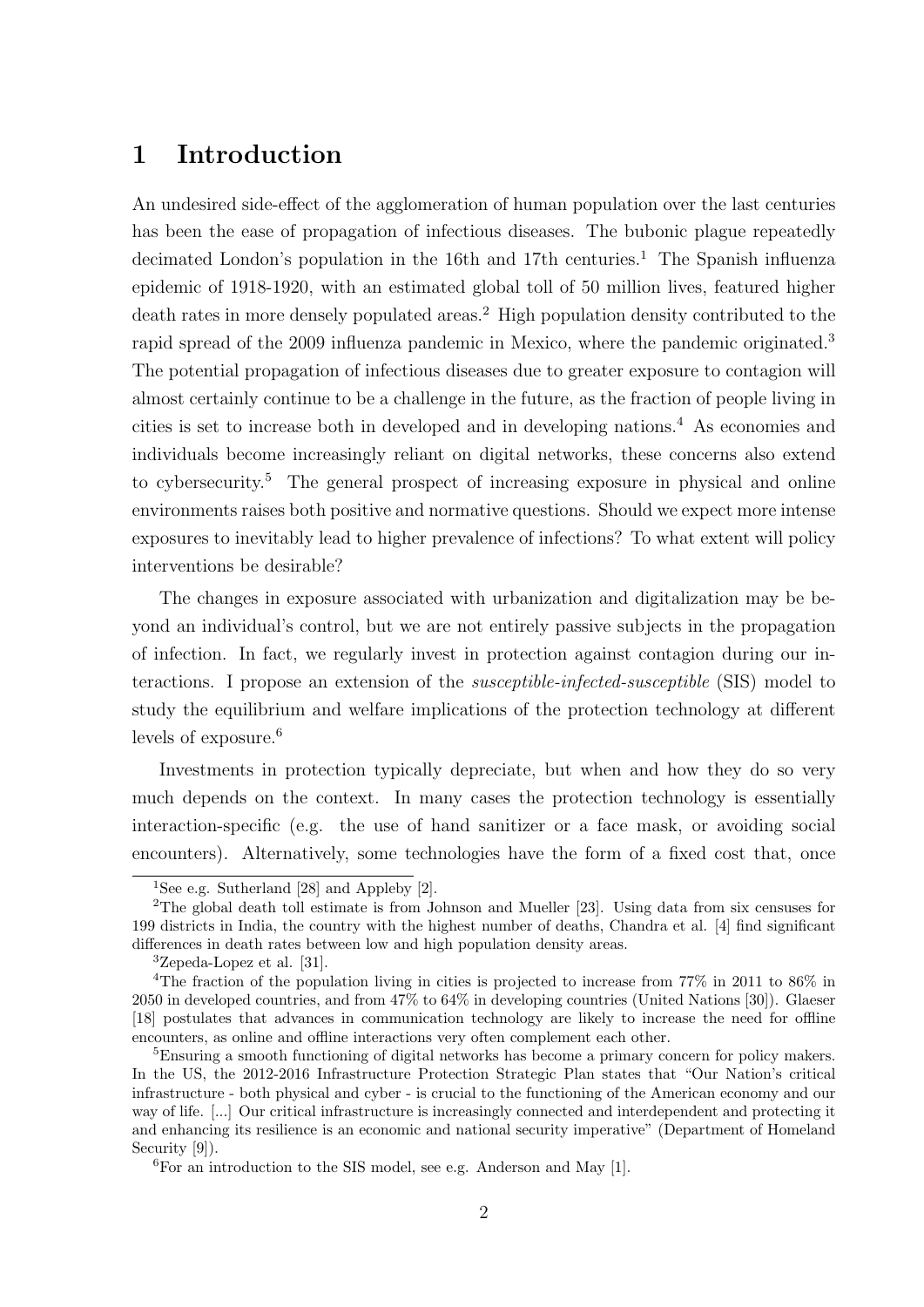paid, allows the individual to enjoy the benefits of protection in multiple interactions. Vaccination is a canonical example. In the context of cybersecurity, anti-virus softwares have a number of distinctive features. Since they take up processing power, they partly involve variable costs that scale up with usage. Like some vaccines, they require fixed updating costs. However, a distinctive feature of anti-virus softwares is that they may need to be re-installed upon infection.<sup>7</sup>

Motivated by these examples, I consider a classification that distinguishes between two "pure" types of technologies. On the one hand, those investments in protection whose expiration takes place *exogenously*, with a per-period probability that I will denote as η. Parameterized by η we encompass a wide spectrum of specific protective measures, ranging from interaction-specific protection ( $\eta = 1$ ) to universal vaccines ( $\eta = 0$ ).<sup>8</sup> On the other hand, I consider the implications of protection investments that fully depreciate (i.e. expire) upon infection. As the probability of infection is affected by others' investment on protection, in this case the expiration of protection is essentially endogenous.

I find that inefficiencies associated with decentralized protection decisions, and thus the desirability of interventions, critically depend on the characteristics of the available protection technology. Individual incentives to protect under exogenous expiration will increase hand in hand with exposure only if expiration takes place with low enough probability. The first main result of the paper (Theorem 1) shows that there exists a unique threshold for the durability of protection (as measured through  $\eta$ ) such that if durability is below it (i.e.  $\eta$  is *above* the threshold), low-degree individuals find protection most attractive.<sup>9</sup> Since meetings are relatively rare, a one-off payment for protection buys low-degree individuals a relatively long (expected) stream of health premium. Together with the fact that investments in protection are substitutes, the implication is that the desirability of interventions will generally be non-monotonic in population density. Because protection decisions are substitutes, when population density is low so that prevalence is low even without protection, individuals will not protect. If population density is high, there will be reasons not to protect because protection is expensive. In between there will generally be some level of protection. While the prevalence of infections increases monotonically with population density, decentralization costs will be higher for societies that are either relatively sparse or very dense.

<sup>7</sup>E.g., Corrigan-Gibbs and Chen [20] and Brewer et al. [10] report the difficulties in maintaining computers protected due to reinstallation requirements in Ghana, and India and Cambodia, respectively.

<sup>&</sup>lt;sup>8</sup>The term *universal* refers to vaccines that are robust to viral mutations, and so the protection provided by them never expires.

 $^{9}$ Following several papers in the literature, I will denote the level of exposure to interactions as *degree*, and refer to exposure and degree interchangeably. I will use 'population density' when referring to the average degree in the population.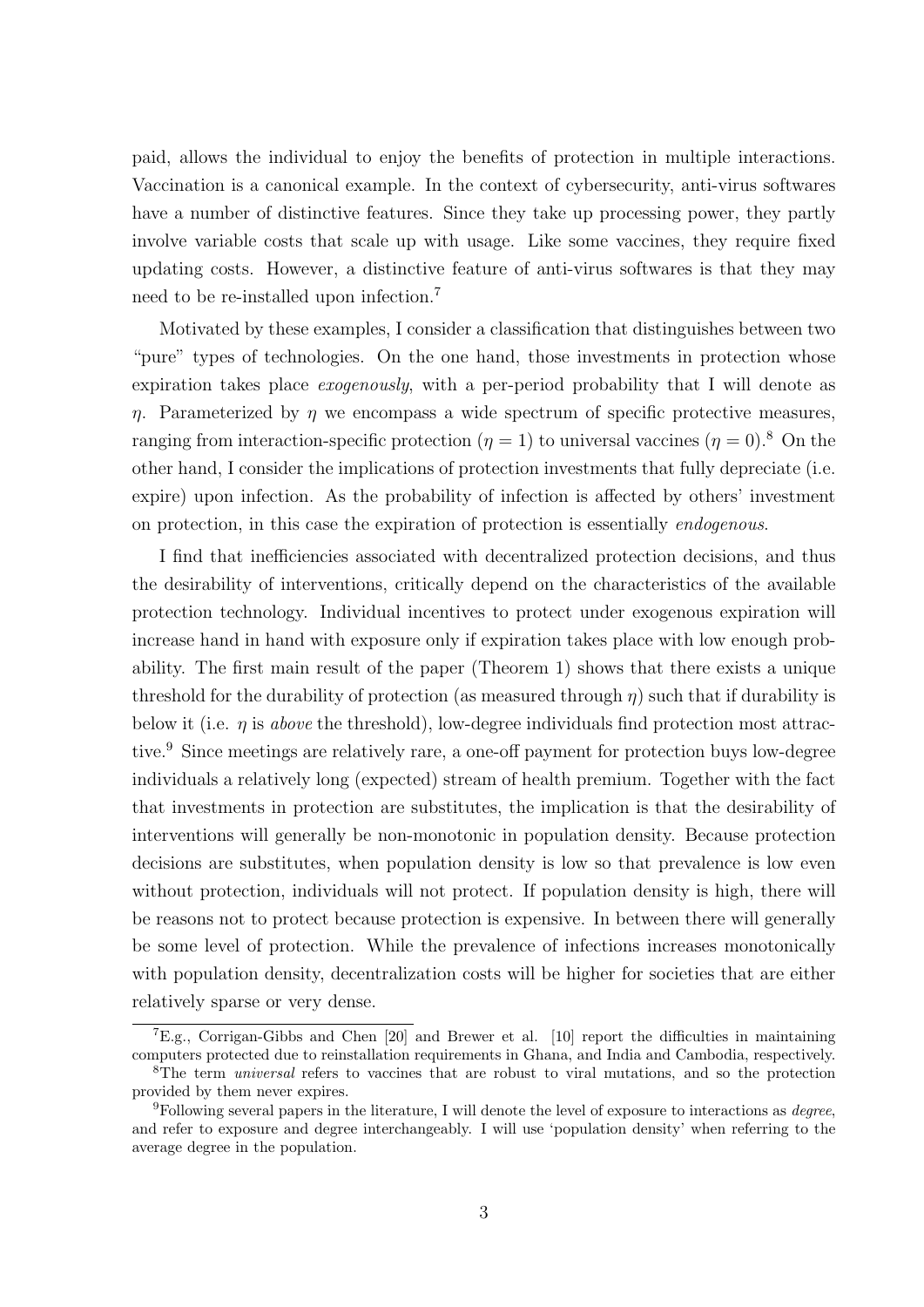Individual incentives, and thus aggregate results, are tipped over if the durability of protection is on the other side of the threshold. In particular, results become a mirror image of the ones just described: with durable protection, it is the extent of protection that has a monotonic relation with population density, while steady state prevalence is non-monotonic in the society's degree. In sparse societies, individuals do not actively prevent the infection from spreading, but as societies become denser, protection becomes more attractive and prevalence may decrease as a result.

The second main result (Theorem 2) shows that there is a fundamental difference in the strategic incentives to protect if the expiration of protection is related to the infectious status: protection decisions are in this case strategic complements. If protection expires upon infection, then protection investments yield a higher bang for the buck (in terms of the expected duration of the investment) if others are investing in protection as well. This has two important implications. The first one concerns the conditions for an infection to become endemic, i.e. to remain in the population in the long run. If protection decisions are substitutes, then, regardless of the cost and effectiveness of protection, even arbitrarily low initial infection rates will spread and the disease will never be eradicated without policy interventions. In fact, infections will spread up to the point in which they are bounded either by spontaneous recovery or because protection becomes optimal. The situation is different when protection decisions are strategic complements. Protection is particularly attractive at low prevalence rates, and thus active efforts from the population may result in the disease dying out even if from a purely physiological perspective (i.e. without protection) it could become endemic.

The downside, however, is that multiple positive-infection steady states are possible, and which one is chosen is entirely up to the individuals' coordination (Theorem 3). If everyone protects, then the infection rate is low, and therefore protecting is profitable. If nobody protects, then the opposite is true. Multiple steady states exhibit a "tipping point" feature: any infection rate below some threshold will prompt full protection, while any infection rate above this threshold will unravel protection. For a policy-maker who intends to shift the society from a steady state of no protection to a steady state with full protection, I find that the effort needed to reach this tipping point will be larger the denser the society.

Table 1 summarizes the paper's main findings, showing how inefficiencies in decentralized protection at varying levels of exposure critically depend on the protection technology.

The paper lies at the intersection of two different strands of the economics literature on epidemics. A comparatively small set of papers has studied the effects of the structure of the society, as characterized by the links between individuals through which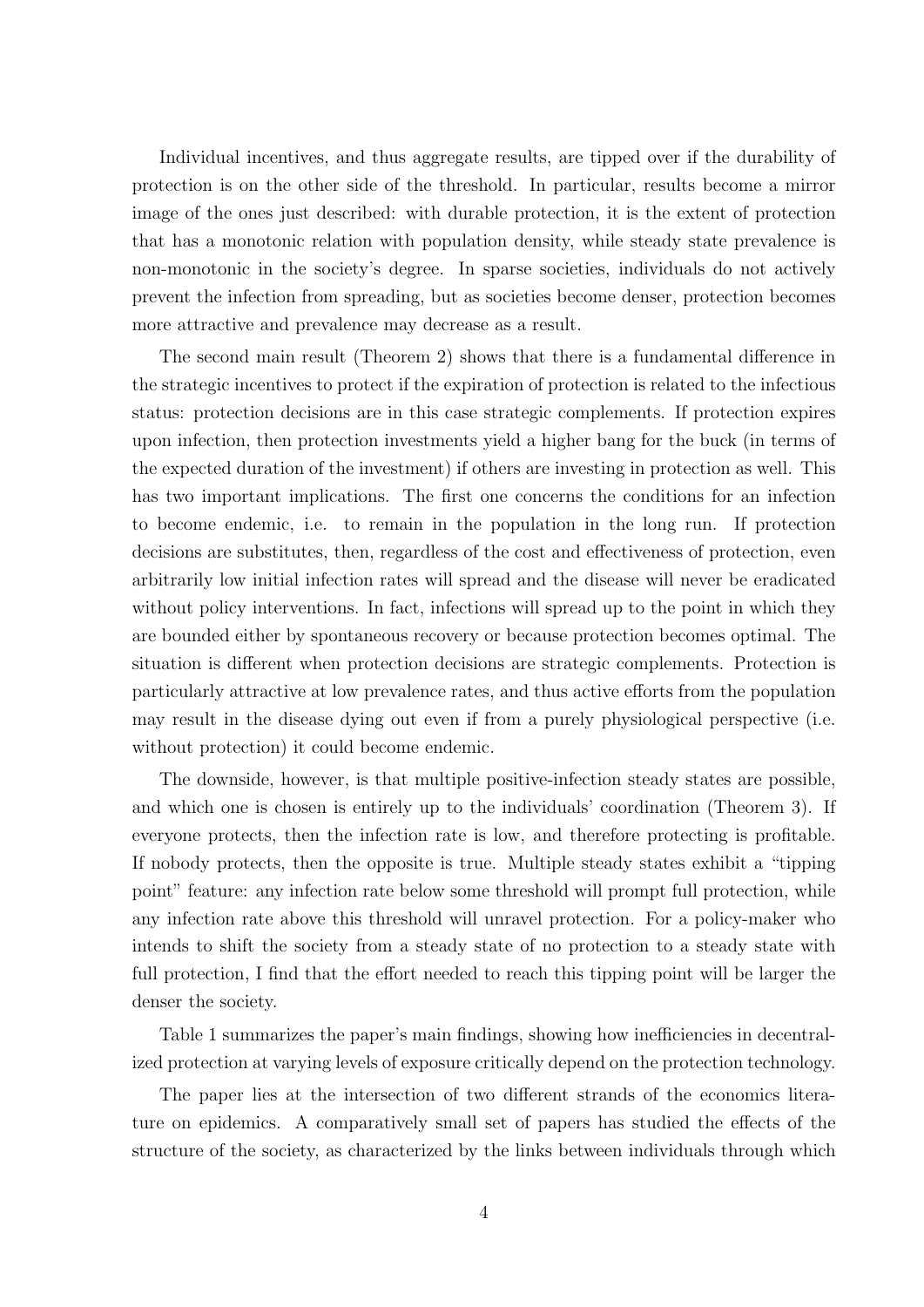|                |              |                 | Interaction-specific Durable vaccine Expiration upon infection |
|----------------|--------------|-----------------|----------------------------------------------------------------|
| Dense society  | High         | $_{\text{LOW}}$ | High                                                           |
| Intermediate   | $_{\rm Low}$ | Medium          | Low or $High^*$                                                |
| Sparse society | High         | High            | $_{\text{LOW}}$                                                |

### Table 1: When can intervention be desirable? Inefficiencies in protection

\* Depending on individuals' coordination.

contagion can occur, on the prevalence of infections. This literature was originally initiated by researchers in other fields (mainly in physics, in the work by Pastor-Satorras and Vespignani [27]), and subsequently developed further in economics (Jackson and Rogers [22], López-Pintado [25]).<sup>10</sup> While these papers offer rich insights on the relevance of the social structure on disease diffusion, they abstract from the effects that individual behaviour may have on prevalence. Individual incentives in epidemiological contexts have been studied extensively by economists in the last two decades. Contributions include papers that study individual incentives to vaccinate (Francis [12] and [13], Geoffard and Philipson [17], Chen and Toxvaerd [5]), to engage in interaction-specific protection (Kremer [24], Geoffard and Philipson [16], Toxvaerd [29]), or both (Goyal and Vigier [19]). By incorporating incentives in a model where the structure of interactions matters, this paper is closest to the work by Galeotti and Rogers [15]. Galeotti and Rogers [15] propose a model where agents strategically choose whether to vaccinate in a society divided into two groups, and analyze the implications of different assortativity patterns. In the present paper I abstract from the possibility of the society being segmented and instead focus on how incentives to protect relate to the frequency of interactions, and how this relation is affected by the protection technology.

The rest of the paper is organized as follows. Section 2 presents the model. Section 3 characterizes optimal protection decisions by the individual. Section 4 presents the steady state analysis. Section 5 studies the first best solution and discusses the welfare properties of decentralized equilibria. Section 6 concludes by discussing policy implications. Appendix A contains all proofs.

 $10$ Further references can be found in Jackson [21], chapter 7.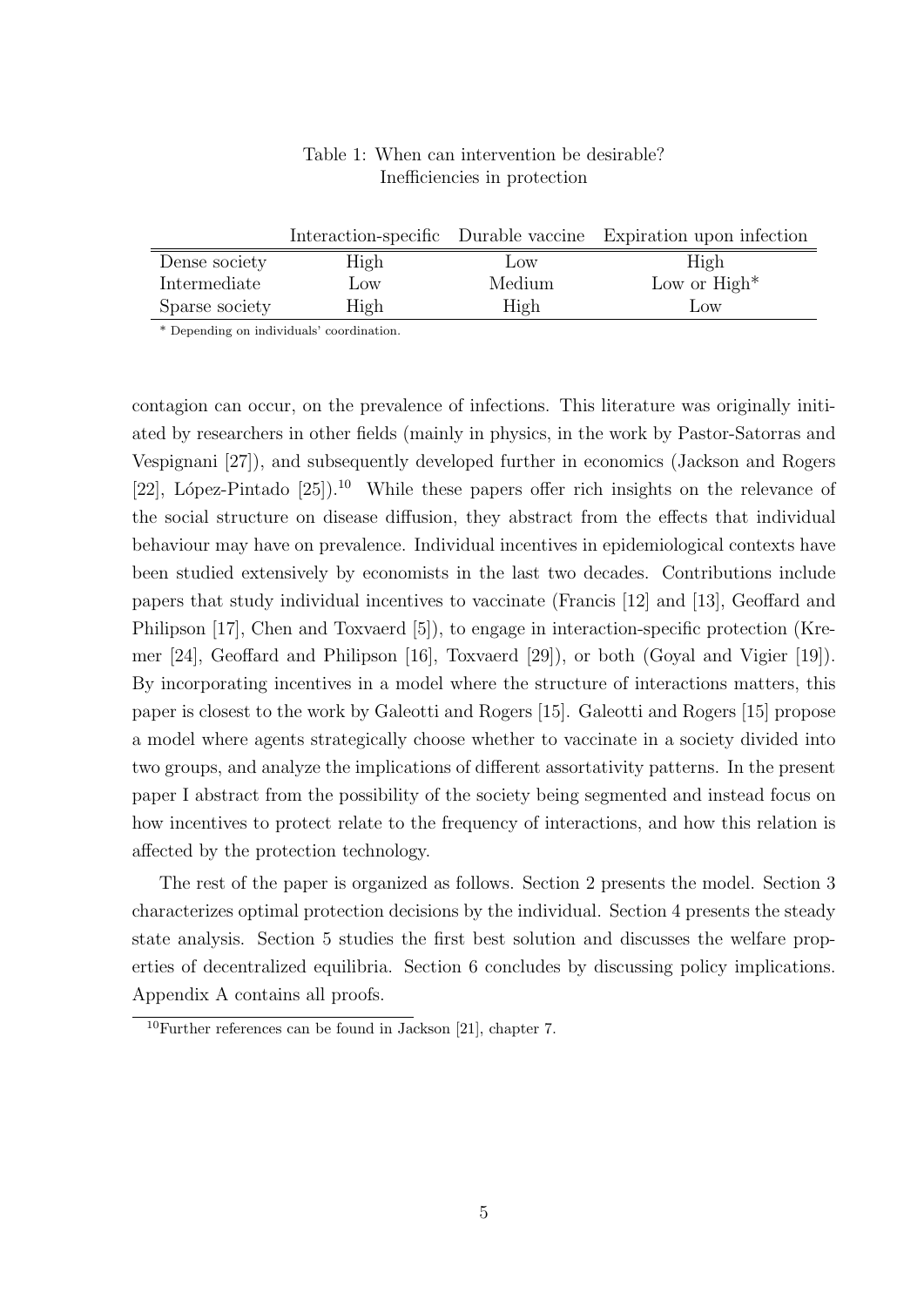### 2 The Model

Social encounters. There is a population of mass one of individuals. In every period t,  $t = 1, \ldots$ , each individual i in the population is called for an interaction with some probability  $\delta_i \in [\varepsilon, 1]$ , where  $\varepsilon \in (0, 1]$ . I assume that the society is regular, and so  $\delta_i = \delta$ for all  $i$ .<sup>11</sup> Individuals who are called to interact are randomly matched in pairs.

Contagion and protection. Individuals may be *susceptible* or *infected*. An infected individual recovers spontaneously with per-period probability  $\alpha \in [0,1]$ . Susceptible individuals may become infected when interacting with an infected individual. Specifically, a susceptible individual who interacts with an infected individual gets infected with probability  $p \in [p_L, p_H]$ , with  $0 \leq p_L < p_H \leq 1$ . The protection level p is chosen by the individual, and entails a cost

$$
\frac{p_H - p}{p_H - p_L} c,
$$

where  $c > 0$  is the constant marginal cost of protection. Protection is temporary, in the sense that it may expire. Two different expiration processes are considered:

- (a) Exogenous expiration. Protection expires with per-period probability  $\eta \in [0, 1]$ .
- (b) Endogenous expiration. Protection expires if the individual becomes infected.

Preferences. In periods in which the individual is susceptible, she earns a gross payoff of  $\pi_S$ . When she is infected, the gross payoff is of  $\pi_I < \pi_S$ . The per-period net payoff  $u_t$ at time t is equal to the gross payoff minus protection spending in that period. I assume that individuals are infinitely patient and thus seek to maximize their expected per-period payoffs (see e.g. Fudenberg and Tirole [14], pp. 148-9):<sup>12</sup>

$$
\lim_{T \to \infty} \mathbb{E} \frac{1}{T} \sum_{t=0}^{T} u_t.
$$
\n(1)

<sup>&</sup>lt;sup>11</sup>In Appendix B I extend the steady state analysis to societies with arbitrary degree distributions. The theoretical results and numerical simulations show that the findings of the main text do not depend on the degree distribution being regular.

<sup>12</sup>As shown in the Appendix, this formulation of individual payoffs is obtained if agents discount the future at a rate  $\beta \to 1$ . The model could be written with discounting, making the problem less tractable without changing the qualitative results. Since the benefits of protection partly accrue in the future, with discounting the policy functions would reflect weaker incentives to protect. As the discount factor approaches one, the policy functions would get arbitrarily close to the ones presented below.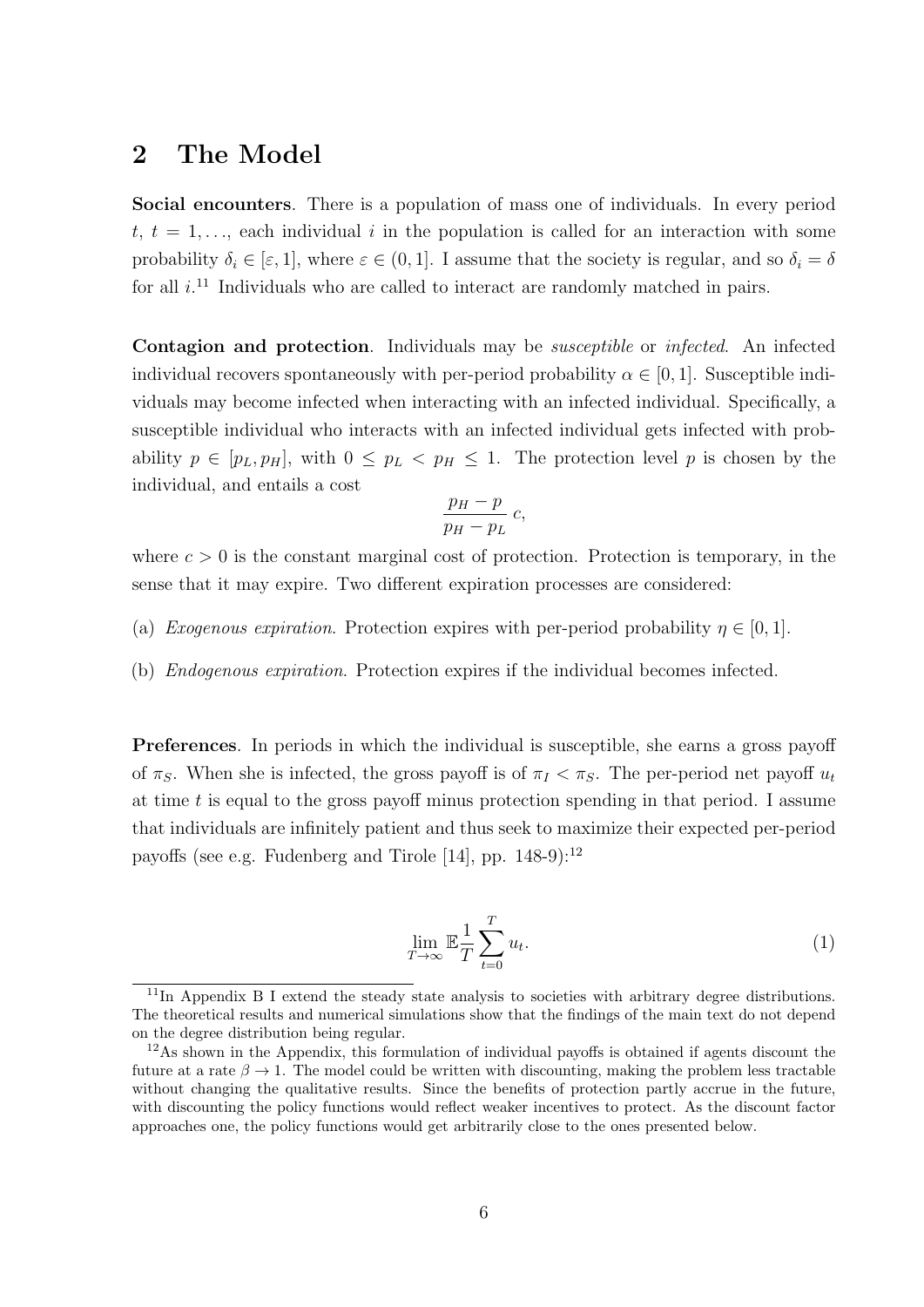**Steady state.** Let  $\theta_t(\delta)$  denote the probability that, in a society of degree  $\delta$ , a meeting is with an infected individual. Since the society is regular,  $\theta_t(\delta)$  is also the fraction of individuals who are infected at time t. The dynamics of  $\theta_t(\delta)$  are given by

$$
\theta_{t+1}(\delta) - \theta_t(\delta) = (1 - \theta_t(\delta)) \delta \theta_t(\delta) p_t - \alpha \theta_t(\delta), \qquad (2)
$$

where  $p_t \in [p_L, p_H]$  is the average protection level of susceptible individuals. Equation (2) describes the standard dynamics of the SIS model for regular societies. The intuition is as follows. Consider the first term on the right-hand side of (2). A fraction  $\delta$  of the fraction  $(1 - \theta_t(\delta))$  of susceptible individuals are called for an interaction. Of those individuals, a fraction  $\theta_t(\delta)p_t$  is matched with infected individuals and becomes infected. The second term on the right-hand side of (2) represents the fraction of infected individuals of degree  $\delta$  who spontaneously recover. Netting out the recovering individuals from the newly infected ones yields the change in the infection rate, i.e. the left-hand side of (2).

In a steady state,  $\theta_{t+1}(\delta) = \theta_t(\delta) = \theta(\delta)$ . Using (2) it follows that a steady state infection rate in a degree- $\delta$  society must satisfy

$$
\alpha \theta(\delta) = (1 - \theta(\delta)) \delta \theta(\delta) p_t = (1 - \theta(\delta)) \delta \theta(\delta) p, \tag{3}
$$

where the second equality follows from the fact that, if  $\theta_t(\delta)$  is time independent, then  $p_t$ must be as well. Let  $p^*(\theta)$  denote an optimal protection level that is chosen by degree- $\delta$ individuals when the steady state probability of meeting an infected individual equals  $\theta$ .

**Definition 1.** A steady state is a pair  $(\theta^{ss}(\delta), p^*(\theta^{ss}))$  such that

$$
\alpha \theta^{ss}(\delta) = (1 - \theta^{ss}(\delta)) \delta \theta^{ss}(\delta) p,
$$

where  $p = p^*(\theta^{ss})$ .

Notice the fixed-point nature of a steady state. An infection rate corresponds to a steady state if and only if it prompts an individual behaviour that results in that particular infection rate.

It is worth noting that, for any degree distribution and set of parameters, there is always a steady state with no infection and no protection. The interest will thus be in understanding the circumstances under which a positive infection rate can be sustained. When a steady state with positive infection exists, then the infection rate is given by

$$
\theta^{ss}(\delta) = 1 - \frac{\alpha}{\delta p^*(\theta^{ss})},\tag{4}
$$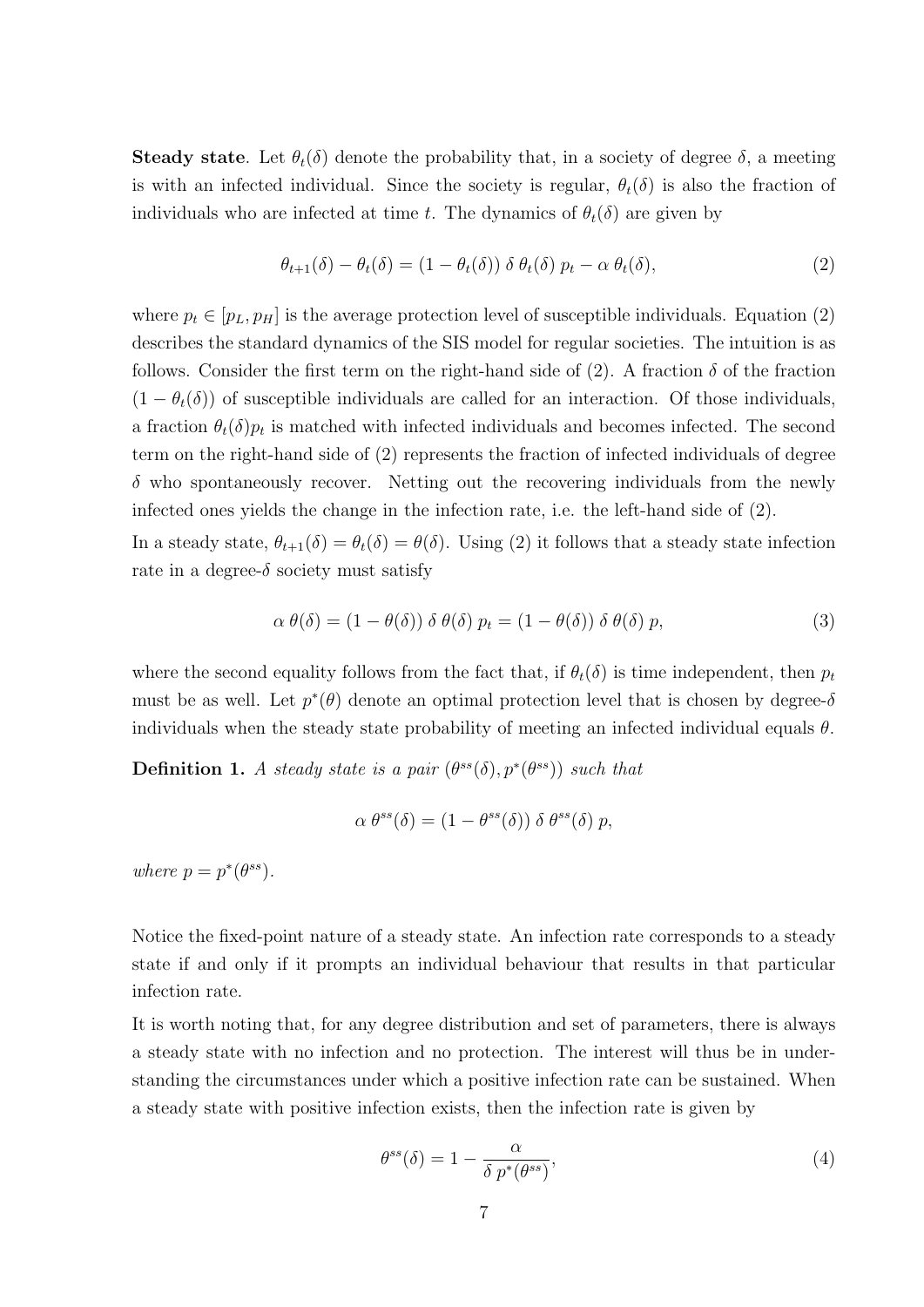where  $\alpha < \delta p^*(\theta^{ss})$ .

### 3 Optimal Protection Decisions

This section studies the individual's incentives to protect taking the aggregate as given. The problem is greatly simplified by the fact that, due to homogeneous mixing, there is a single aggregate state variable,  $\theta_t$ , that summarizes all that the individual is interested in with regards to the society. Thus, the solution to the individual problem does not depend directly on the society's degree distribution. Furthermore, since individuals are infinitely patient, they care about long-run probabilities. This implies that the relevant probability of meeting an infected individual is the steady state level  $\theta^{ss}$ .

#### 3.1 Optimal protection under exogenous expiration

The following result provides a general characterization of individual protection decisions under exogenous expiration.

**Theorem 1.** Suppose that protection expires with per-period probability  $\eta > 0$ , and that the economy converges to a steady state  $\theta^{ss} > 0$  in the long run. For sufficiently small  $\theta^{ss}$ protection is never optimal. Furthermore, there exists a unique  $\bar{\eta} \in (0,1)$  such that:

- (a) If  $\eta > \bar{\eta}$  and protection is profitable for some degree, then a degree-δ individual protects if and only if  $\delta \in [0, \bar{\delta}]$  for some  $\bar{\delta} \in [0, 1]$ .
- (b) If  $\eta < \bar{\eta}$  and protection is profitable for some degree, then a degree- $\delta$  individual protects if and only if  $\delta \in [\underline{\delta}, \overline{\delta}]$  for some  $\underline{\delta}, \overline{\delta} \in [0,1]$ . For sufficiently effective protection (sufficiently low  $p_L$ ),  $\bar{\delta} = 1$ .

A few observations are in order with respect to this result. First, protecion is never optimal from the individual's perspective if aggregate infection is sufficiently small. This is a manifestation of the substitutability of investment decisions at low infection rates. The thought exercise is if a sufficiently large fraction of the population decided to protect, causing aggregate infection to drop so much as to make protection unattractive from the individual's perspective.

Secondly, it is clear from Theorem 1 that whether more intense exposure leads to more protection depends on the durability of the latter. In particular, low-degree individuals find protection more attractive if protection expires frequently. The intuition is straightforward: since meetings are relatively rare, a one-off payment for protection buys a relatively long (expected) stream of health premium. If, however, durability is above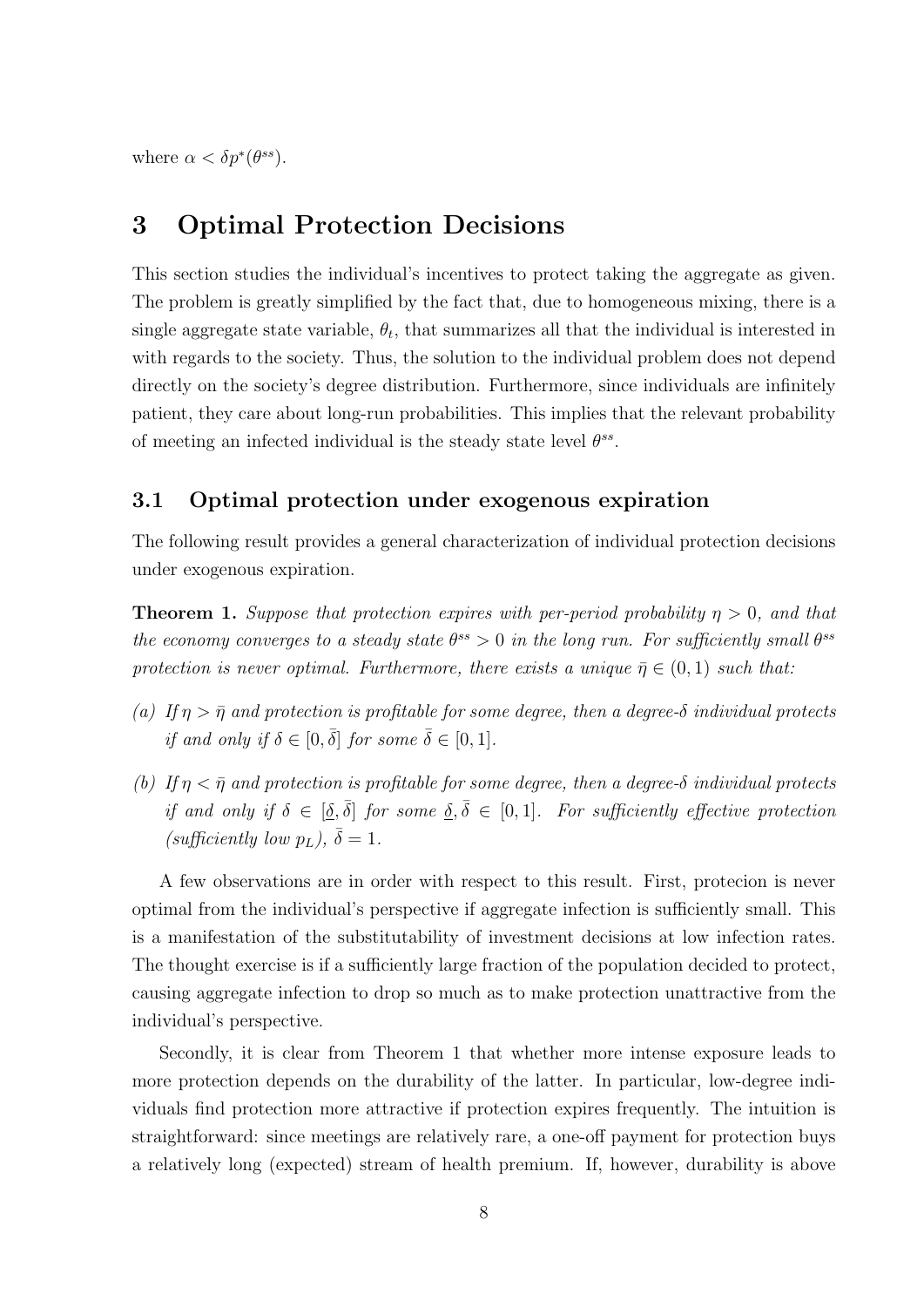the threshold  $(\eta < \bar{\eta})$ , then incentives are tipped over and protection may be profitable for individuals facing relatively more intense exposure.

Theorem 1 leaves open the possibility that, if protection is long-lasting but not sufficiently effective (i.e.  $p_L > 0$ ), individuals with high exposure will prefer to remain unprotected. This feature is closely related to the concept of *rational fatalism* (Kremer [24]), whereby agents facing high enough probability of becoming infected may give up on any costly preventive measure.

While the probability of becoming infected is a function both of the individual's degree δ and the aggregate infection rate θ, the fatalistic behavior just described is in relation to the former only. Whether incentives to protect increase monotonically with the aggregate steady-state infection rate (so that protection decisions are global substitutes) depends not only on the effectiveness of protection  $(p_L)$ , but also on the extent to which it can be used in multiple interactions  $(\eta)$ . The following two corollaries provide an explicit characterization of optimal protection decisions in two prominent instances: when protection is interactionspecific ( $\eta = 1$ ), and when protection is long-lasting and perfect (small  $\eta$  and  $p_L = 0$ ). In both cases we find that protection incentives increase monotonically with aggregate infection. In other words, if an individual finds protection optimal under a steady-state with infection  $\theta$ , it will also find it optimal under steady-state infection  $\theta' > \theta$ .

Corollary 1. (Interaction-specific protection) Suppose protection is interaction-specific  $(\eta = 1)$ , and that the economy converges to a steady state  $\theta^{ss} > 0$  in the long run. An individual of degree  $\delta$  optimally chooses:

- (1) full protection if  $\delta < \delta_X^*(\theta^{ss})$ ,
- (2) any protection level if  $\delta = \delta^*_X(\theta^{ss})$ ,
- (3) no protection if  $\delta > \delta_X^*(\theta^{ss})$ ,

where

$$
\delta_X^*(\theta) := \frac{\theta(p_H - p_L)(\pi_S - \pi_I) - c\alpha}{c\theta p_H}.
$$
\n(5)

Corollary 2. (Durable and perfect protection) Suppose that protection is perfect and expires with per-period probability  $\eta < \frac{1}{1+c/(\pi_S-\pi_I)}$ , that individuals either fully protect or do not protect, and that the economy converges to a steady state  $\theta^{ss} > 0$  in the long run. An individual of degree  $\delta$  optimally chooses:

(1) full protection if  $\delta > \delta_X^{**}(\theta^{ss})$ ,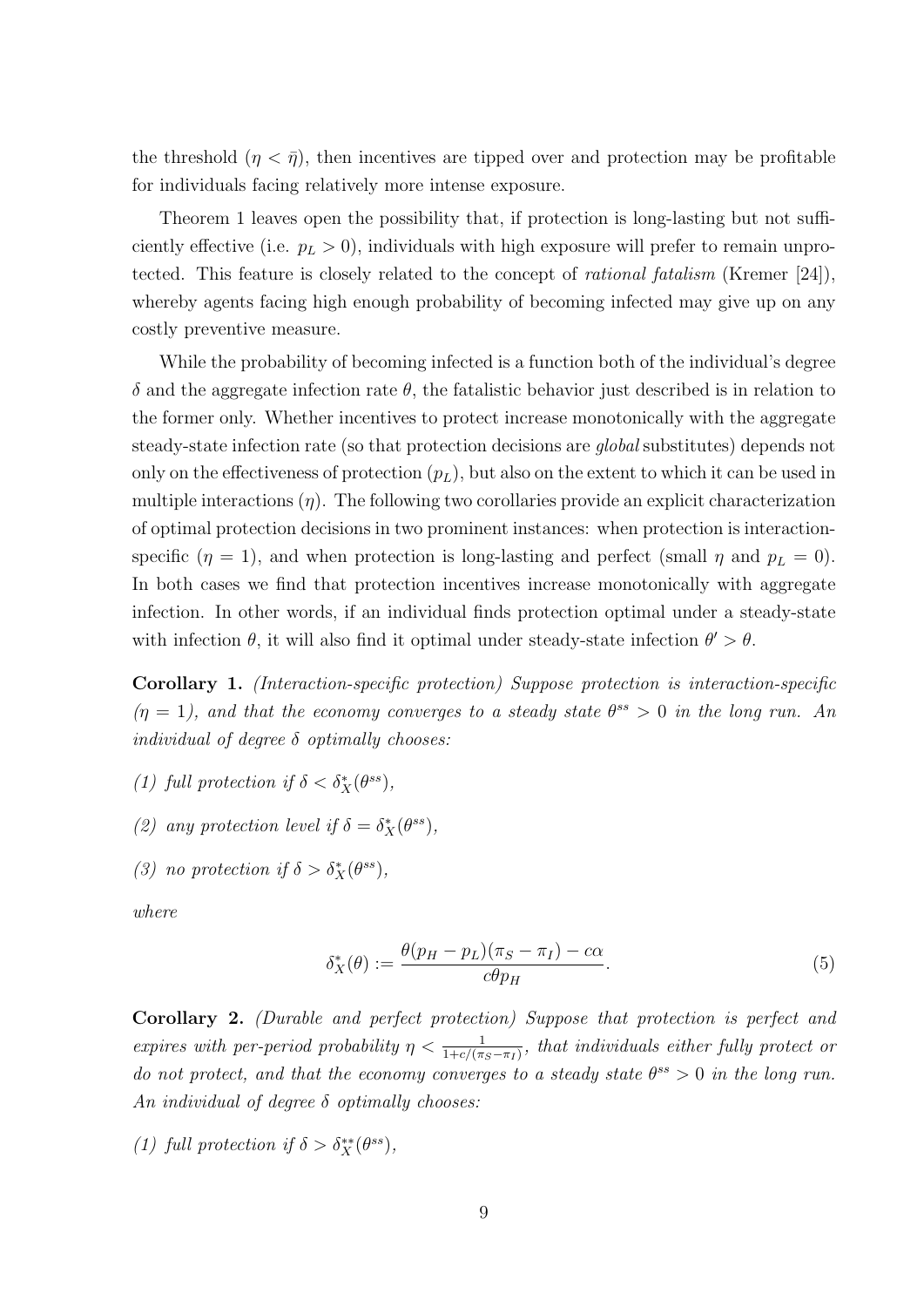(2) full protection or no protection if  $\delta = \delta_X^{**}(\theta^{ss})$ ,

(3) no protection if  $\delta > \delta_X^{**}(\theta^{ss})$ ,

where

$$
\delta_X^{**}(\theta) := \frac{\eta \left[ \alpha c - \theta p_H(\pi_S - \pi_I) \right]}{\theta p_H \left[ (1 - \eta)(\pi_S - \pi_S) - \eta c \right]}.
$$
\n
$$
(6)
$$

These corollaries offer a clear contrast on the qualitatively different incentives that may emerge depending on the durability of protection.<sup>13</sup> For illustration, consider the two panels in Figure 1. If protection is interaction-specific, then low-degree individuals find protection most attractive. For a fixed degree, incentives to protect are increasing in the probability of meeting an infected individual (strategic substitutes). This case is shown in panel (a). If protection is not interaction-specific but expires with a high-enough exogenous probability (relative to the cost-benefit ratio  $c/(\pi_S - \pi_I)$ ), then incentives are also as shown in this panel. If, on the other hand, protection expires with low-enough exogenous probability, then high-degree individuals find protection most attractive. For a fixed degree, incentives to protect decrease in the probability of meeting an infected individual (substitutes). This case is depicted in panel (b). It follows that, in the context of contagious diseases among humans, the development of a new vaccine will produce qualitatively different results only if the protection it provides is sufficiently long-lasting. Section 4 will expand upon this point.

#### 3.2 Optimal protection under endogenous expiration

Protection decisions have a number of distinctive features if protection expires upon infection, as shown by the next result.

Theorem 2. Suppose that protection expires if the individual becomes infected, and that the economy converges to a steady state  $\theta^{ss} > 0$  in the long run. An individual of degree δ optimally chooses:

- (1) full protection if  $\delta < \delta_N(\theta^{ss})$ ,
- (2) any protection level if  $\delta = \delta_N(\theta^{ss})$ ,
- (3) no protection if  $\delta > \delta_N(\theta^{ss}),$

<sup>&</sup>lt;sup>13</sup>The assumptions on protection being perfect and individuals choosing either full or no protection ensure that in the long run an individual who protects will spend positive fractions of time only in healthy states, where the set of such states is the unique closed communicating class of the Markov chain describing the individual's transitions. This allows obtaining the invariant distribution from which the individual's policy function is derived.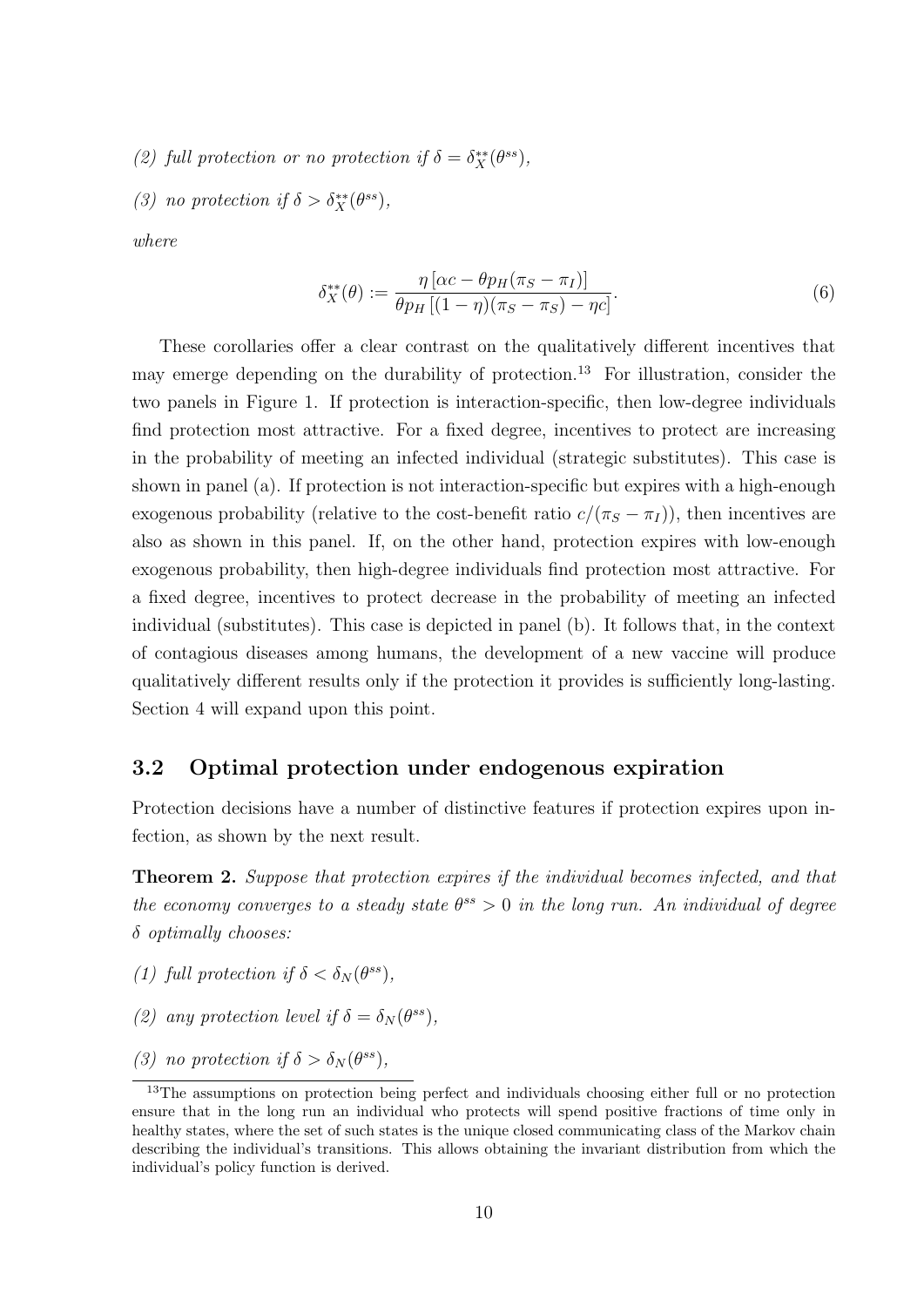

Figure 1: Optimal protection decisions. Left panel: interaction-specific protection. Right panel: sufficiently durable vaccination.

where

$$
\delta_N(\theta) = \frac{(p_H - p_L)(\pi_S - \pi_I)}{c\theta p_H p_L} - \frac{\alpha}{\theta p_H}.\tag{7}
$$

Clearly, if protection guarantees that no infection will ever take place  $(p_L = 0)$ , then an individual will choose to protect regardless of her degree. This results from the assumption that individuals are infinitely patient: a one-off payment of  $c$  achieves protection forever. Since future payoffs are not discounted, this one-off payment is negligible and protection is always attractive. More surprisingly, we find that the individuals who have lower degree are the ones with the strongest incentives to protect. One would have thought that individuals with many interactions should benefit most from protection, as the fixed cost of protection implies a lower average cost of protection per interaction. On the other hand, individuals with more frequent interactions become infected more often, and are therefore forced to frequently spend resources if they wish to remain protected. Theorem 2 shows that this second effect dominates, and low degree individuals have relatively stronger incentives to protect.

Finally, consider the strategic incentives to protect. Note that if  $\delta_X(\theta)$  is positive (so that there might be individuals who protect), then it is decreasing in  $\theta$ . Thus, for a fixed degree  $\delta$ , we find that the individual will choose to protect if  $\theta$  is low enough, and may switch to no protection as  $\theta$  increases. It is worth paying the cost of protecting in each interaction only if the individual is relatively unlikely to meet an infected person. Since a low level of  $\theta$  in the population is associated with people protecting, it follows that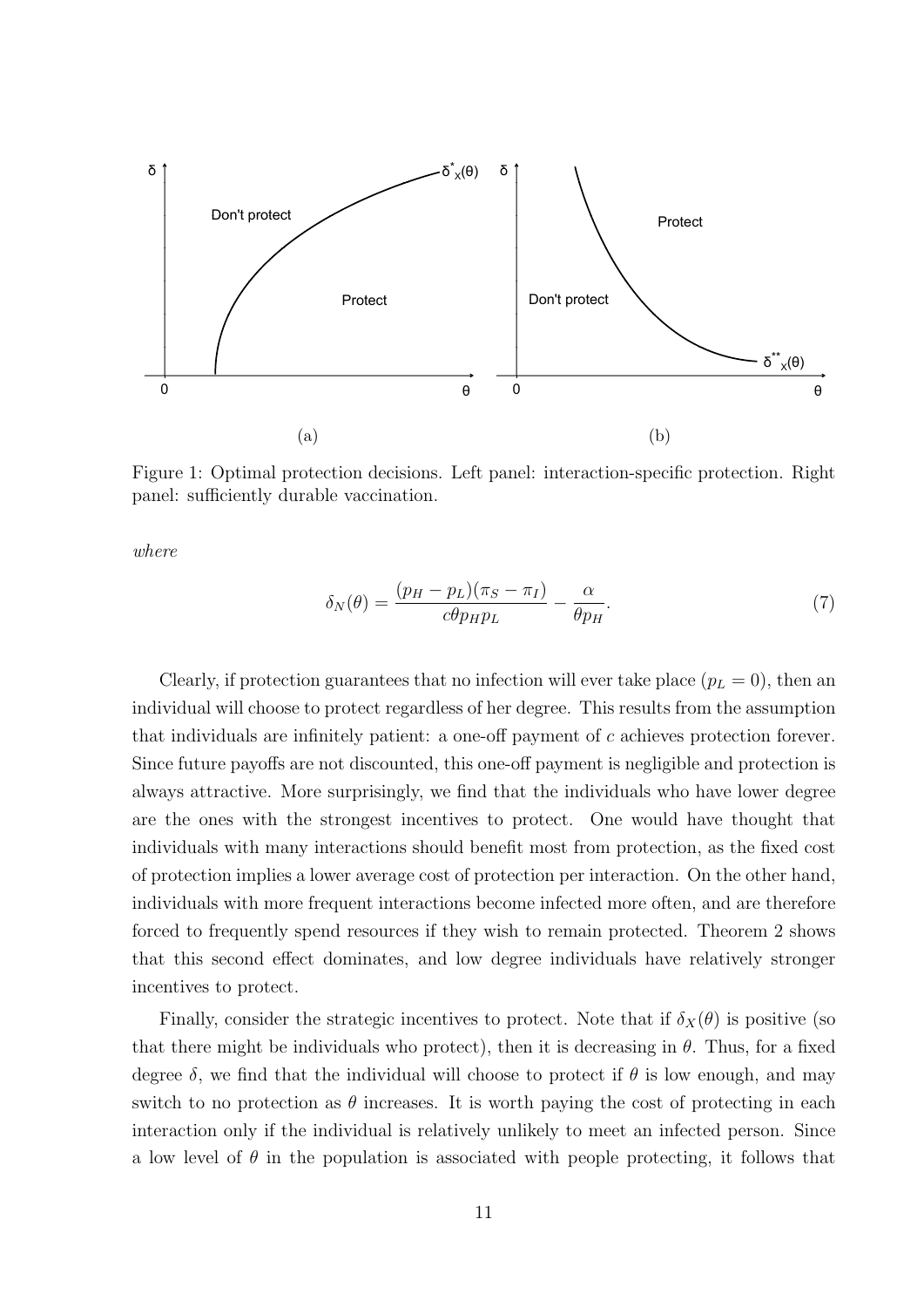

Figure 2: Optimal protection decisions when protection expires upon infection.

protection decisions are in this case strategic complements.

It is well-known that strong complementarities can result in multiple equilibrium outcomes (Cooper and John [6]). Understanding how the strength of complementarities relates to the parameters of the model is therefore important. The strength of the effect of others' protection decisions is captured by

$$
\left|\frac{d\delta_N(\theta)}{d\theta}\right| = \left|-\frac{1}{\theta^2}\left(\frac{(p_H - p_L)(\pi_S - \pi_I) - \alpha c p_L}{c p_H p_L}\right)\right|.
$$

Note that the interesting case is when  $(p_H - p_L)(\pi_S - \pi_I) - \alpha c p_L > 0$ , or otherwise  $\delta_N(\theta) \leq 0$  and there can never be protection. Under this condition, it is easy to see that complementarities are stronger: the larger the health premium, the more infectious the disease (higher  $p_H$ ), the more effective the protection technology (lower  $p_L$ ), the lower the cost of protection, and the lower the recovery rate.

For comparability with the previous section. Figure 2 presents a stylized characterization of how protection decisions depend on individual degree and the (steady state) probability of meeting an infected individual when protection expires upon infection. While low-degree individuals find protection most appealing, incentives to protect are decreasing in the probability of meeting an infected individual (complements).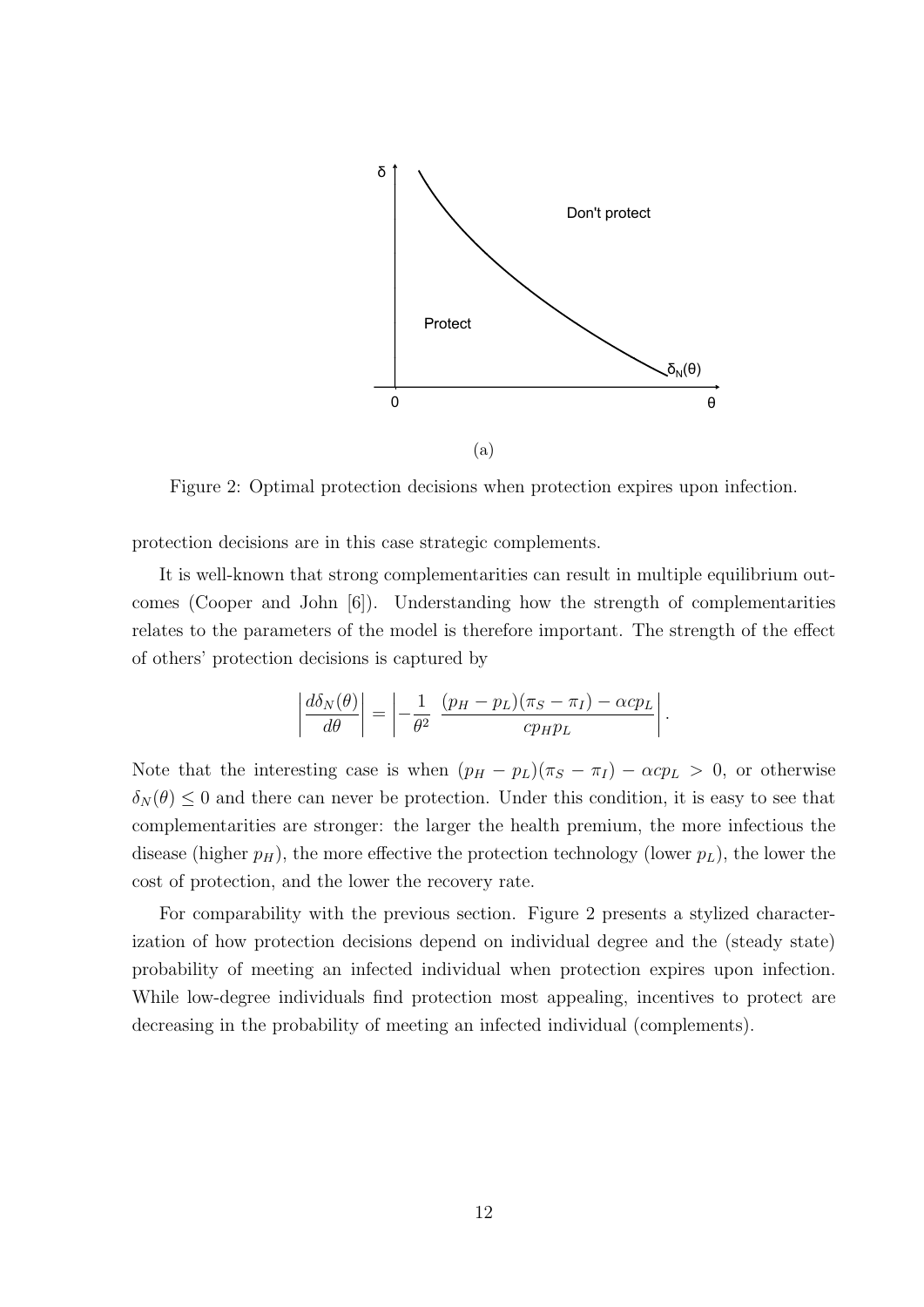### 4 Decentralized Equilibria

What are the aggregate implications of individual behaviour, and how do these depend on the available protection technology? This section addresses these questions. For the results that follow, it will be useful to define

$$
\begin{aligned}\n\theta_l^{ss}(\delta) &= 1 - \frac{\alpha}{\delta p_L}, \\
\theta_h^{ss}(\delta) &= 1 - \frac{\alpha}{\delta p_H}.\n\end{aligned}
$$

These quantities give, respectively, lower and upper bounds for steady state infection rate  $\theta^{ss}$ .

#### 4.1 Exogenous expiration

As seen in Section 3, closed-form solutions for indivudals' optimal protection policies are cumbersome to characterize for general parameter values in the case of exogenous expiration of protection. However, two particularly relevant cases have simple characterizations, and in this section we focus on the steady-state properties of these cases.

For any set of real numbers  $\{a_1, \ldots, a_n\}$ , let the *median operator*  $M\{a_1, \ldots, a_n\}$  return the median value of the set. We can now give the characterization of the steady state when protection lasts for a single interaction.

**Proposition 1.** (Interaction-specific protection) Consider a regular society with degree  $\delta$ , and suppose that protection is interaction-specific  $(\eta = 1)$ . A steady state with positive infection rate exists if and only if  $p_H > \alpha/\delta$ . The unique such steady-state infection rate is characterized by:

$$
\theta^{ss}(\delta) = M\Big\{\theta^{ss}_l(\delta), \delta^{s-1}_X(\delta), \theta^{ss}_h(\delta)\Big\}.
$$

If a positive steady-state infection rate exists, then it is increasing in  $\delta$ .

Notice that the condition for existence of a positive-infection steady state depends on the physiological characteristics of the disease (as captured by  $p_H$  and  $\alpha$ ) and the society's density (as measured by  $\delta$ ). Remarkably, the condition is unrelated to the effectiveness of protection and its cost. Protection can even be perfect and arbitrarily cheap and yet the disease will remain in the population as long as  $p_H > \alpha/\delta$ . The result follows from the fact that protection decisions are strategic substitutes: when prevalence is small, there are no incentives to protect. As a result, any small initial infection rate will spread in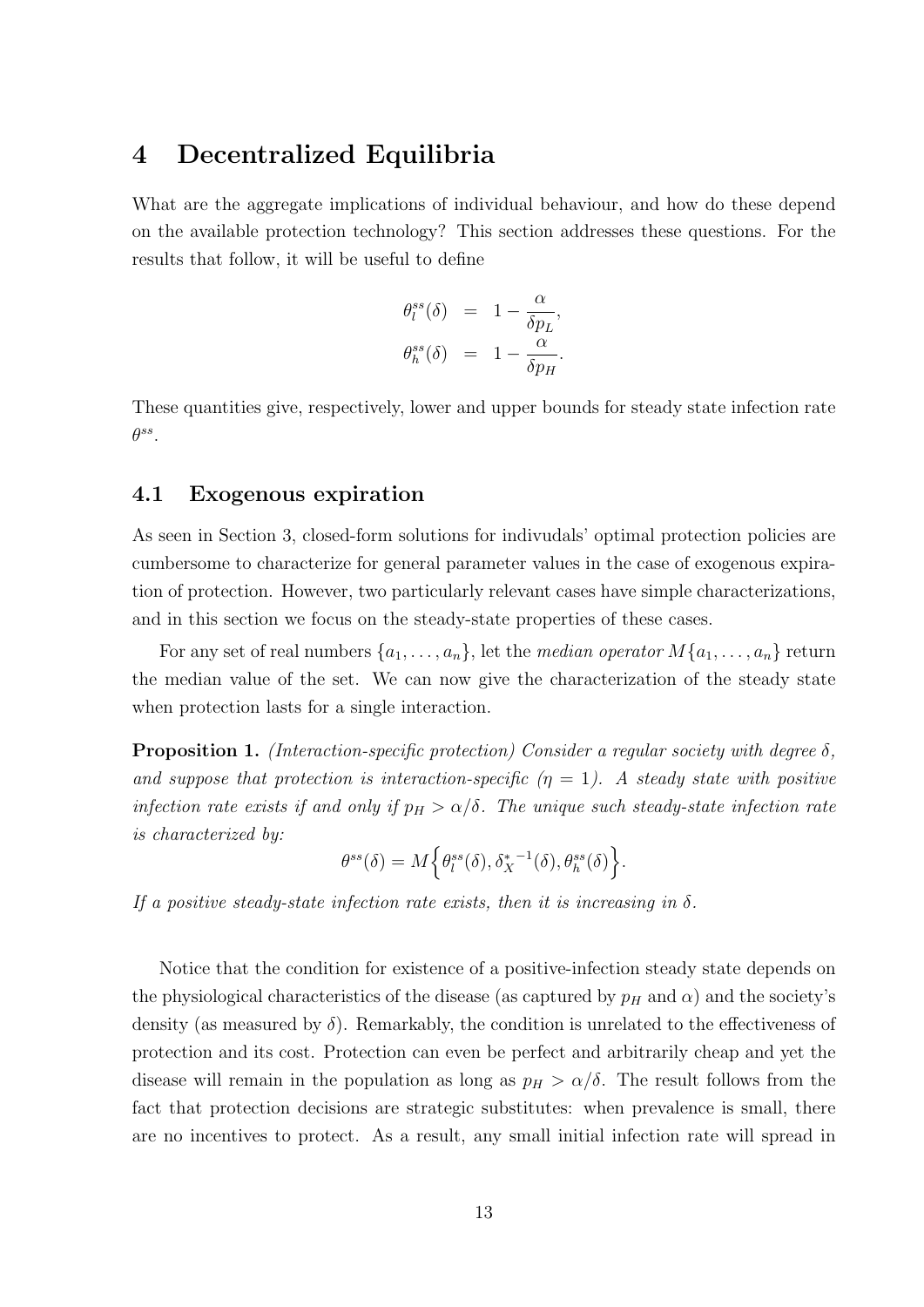the population until it is bounded either because people spontaneously recover or because protection becomes optimal.

The intuition for the expression of the unique positive steady state neighbour infection rate is as follows. While  $\delta_X^*(\theta)$  is the degree that is indifferent between any protection level given a probability  $\theta$  of meeting an infected individual, the inverse function  $\delta_X^*$  $^{-1}(\delta)$ gives the infection rate at which a degree- $\delta$  individual is indifferent between any protection level. Moreover, since protection decisions are substitutes, for any infection rate below (above)  $\delta^*_X$  $\sigma$ <sup>-1</sup>(δ) no protection (full protection) is strictly preferred. Thus, suppose for example that  $0 < \delta_X^*$  $\int_{0}^{-1}(\delta) < \theta_{l}^{ss}(\delta) < \theta_{l}^{ss}(\delta)$ . It is easy to see that no infection rate strictly larger than  $\theta_l^{ss}(\delta)$  can be a steady state: facing this probability of meeting an infected person, all susceptible individuals would protect, which is not consistent with the infection rate being higher than  $\theta_i^{ss}(\delta)$ . The only possible positive steady-state infection rate is  $\theta_l^{ss}(\delta)$ , and in this steady state all susceptible individuals protect.

The last statement of the proposition states that steady state infection is increasing in the density of the society. This does not mean, however, that people protect less as the society becomes denser. The relation between population density and protection is in fact non-monotonic. Figure 3 illustrates how these features can be reconciled. Panel (a) shows the functions  $\theta_l^{ss}(\delta)$  and  $\theta_l^{ss}(\delta)$  alongside the threshold  $\delta_X^*(\theta)$  of the policy function. It is easy to identify, for a given degree  $\delta$ , the unique positive steady-state infection rate (if it exists). For example, points on the curve  $\theta_l^{ss}(\delta)$  can represent steady-state levels of infection only if they lie below  $\delta_X^*(\theta)$ , indicating that it is in fact optimal for individuals to fully protect. Following this intuition, panel (b) shows how prevalence is increasing in the degree of the society. For very low degrees, any initial infection dies out even if individuals do not protect. As degree increases, there can be positive infection in steady state, and this level of prevalence is low enough that individuals do not find protection attractive enough. For somewhat higher degrees, however, protection starts to become appealing: either all individuals fully protect, or there is a steady state with partial protection.<sup>14</sup> Eventually, however, protection becomes too costly (because protection costs are scale up with exposure), and people do not protect.

Let us now consider the case of sufficiently-durable and perfect protection. To preserve the analogy with Proposition 1, let us assume here that  $\theta_l^{ss}(\delta) = -\infty$ .<sup>15</sup> The characterization of the steady state is as follows.

 $14$ In a steady state with partial protection, a fraction of the population fully protects and the rest remain unprotected, or all individuals use a level of protection  $p \in (p_L, p_H)$ .

<sup>&</sup>lt;sup>15</sup>Since protection is perfect (i.e.  $p_L = 0$ ),  $\theta_l^{ss}(\delta)$  is in fact undefined. We are taking  $\theta_l^{ss}(\delta)$  to be  $\lim_{p\to 0} 1 - \frac{\alpha}{\delta p}.$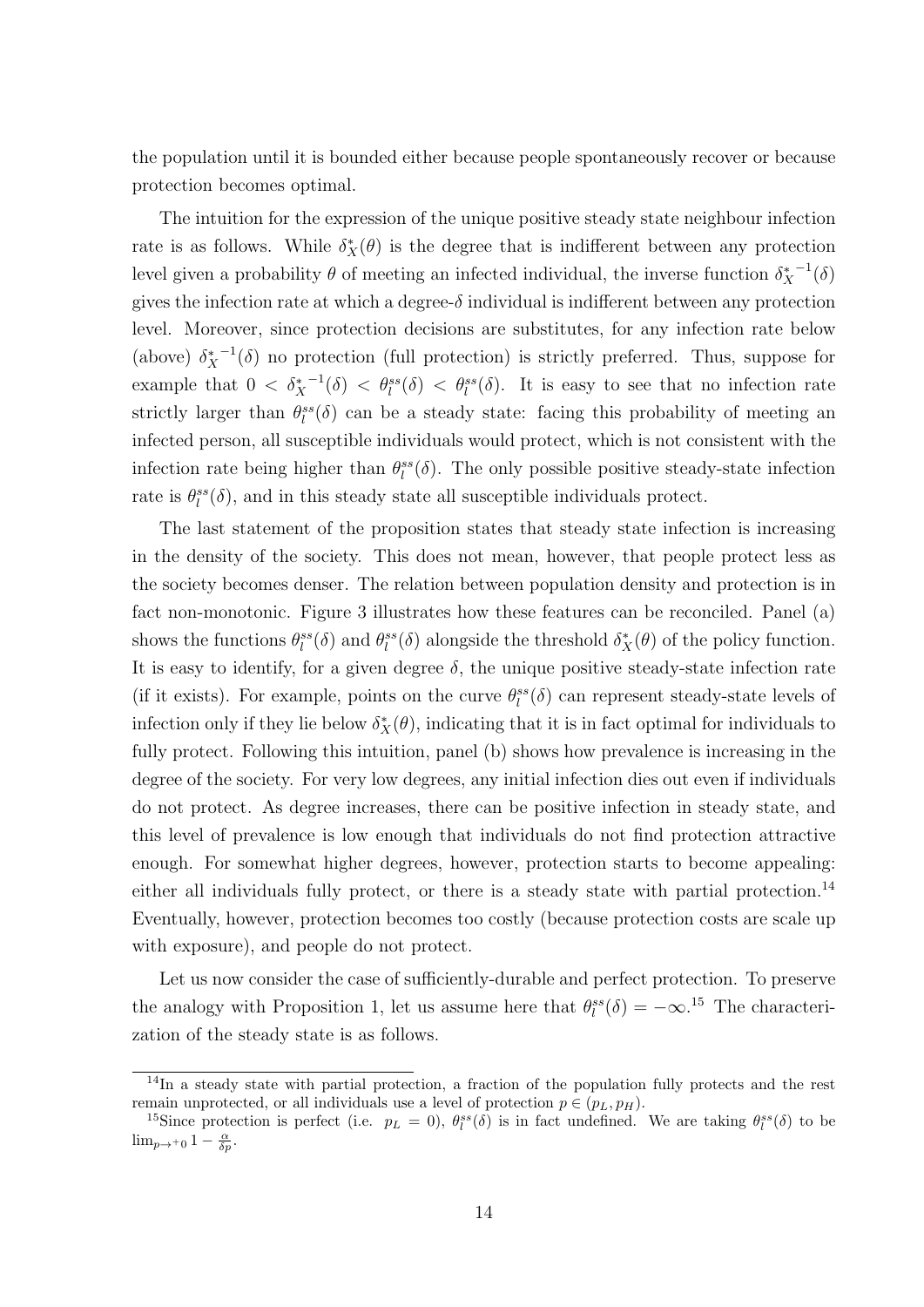

Figure 3: Steady state infection rate in regular societies if protection is interaction-specific. If a positive-infection steady state exists, then it is increasing in the society's degree. Protection spending will in general be non-monotonic in degree.

**Proposition 2.** (Durable and perfect protection) Consider a regular society with degree  $\delta$ . Suppose that protection is perfect and expires with per-period probability  $\eta < \frac{1}{1+c/(\pi_S-\pi_I)}$ , and that the individual can choose either full protection or no protection. A steady state with positive infection rate exists if and only if  $p_H > \alpha/\delta$ . The unique such steady state infection rate is characterized by:

$$
\theta^{ss}(\delta) = M\Big\{\theta^{ss}_l(\delta), \delta^{**-1}_X(\delta), \theta^{ss}_h(\delta)\Big\}.
$$

If a positive-infection steady state exists, then it is increasing in  $\delta$  if  $\theta^{ss}(\delta) = \theta^{ss}_h(\delta)$ , and decreasing in  $\delta$  otherwise, while protection spending is weakly increasing in  $\delta$ .

Notice how the results in this case mirror those under interaction-specific protection: with durable protection, it is the extent of protection that has a monotonic relation with population density, while steady state prevalence is non-monotonic in the society's degree. The intuition is simple. In sparse societies, individuals do not actively prevent the infection from spreading. As societies become denser, protection becomes attractive. So much so that prevalence may be lower in dense societies than in sparse ones. The result is illustrated in Figure 4. For sufficiently low degrees, any infection dies out even if nobody protects. For intermediate degrees, the infection remains in the population, but is not high enough to prompt protection. When interactions are very frequent, protection becomes attractive and the infection is actively contained by individual's increasing spending on protection.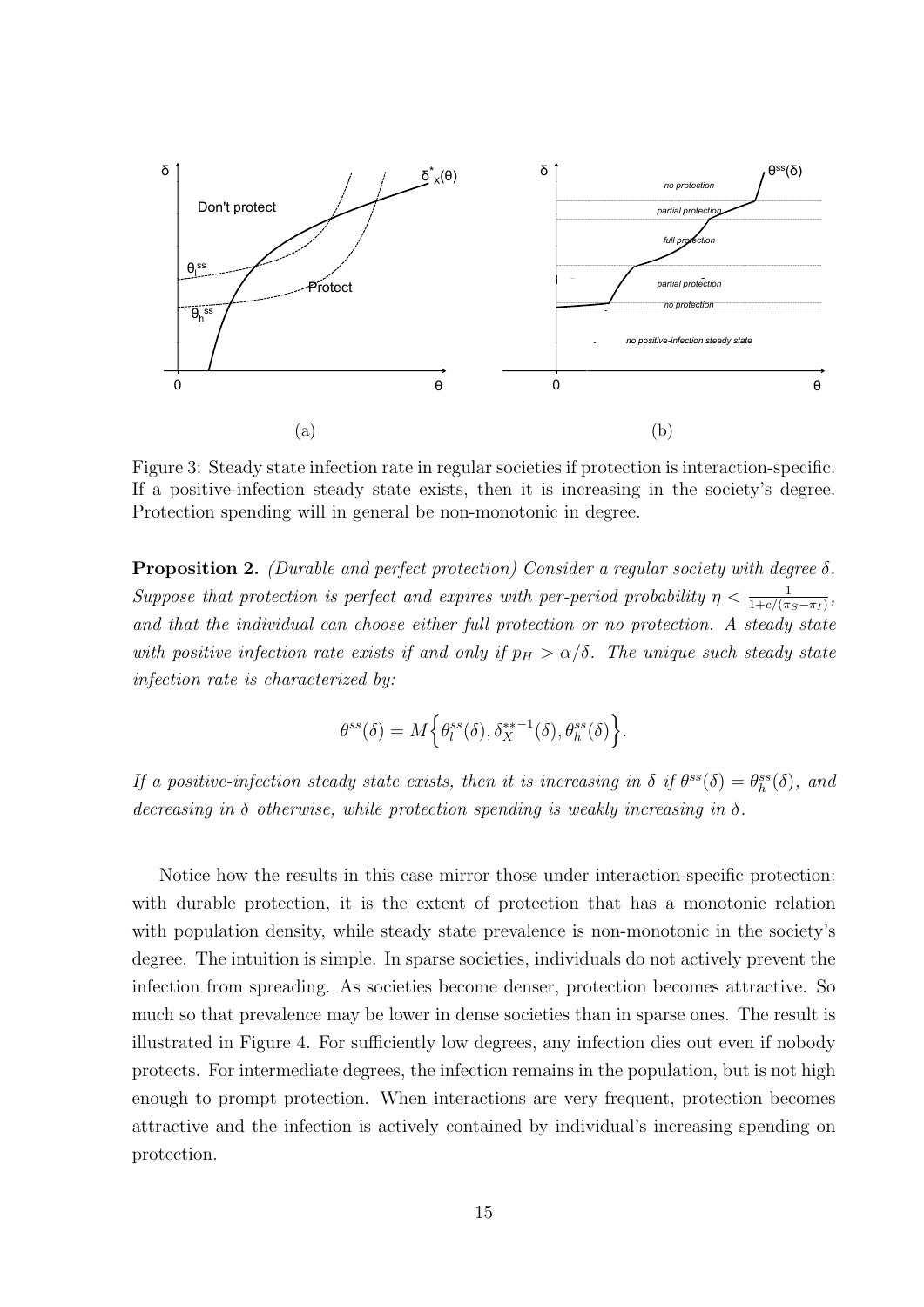

Figure 4: Steady state infection rate in regular societies if protection expires with exogenous probability. If a positive-infection steady state exists, then it is non-monotonic in degree. Protection spending is (weakly) increasing in degree.

### 4.2 Endogenous expiration

As will be shown in this section, complementarities in protection decisions can give rise to multiple steady states with positive infection rates. In the present model, agents have perfect foresight and which steady state arises is up to the individuals' coordination. As a refinement, however, one could ask how individuals respond to slight perturbations of the steady state probability of meeting an infected individual. If the individual response to a perturbation is consistent with further departures from the steady state infection rate, then there is a sense in which the steady state is fragile or unstable. In this spirit, I will say that a steady-state infection rate is unstable if a small negative (positive) perturbation of the long-run infection rate prompts more (less) protection by individuals.

**Definition 2.** In a regular society of degree  $\delta$ , the basin of attraction of a steady state with infection rate  $\theta^{ss}(\delta) = 1 - \frac{\alpha}{\delta n^{*}}$  $\frac{\alpha}{\delta p^*(\delta)}$  is  $[\theta^{ss}(\delta) - \epsilon_1, \theta^{ss}(\delta) + \epsilon_2]$ , where

 $\epsilon_1 = \sup \{\epsilon \in \mathbb{R} : \text{ for any } \theta \in [\theta^{ss}(\delta) - \epsilon_1, \theta^{ss}(\delta)] \text{ there exists } p' \geq p^*(\delta) \text{ s.t. } p' \text{ is optimal}\},\$  $\epsilon_2 = \sup \{\epsilon \in \mathbb{R} : \text{ for any } \theta \in [\theta^{ss}(\delta), \theta^{ss}(\delta) + \epsilon_2] \text{ there exists } p' \leq p^*(\delta) \text{ s.t. } p' \text{ is optimal}\}.$ 

 $\epsilon_1 + \epsilon_2$  is the size of the basin of attraction.<sup>16</sup> A steady state  $\theta^{ss}(\delta)$  is said to be unstable if its basin of attraction is of size zero.

<sup>&</sup>lt;sup>16</sup>The reason that the definition of  $\epsilon_1$  is based on the supremum is that the maximum of the set may not exist. In particular, if  $\theta_l^{ss} > 0$  is a steady state infection rate, then individuals find full protection optimal for any  $\theta \in (0, \theta_l^{ss}]$  but (obviously) not for  $\theta = 0$ . For the case of  $\epsilon_2$ , suprema and maxima always coincide.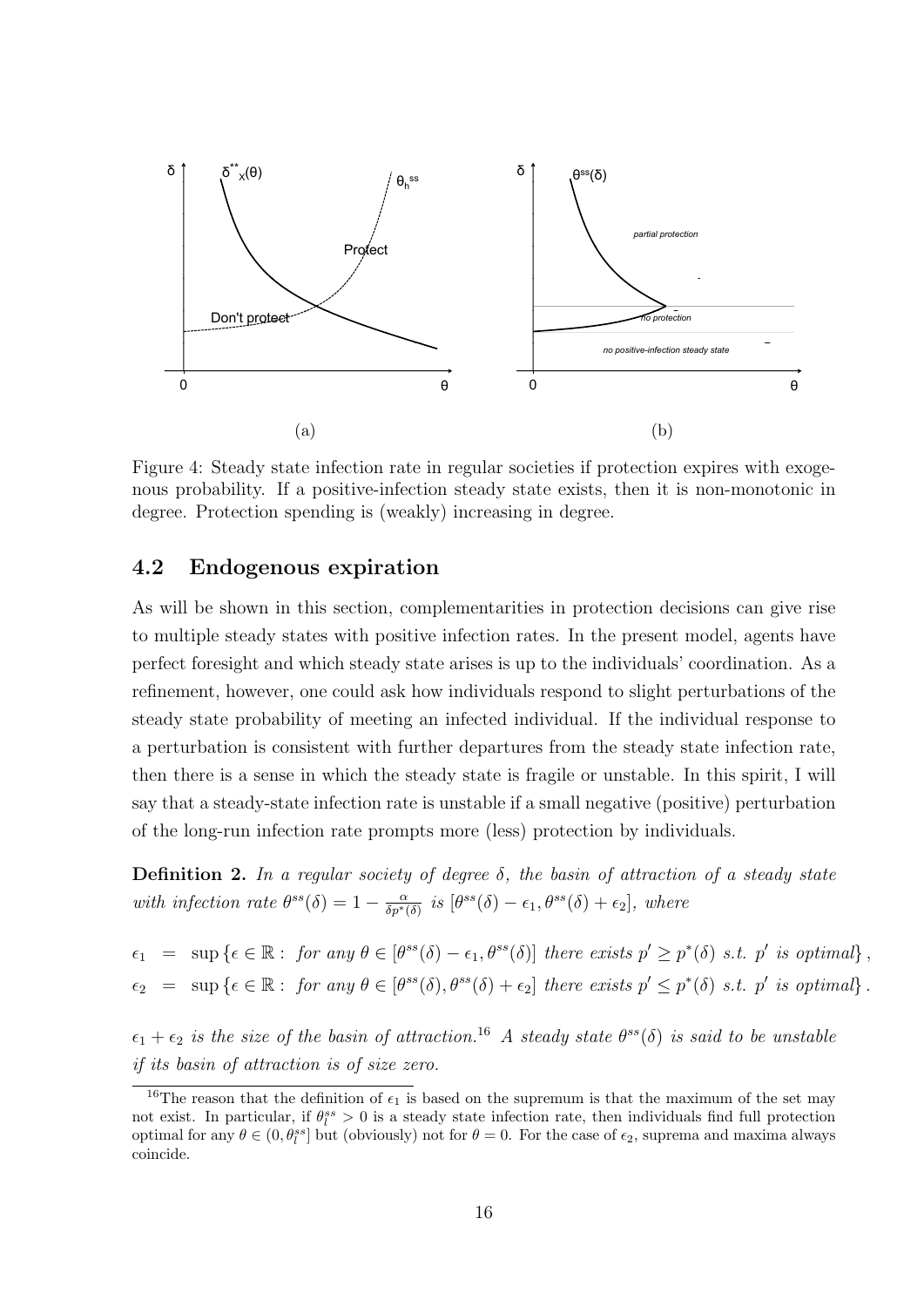Steady states with positive infection rates are characterized by the following result.<sup>17</sup>

**Theorem 3.** Consider a regular society with degree  $\delta$ . Suppose that protection expires upon infection and that  $0 < p_L < p_H \frac{1}{1 + \frac{\alpha c}{\pi_S - \pi_I}}$ . A steady state with positive infection rate exists if and only if (a)  $\delta > \frac{\alpha}{p_L}$ , or (b)  $\delta \geq \frac{(p_H - p_L)(\pi_S - \pi_I)}{cp_L p_H}$  $\frac{p_{L}(\sqrt{\pi_{S}-\pi_{I}})}{p_{L}p_{H}}$ . There are three possible non-zero steady-state infection rates:

- (1)  $\theta_h^{ss}(\delta)$  is a steady-state infection rate if and only if  $\delta_N^{-1}(\delta) \leq \theta_h^{ss}(\delta)$ .
- (2)  $\theta_l^{ss}(\delta)$  is a steady-state infection rate if and only if  $0 < \theta_l^{ss}(\delta) \leq \delta_N^{-1}(\delta)$ .
- (3)  $\delta_N^{-1}(\delta)$  is a steady-state infection rate if and only if  $\theta_l^{ss}(\delta) \leq \delta_N^{-1}(\delta) \leq \theta_h^{ss}(\delta)$ .

A positive-infection steady state is unstable if and only if its infection rate is strictly between  $\theta_l^{ss}(\delta)$  and  $\theta_h^{ss}(\delta)$ . If multiple steady states exist for degrees  $\delta$  and  $\delta' > \delta$ , then the basin of attraction of the steady state with full protection (no protection) is strictly larger (strictly smaller) under  $\delta$  than under  $\delta'$ .

There are a number of features in this case that are evidently different from the ones considered previously. When the expiration of protection is tied up to the infectious status, the condition  $p_H > \alpha/\delta$  is necessary but not sufficient for the disease to be endemic. The conditions for existence now concern not only the "physiological" parameters of the disease  $(p_H$  and  $\alpha)$  but also the cost and effectiveness of the protection technology. Protection is particularly attractive at low prevalence rates, and thus active efforts from the population may result in the disease dying out even if without protection it would become endemic.

The second new feature is that existence does not imply uniqueness. For some degrees, different prevalence levels can be self-fulfilling. If nobody else protects, then the disease will be so widespread in the long run that it is in fact optimal not to protect. If, however, everyone protects, then protection is optimal: as the individual rarely becomes infected (thereby having to repurchase protection), investing in protection is attractive. When multiple positive-infection steady states exist, there will also be a steady state with partial protection. In its own right, this steady state is uninteresting due to its instability; a small departure from the steady state prevalence will induce an individual behaviour that will magnify the original discrepancy. The interesting feature of this infection rate is that it provides the boundary between the basins of attraction of the full protection and no protection steady states. This threshold can be interpreted as a "tipping point": any

<sup>&</sup>lt;sup>17</sup>In the following result it is assumed that  $0 < p_L < p_H \frac{1}{1 + \alpha c / (\pi_S - \pi_I)}$ . If  $p_L = 0$ , then infinitely patient individuals will always protect. If  $p_L \geq p_H \frac{1}{1+\alpha c/(\pi_S-\pi_I)}$  then individuals will never protect. Hence the assumption is made so that the protection problem is interesting.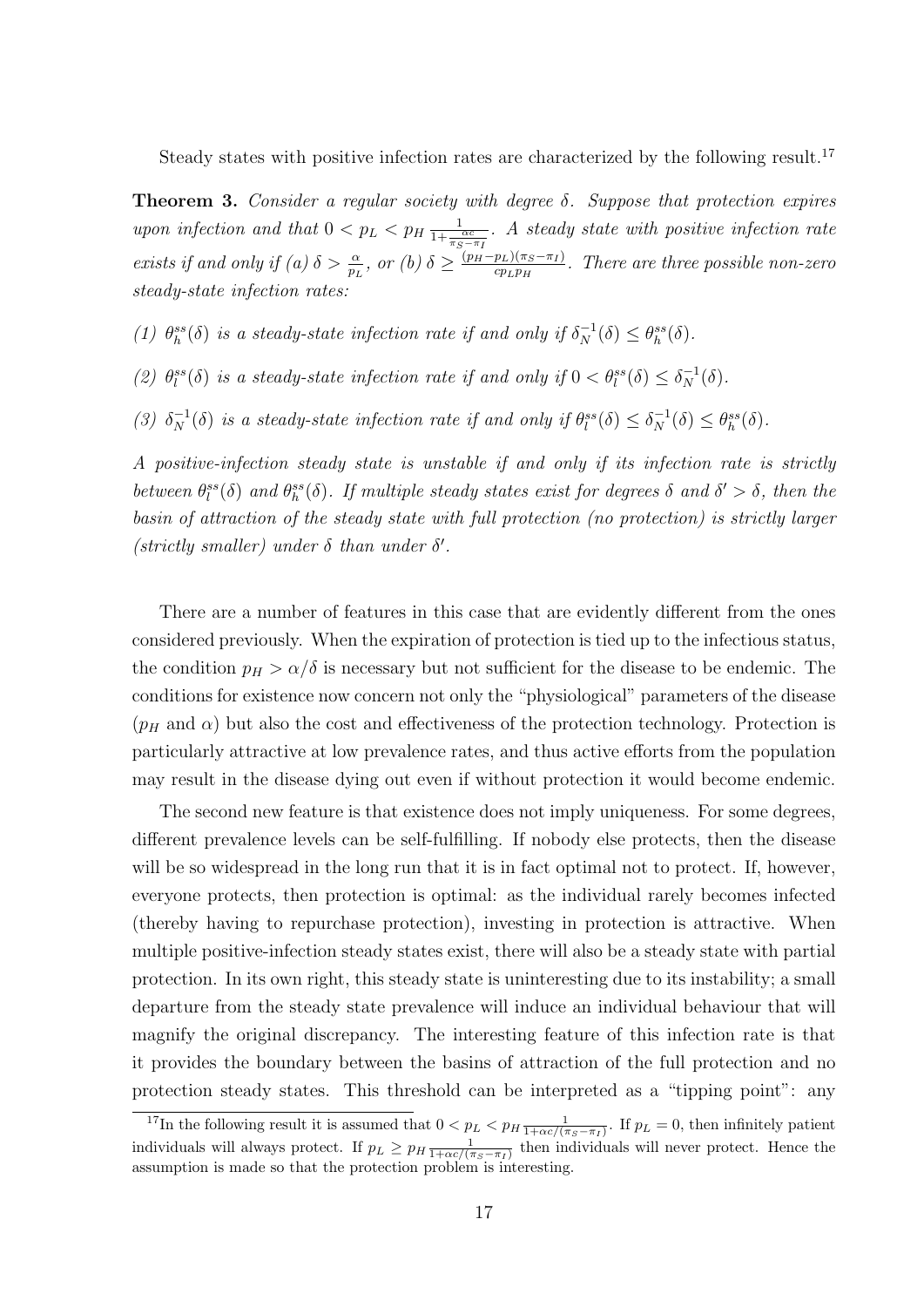infection rate below this threshold will prompt full protection, while any infection rate above this threshold will unravel protection. For a policy-maker who intends to shift the society from a steady state of no protection to a steady state with full protection, the effort needed to reach this tipping point will be larger the larger the degree of the society. Figure 5 illustrates the results of Proposition 3.

Finally, let us turn to the question of whether people tend to protect more as aggregate exposure increases. It follows from the conditions of Theorem 3 that people will not protect if population density is sufficiently high, and may fully protect or not protect for intermediate densities. Full protection will be observed in sparser societies only if the cost of protection is sufficiently small, relative to the gains it provides.<sup>18</sup>

# 5 Exposure, Protection Technology, and Inefficiencies

How does the protection technology affect inefficiencies in protection? Naturally, when an individual protects, other individuals in the population benefit through an expected lower future exposure to contagion. As a necessary benchmark to understand the inefficiencies associated to this externality, the next result characterizes first-best protection.<sup>19</sup> The following quantities will be used in the next result:

$$
\delta_X^{fb} := \text{the unique positive real root of } f(\delta), \tag{8}
$$

$$
\delta_N^{fb} := \frac{(p_H - p_L)(\pi_S - \pi_I)}{p_L p_H c} + \frac{\alpha}{p_L},\tag{9}
$$

where

$$
f(\delta) = [p_L p_H \eta (1 - \eta) c] \delta^2
$$
  
+ 
$$
[p_H \eta^2 c - (1 - \eta) (\eta + (1 - \eta) \alpha) (p_H - p_L) (\pi_S - \pi_I)] \delta
$$
  
- 
$$
[ \eta (\eta + (1 - \eta) \alpha) (p_H - p_L) (\pi_S - \pi_I)].
$$
 (10)

<sup>&</sup>lt;sup>18</sup>Specifically, sparse societies will exhibit full protection if  $c < (1 - p_L/p_H)(\pi_S - \pi_I)/\alpha$ , and no protection if  $c > (1 - p_L/p_H)(\pi_S - \pi_I)/\alpha$ .

<sup>19</sup>In regular societies all individuals enjoy the same steady-state payoffs, and it is thus natural to measure welfare as the individual's expected per-period utility.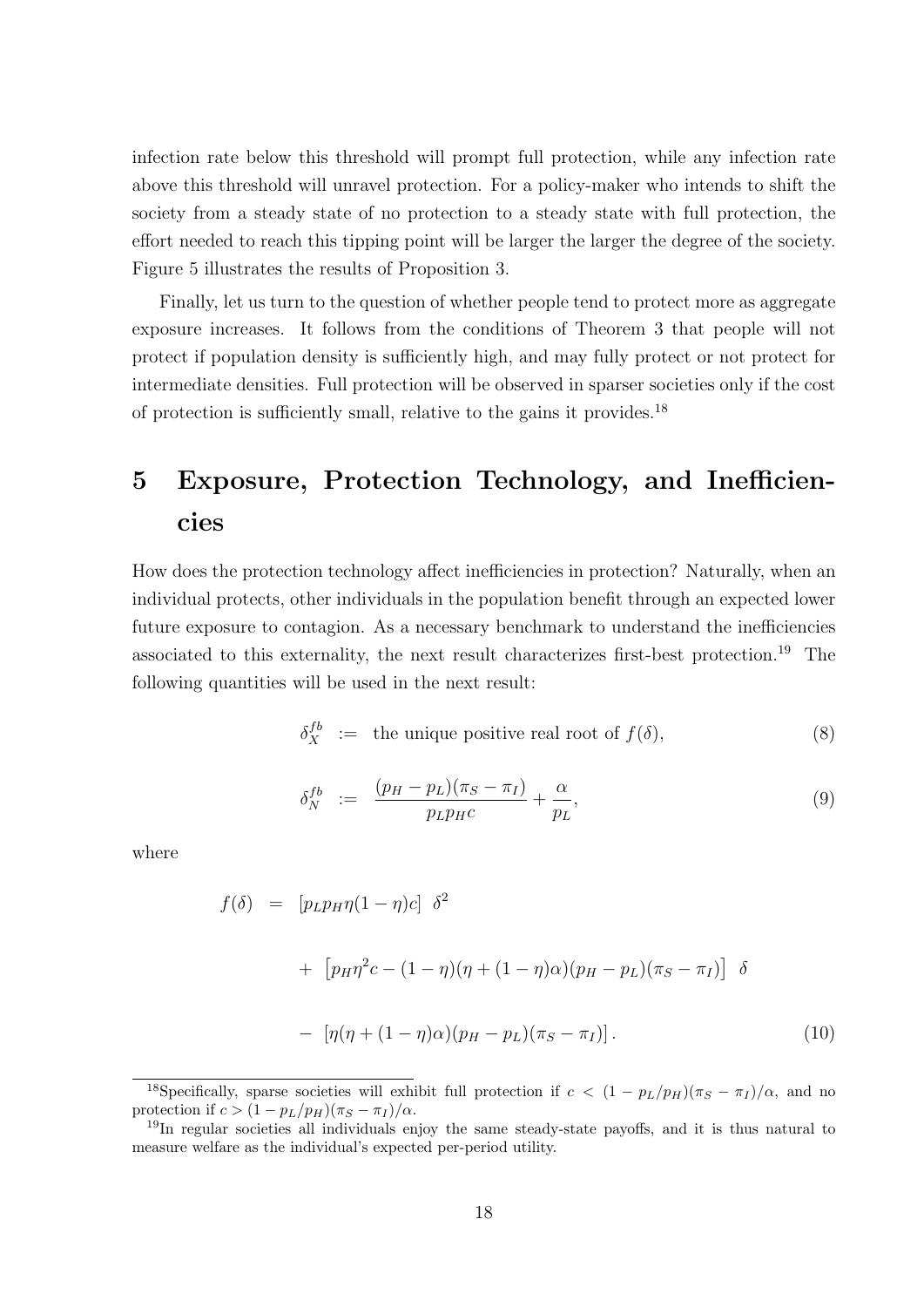



Figure 5: Steady state infection rates in regular societies if protection expires upon infection. If multiple positive-infection steady states exist, then only those with full or no protection are stable. The size of the basin of attraction of the steady state with no protection (full protection) is increasing (decreasing) in the society's degree.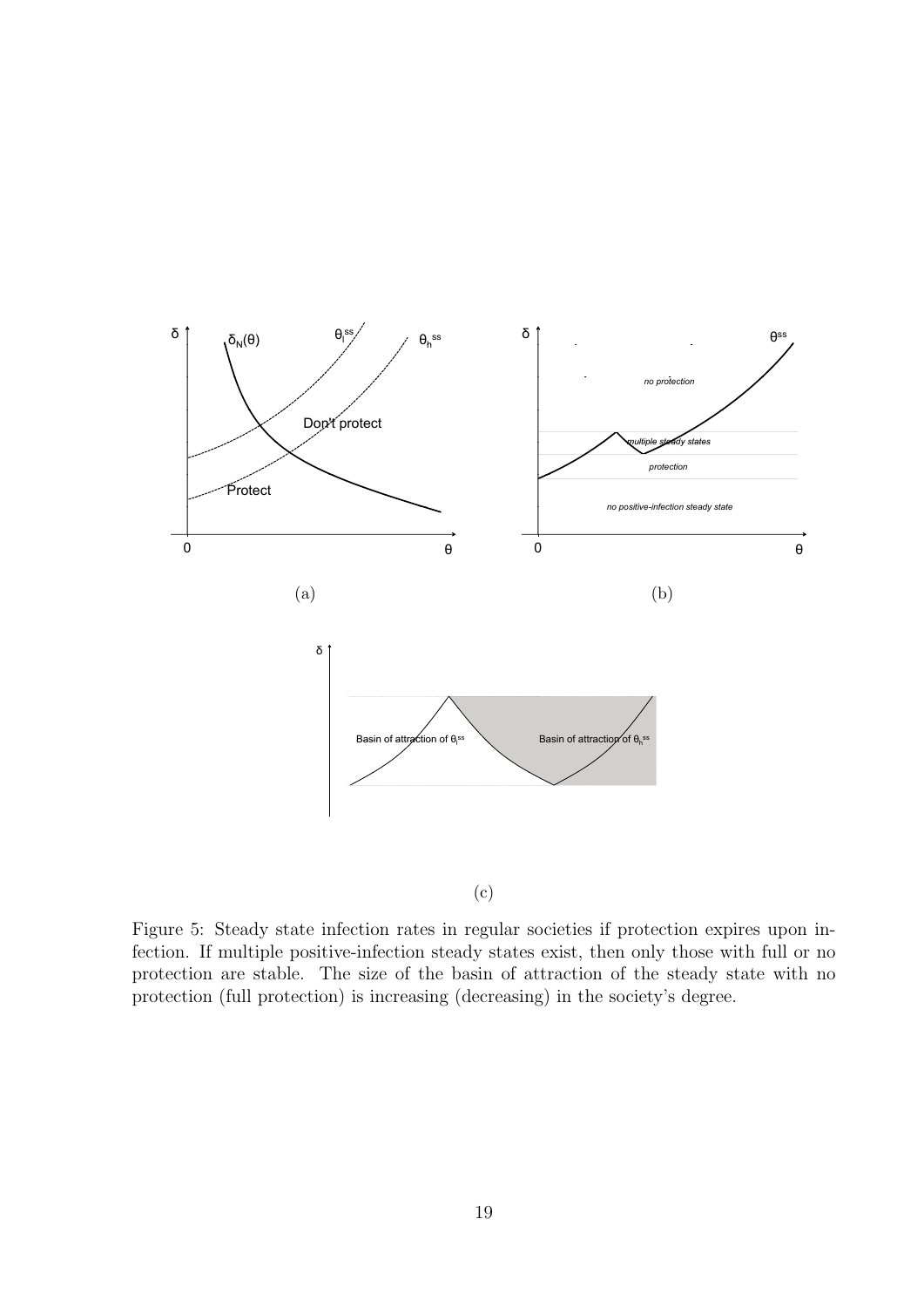**Proposition 3.** Consider a regular society with degree  $\delta$ . If  $p_L \leq \alpha/\delta$ , then full protection is the unique first best protection level. Otherwise, for protection technology  $j = X, N$ , first best protection is

- (1) Full protection if  $\delta < \delta_j^{fb}$ .
- (2) Any protection level if  $\delta = \delta_i^{fb}$ j .
- (3) No protection if  $\delta > \delta_j^{fb}$ .

Note that, under the assumptions of the paper, the decision of the central planner is non-trivial only if  $p_L > \alpha/\delta$ . Since individuals are infinitely patient, whenever  $p_L \leq \alpha/\delta$ , it is optimal to protect everyone until the disease dies out. Thus, for example, any steady state featuring positive infection when protection is perfect  $(p_L = 0)$  is necessarily inefficient.

Social incentives to protect decrease with the intensity of interactions, regardless of the protection technology. It is perhaps surprising that this feature is present even if protection can be used in multiple interactions, as is the case e.g. under vaccination  $(j = X, \text{ with } \eta \ll 1)$ . Even though in this case protection costs are seemingly unrelated to exposure, first best protection depends on population density for two reasons. First, once protection expires, it is re-purchased on the first interaction. Hence, while protection expiration is orthogonal to degree, protection spending is not. Second, the *benefits* of protection are not independent of degree. Namely, the drop in prevalence resulting from protection is less dramatic the higher the degree of the society.<sup>20</sup>

Inefficiencies in the decentralized solution are perhaps most evident when protection is interaction-specific. For a fixed  $\theta$ , the wedge between individual incentives and social objectives is given by  $\delta_{X,\eta=1}^{fb} - \delta_X^*(\theta) = \frac{\alpha}{\theta p_H}$ . If  $\theta^{ss}$  is a steady state infection rate, then the decentralized solution is inefficient whenever  $\delta_X^*(\theta^{ss}) < \delta < \delta_X^{fb}$ . By this measure, inefficiencies are less likely to emerge the worse the physiological profile of the disease, i.e. the less likely recovery and the more infectious the disease. However, conditional on inefficiencies arising, their welfare implications (i.e. the discrepancy between first best and decentralized welfare) will be more severe if recovery is less likely and the disease is more infectious.

<sup>&</sup>lt;sup>20</sup>To see this, recall that  $\theta_l^{ss}(\delta) = 1 - \frac{\alpha}{\delta p_L}$  and  $\theta_h^{ss}(\delta) = 1 - \frac{\alpha}{\delta p_H}$  denote the steady state prevalence levels with and without protection (assuming  $\delta p_L > \alpha$  so that  $\theta_l^{ss}(\delta) > 0$ ). All else equal, one can measure the benefits from protection for regular societies of different degrees by the ratio of  $\theta_h^{ss}(\delta)$  to  $\theta_l^{ss}(\delta)$ , which (for  $\delta > \frac{\alpha}{p_L}$ ) is decreasing in  $\delta$ .

Corollary 2 in the Appendix gives a a necessary and sufficient condition for full protection to be first best for any degree when protection expires exogenously.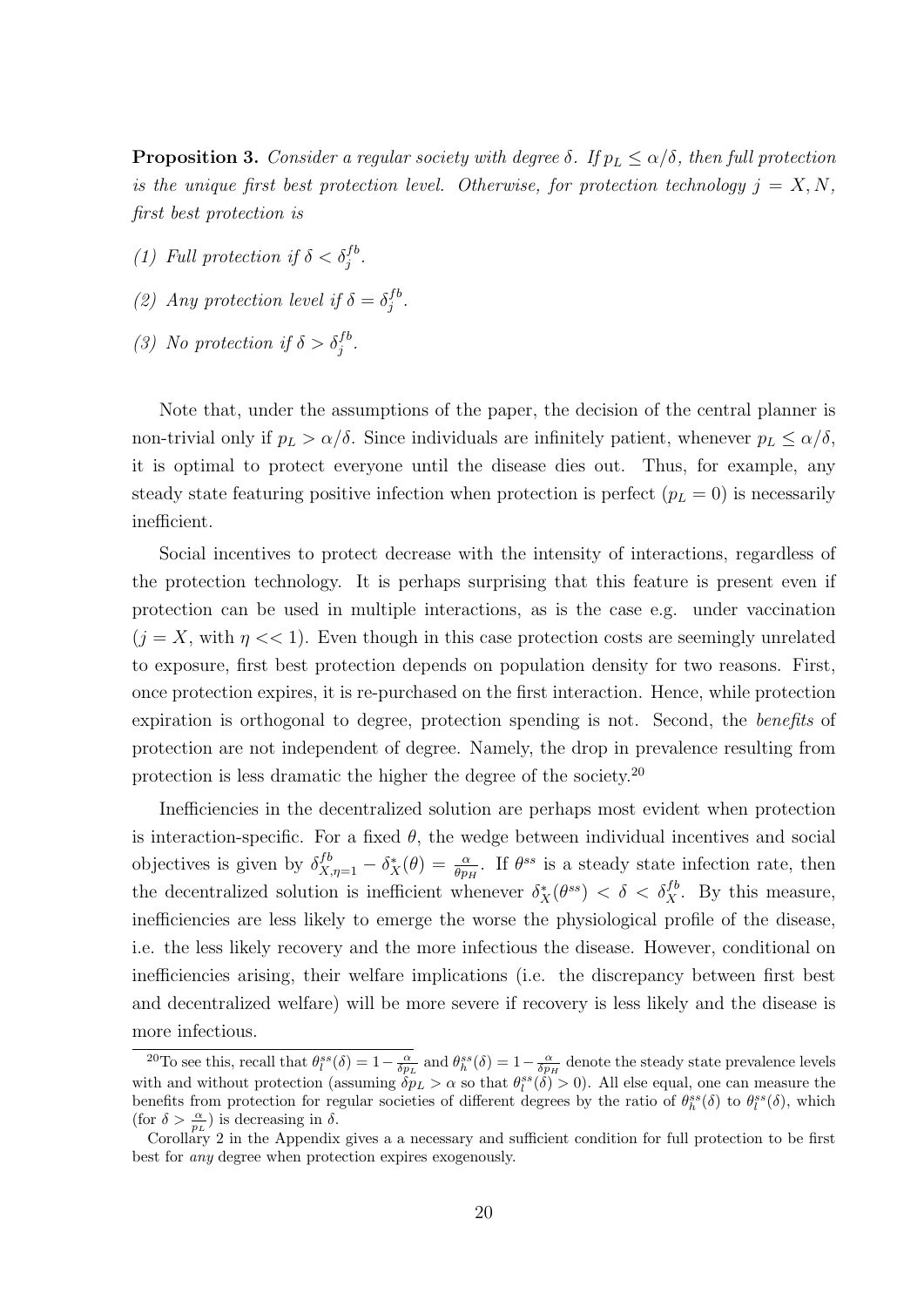In the case where protection expires upon infection, the difference between the protection thresholds in first best  $\delta_N^{fb}$  and the decentralized case  $\delta_N(\theta)$  is not always positive. The reason is that for arbitrarily low values of prevalence  $\theta$ , protection is infinitely attractive for the individual. This notwithstanding, it is possible to show that there can only be under-investment in protection in a steady state. This is established by the following corollary, that encompasses all cases studied above.

**Corollary 3.** Consider a regular society of degree  $\delta$ . For the classes of protection technologies considered in Propositions 1-2 and Theorem 3, if there exists a steady state with some positive level of protection, then full protection is the unique first best protection level.

It follows from Corollary 1 that any steady state with partial protection is inefficient. Moreover, if there are multiple steady states then these can be Pareto-ranked: welfare is higher the more is spent on protection, and thus the smaller the prevalence of the disease.

We can now return to one of the questions posed in the introduction: How does the protection technology affect inefficiencies in protection? To make the question interesting, suppose that the infection does not die out when no individual protects (i.e.  $p_H > \alpha/\delta$ ), and that the first best involves full protection even in the densest of societies. When protection is interaction-specific, inefficiencies will be non-monotonic in population density. In sparse societies, individuals fail to protect because the benefits of doing so are not sufficiently large at low prevalence rates. In very dense societies, the difference between steady state and first best protection levels arises because, since protection scales up with exposure, the individual benefits of protection are outweighed by its costs. In between it is possible to have no differences between first best and decentralized protection levels. If protection expires independently of the infectious status, then the wedge between decentralized and first best protection will narrow as the society becomes denser; individuals will find this type of protection increasingly attractive. Finally, consider the case where protection expires upon infection. In sparse societies, there may or may not be inefficiencies in protection. It is possible for individuals to find protection attractive, to the point where active protection efforts imply that no positive-infection steady state can exist even if from a purely physiological perspective the infection would become endemic. For societies of intermediate density, multiple steady states are possible, and so whether there are inefficiencies depends on individuals' coordination. In sufficiently dense societies, a person will become infected very frequently even if everyone protects. In such circumstances, protection will be very taxing for the individual, and there will be a positive cost of decentralization.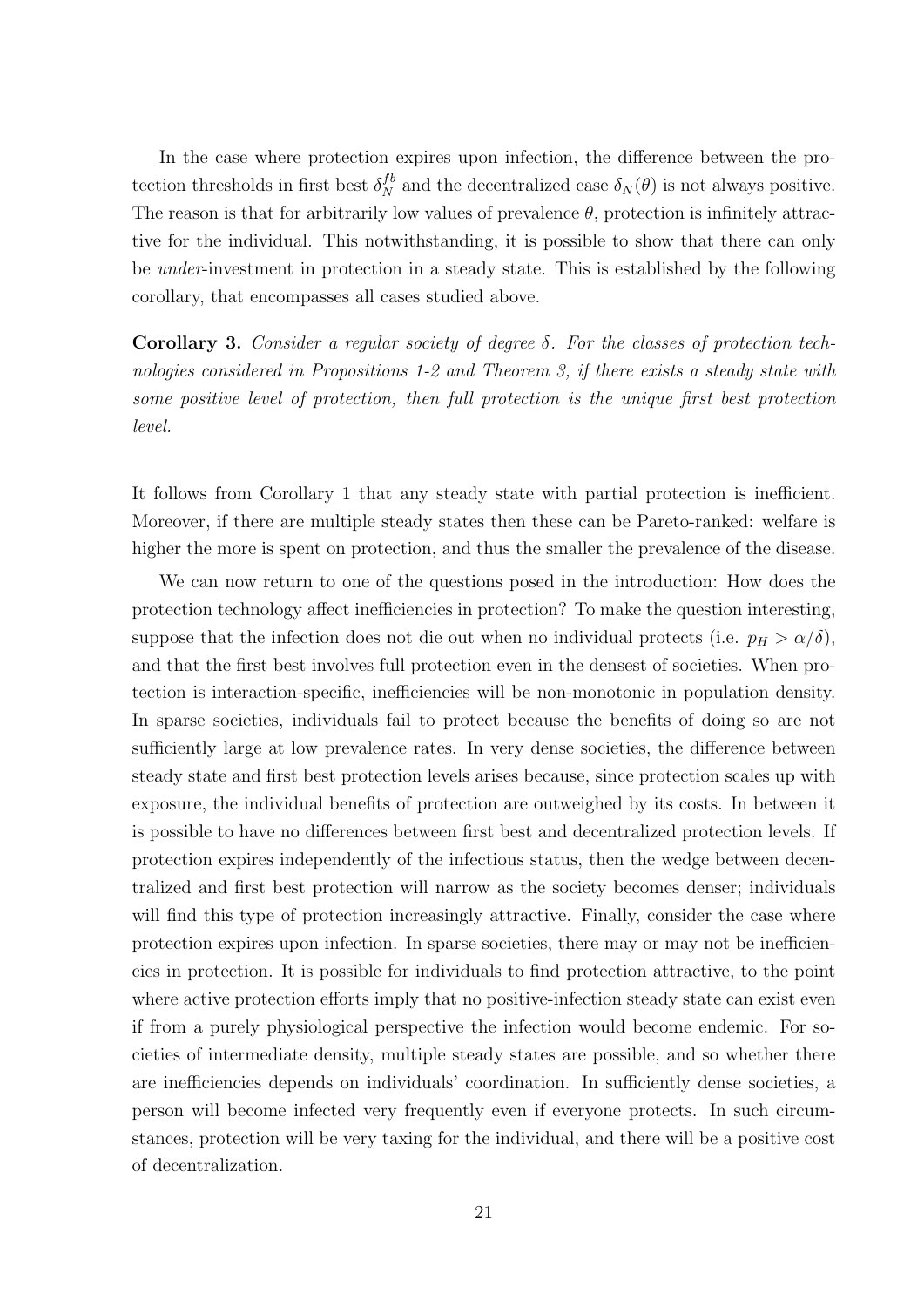### 6 Concluding Remarks

Depending on context and availability, individuals protect from the possibility of contagion using diverse technologies. This paper studied the implications of the technology on disease prevalence and welfare at different levels of population density. I conclude by drawing attention to the policy implications that follow from the analysis of the paper.

The eradication challenge. The strategic substitutes nature of protection decisions implies that, in the context of infectious diseases, the eradication of infections will generally require external interventions. This point was raised by Geoffard and Philipson [17] in the context of vaccination. This paper thus extends this to diseases for which no vaccine currently exists. By showing that protection investments in cybersecurity may feature complementarities, the paper also shows that this result need not hold in online environments.

The value of vaccines and the equilibrium consequences of antigenic drift. As societies become denser, the social value of developing new vaccines increases. The reason is that as individuals become more exposed, their incentives to vaccinate increase, whereas the incentives to use non-vaccine protection may decrease. The development of new vaccines is therefore a way of exploiting the narrowing wedge between first best and decentralized protection in dense societies.

The statement in the previous paragraph comes with an important qualification. The protection provided by the vaccine must be long-lasting for inefficiencies in protection to decrease with population density. In the case of influenza, existing vaccines result in selection pressures to avoid the immune system, leading to genetic variations in the virus. This process is known as antigenic drift, and constitutes a major research theme in immunology. The evolution into new strains takes place on average every 2-8 years, and implies that individuals who were immunized become susceptible within a few years of infection (Carrat and Flahault [11]). The goal of developing a universal influenza vaccine (i.e. a vaccine that is consistent across strains) has so far proven elusive. By characterizing the equilibrium consequences of antigenic drift, this paper establishes the social value of universal vaccines.

Interventions in the absence of vaccines. In the absence of vaccines, people will rely on interaction-specific protection measures to avoid contagion. In most circumstances it is not possible to waive/subsidize variable protection costs, such as the discomfort associated with using hand sanitizer or wearing a face mask. The main policy tool consists in closing public meeting places (e.g. schools, railway stations, theaters), which can be thought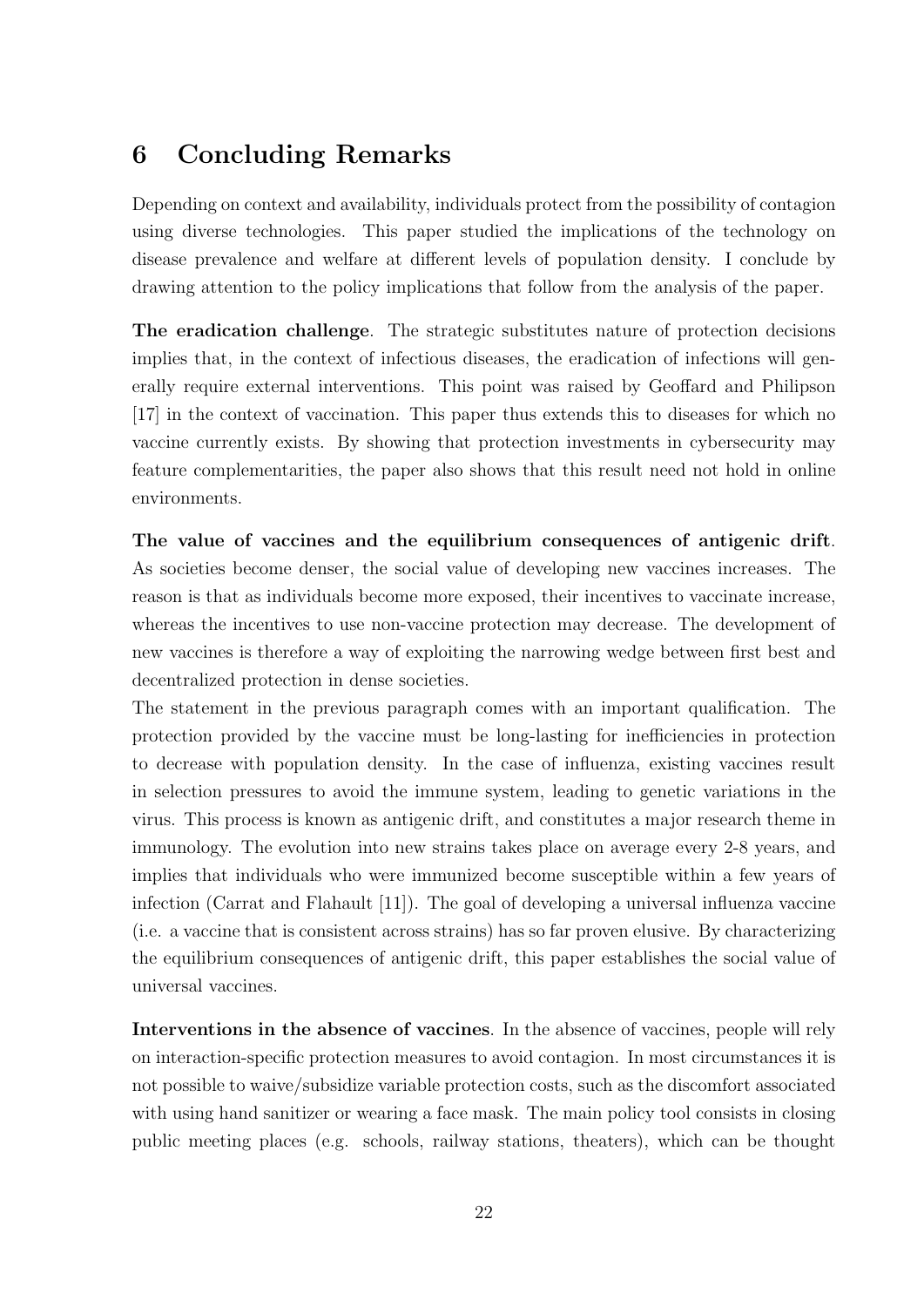of as a prohibitively expensive tax on using certain venues. This paper shows that the desirability of these measures does not increase monotonically with population density. That said, understanding whether the conditions for decentralized protection to be first best actually hold in practice can be hard. Exposure has to be large enough for individuals to face a nontrivial probability of meeting an infected person, but not too high or otherwise protection will be too costly.

Preventing coordination failures. By pointing out that protection in online environments may expire upon infection, the paper uncovered possible complementarities in cybersecurity. While in sparse societies infection may be contained without the need for external intervention, multiple steady states may exist in denser societies. The strength of complementarities in protection can give an indication of the likelihood of multiplicity. Multiple steady states are thus more likely the larger the health premium, the more infectious the disease, the more effective the protection technology, the lower the cost of protection, and the slower the rate of recovery from infection. In such circumstances, there is a role for policies that ensure coordination in the efficient steady state. Because of the tipping-point aspects associated with multiple steady states, a policy-maker who intends to shift the society from a steady state of no protection to a steady state with full protection will find the task more difficult the higher the population density.

### References

- [1] R. M. Anderson, R. M. May, Infectious Diseases of Humans: Dynamics and Control, Oxford University Press, 1992.
- [2] A. B. Appleby, The Disappearance of Plague: A Continuing Puzzle, The Economic History Review 33 (2) (1980) 161–173.
- [3] A. Barabási, R. Albert, Emergence of scaling in random networks, Science (1999) 509–512.
- [4] S. Chandra, E. Kassens-Noor, G. Kuljanin, J. Vertalka, A geographic analysis of population density thresholds in the influenza pandemic of 1918-19, International Journal of Health Geographics 12 (9) (2013) 1–10.
- [5] F. Chen, F. Toxvaerd, The Economics of Vaccination, Journal of Theoretical Biology 363 (2014) 105–117.
- [6] R. Cooper, A. John, Coordinating Coordination Failures in Keynesian Models, The Quarterly Journal of Economics 103 (3) (1988) 441–463.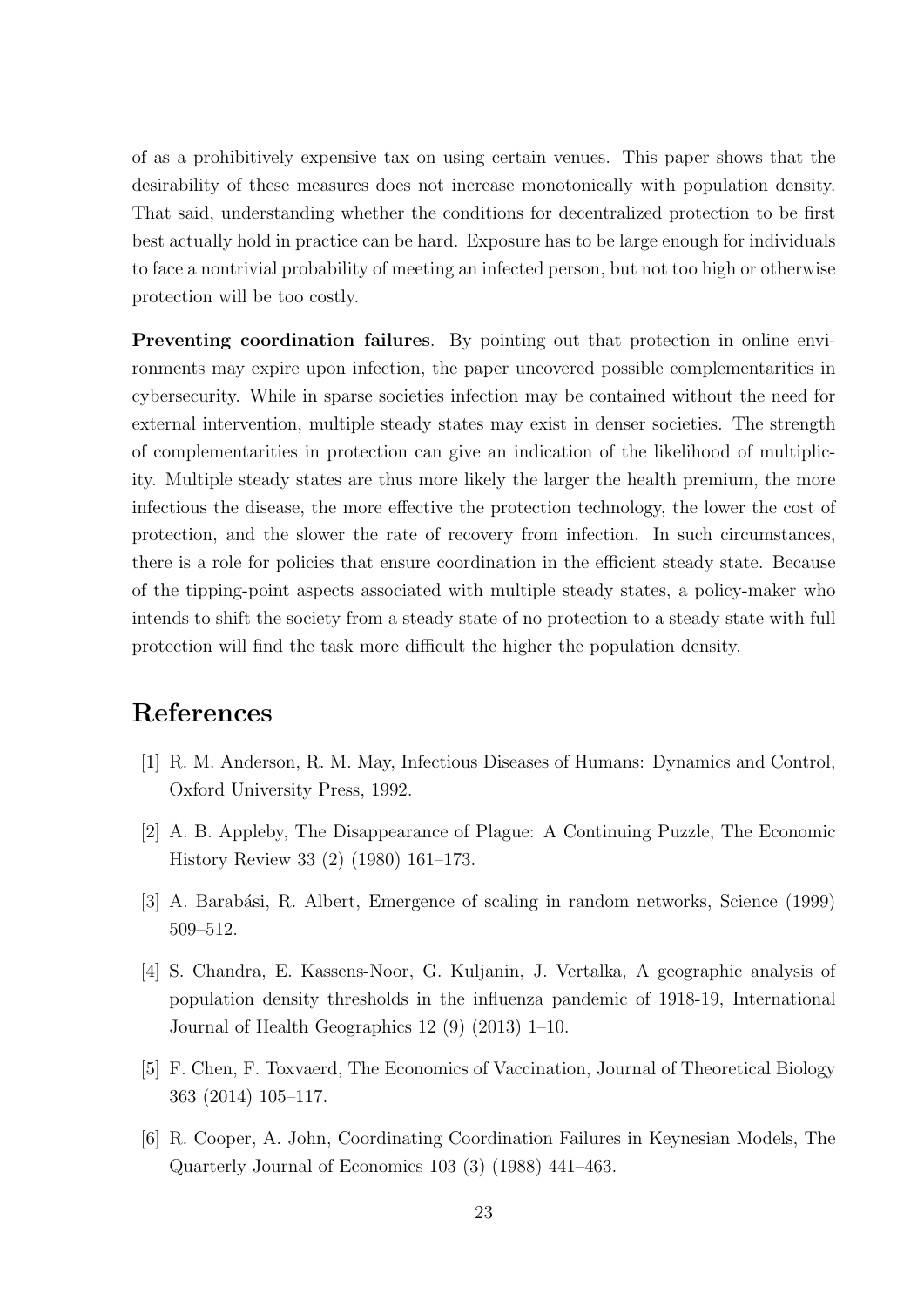- [7] D. Corbae, M. B. Stinchcombe, J. Zeman, An Introduction to Mathematical Analysis for Economic Theory and Econometrics, Princeton University Press, 2009.
- [8] L. Danon, T. A. House, J. M. Read, M. J. Keeling, Social encounter networks: collective properties and disease transmission, Journal of the Royal Society Interface 9 (2012) 2826–2833.
- [9] Department of Homeland Security, National Infrastructure Protection Plan: 2012– 2016, Washington, DC (2012) 1–20.
- [10] E. Brewer and M. Demmer and M. Ho and R.J. Honicky and J. Pal and M. Plauch´e and S. Surana, The Challenges of Technology Research for Developing Regions, Pervasive Computing, IEEE 5 (2) (2006) 15–23.
- [11] F. Carrat and A. Flahault, Influenza vaccine: The challenge of antigenic drift, Vaccine 25 (2007) 6852–6862.
- [12] P. J. Francis, Dynamic Epidemiology and the Market for Vaccinations, Journal of Public Economics 63 (3) (1997) 383–406.
- [13] P. J. Francis, Optimal Tax/Subsidy Combinations for the Flu Season, Journal of Economic Dynamics & Control 28 (10) (2004) 2037–2054.
- [14] D. Fudenberg, J. Tirole, Game Theory, MIT Press, 1991.
- [15] A. Galeotti, B. Rogers, Strategic Immunization and Group Structure, American Economic Journal: Microeconomics 5 (2) (2013) 1–32.
- [16] P.-Y. Geoffard, T. Philipson, Rational Epidemics and Their Public Control, International Economic Review 37 (3) (1996) 603–624.
- [17] P.-Y. Geoffard, T. Philipson, Disease Eradication: Private versus Public Vaccination, American Economic Review 87 (1) (1997) 222–230.
- [18] E. Glaeser, Triumph of the City, Macmillan, 2012.
- [19] S. Goyal, A. Vigier, Interaction, Protection and Epidemics, Journal of Public Economics 125 (2015) 64–69.
- [20] H. Corrigan-Gibbs and J. Chen, FlashPatch: Spreading Software Updates over Flash Drives in Unde-connected Regions, Proceedings of the Fifth ACM Symposium on Computing for Development (2014) 1–10.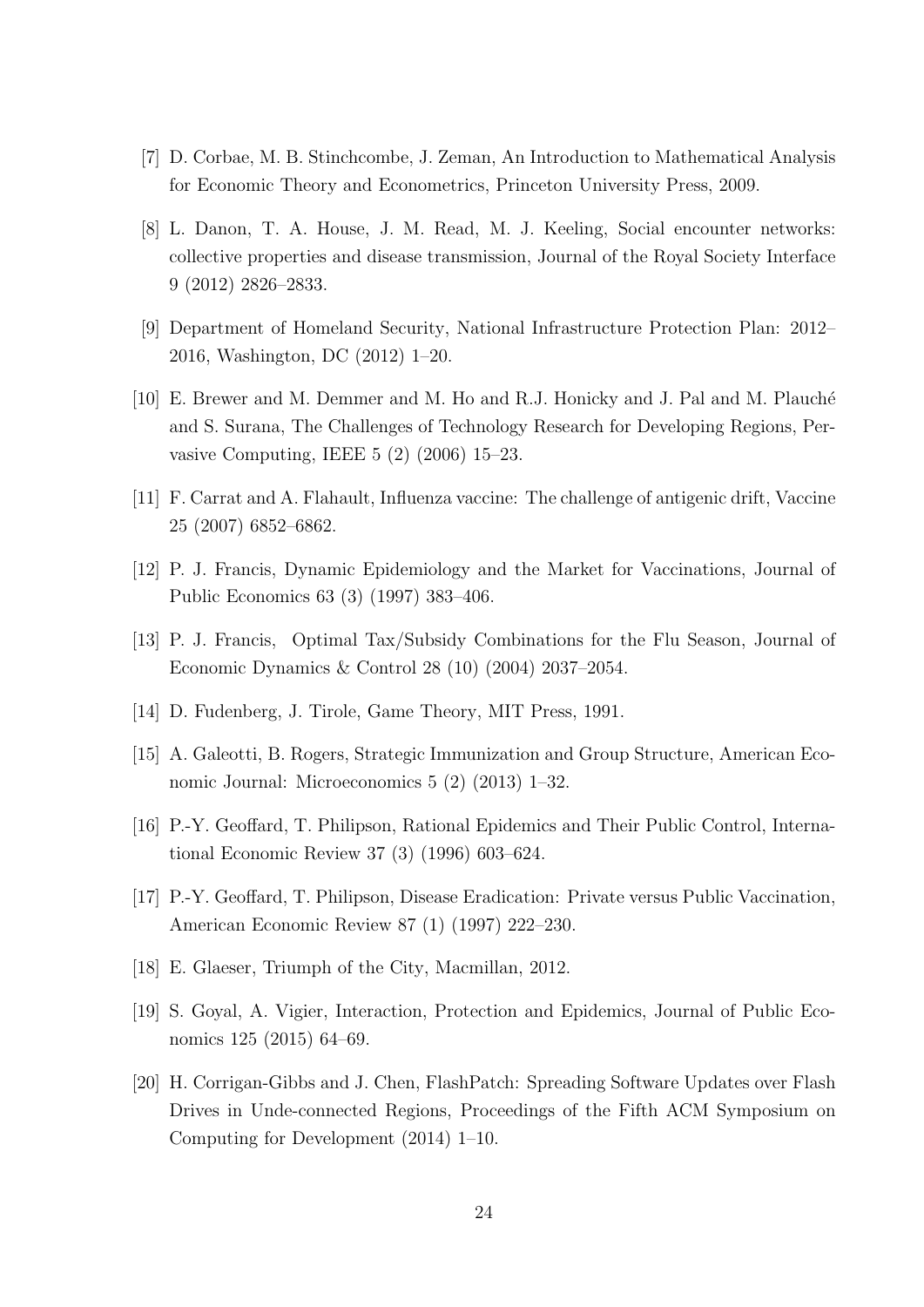- [21] M. O. Jackson, Social and Economic Networks, Princeton University Press, 2008.
- [22] M. O. Jackson, B. W. Rogers, Relating Network Structure to Diffusion Properties through Stochastic Dominance, B.E. Press Journal of Theoretical Economics 7 (1) (2007) 1–13.
- [23] N. P. A. S. Johnson, J. Mueller, Updating the Accounts: Global Mortality of the 1918-1920 "Spanish" Influenza Pandemic, Bulletin of the History of Medicine 76 (1) (2002) 105–115.
- [24] M. Kremer, Integrating Behavioral Choice into Epidemiological Models of AIDS, Quarterly Journal of Economics 111 (2) (1996) 549–573.
- [25] D. López-Pintado, Diffusion in complex social networks, Games and Economic Behavior 62 (2) (2008) 573–590.
- [26] M. Marinacci, An Axiomatic Approach to Complete Patience and Time Invariance, Journal of Economic Theory 83 (1998) 105–144.
- [27] R. Pastor-Satorras, A. Vespignani, Epidemic Spreading in Scale-Free Networks, Physical Review Letters 86 (14) (2001) 3200–3203.
- [28] I. Sutherland, When was the Great Plague? Mortality in London, 1563 to 1665, in: D. V. Glass, R. Revelle (eds.), Population and social change, Russak, 1972, pp. 287–320.
- [29] F. Toxvaerd, Recurrent Infection and Externalities in Prevention, mimeo (2012) 1–42.
- [30] United Nations, World Urbanization Prospects, The 2011 Revision Highlights, Department of Economic and Social Affairs, Population Division (2012) 1–50.
- [31] H. M. Zepeda-Lopez, L. Perea-Araujo, A. Miliar-Garca, A. Dominguez-Lpez, B. Xoconostle-Czarez, E. Lara-Padilla, J. A. R. Hernandez, E. Sevilla-Reyes, M. E. Orozco, A. Ahued-Ortega, I. Villaseor-Ruiz, R. J. Garcia-Cavazos, , L. M. Teran, Inside the Outbreak of the 2009 Influenza A (H1N1)v Virus in Mexico, PLoS One  $5(10)(2010)1-6.$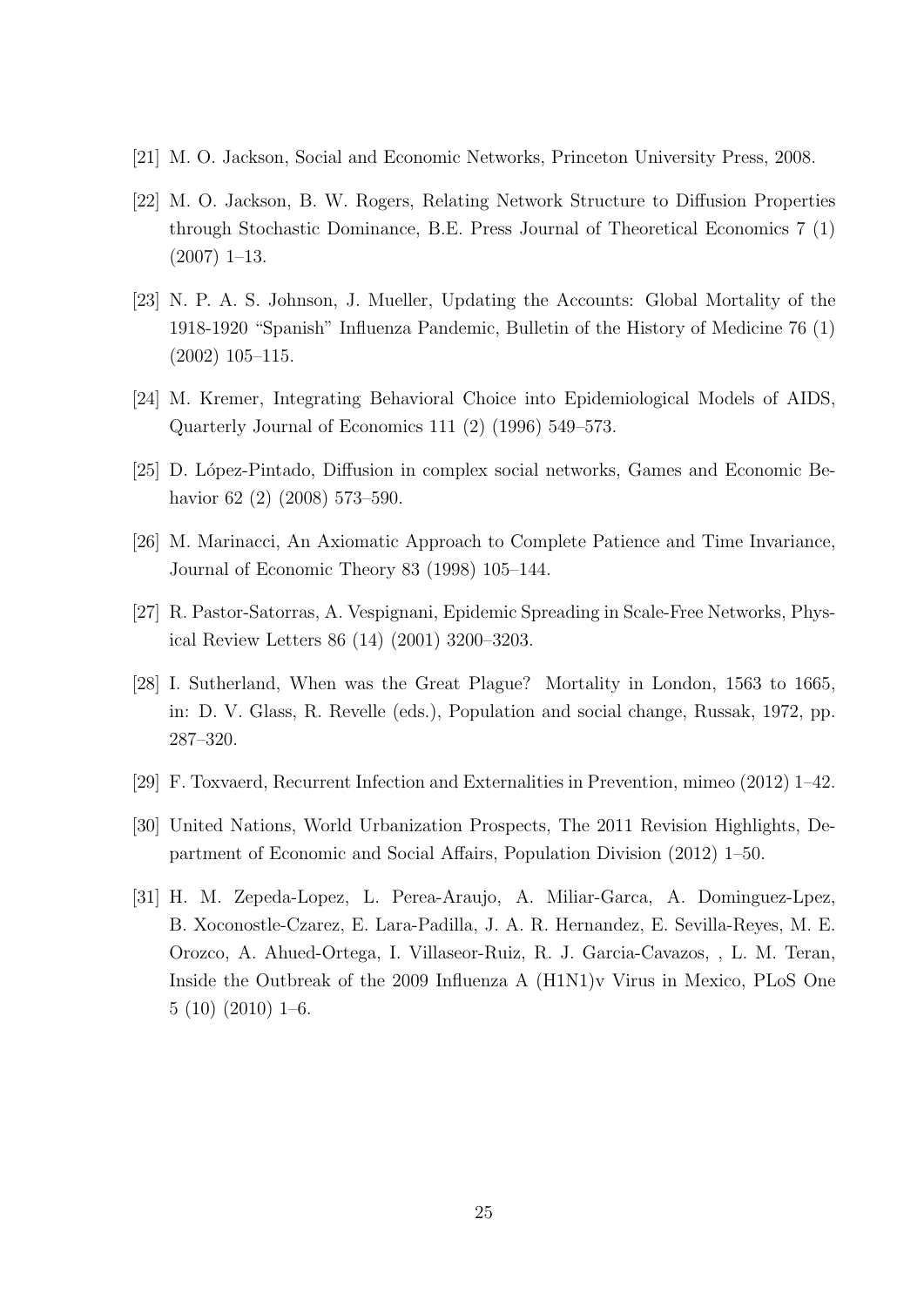### A Proofs

#### A.1 The effect of patience

As stated in the formulation of the model, the individual payoffs given by (1) are the limit payoffs if agents discount the future at rate  $\beta \to 1$ . Formally, suppose that agents discount future payoffs at rate  $\beta$  < 1. If  $\{Eu_t\}$  is a sequence of expected per-period payoffs, then an agent's payoff can be written as

$$
(1 - \beta) \sum_{t=0}^{\infty} \beta^t \mathbb{E} u_t,
$$

where the factor  $(1 - \beta)$  is the customary normalization of discounted payoffs so that a constant utility of  $u$  in every period yields a discounted value of  $u$ .

In the present model, transitions across states are Markovian. Fix the transition matrix  $\mathbf{T}$ , and let  $\mathbf{u}$  be the vector with elements corresponding to the current payoffs in each state. We can thus write the vector of values in the different states recursively as  $\mathbf{V} = (1 - \beta)\mathbf{u} + \beta \mathbb{E}\mathbf{V} = (1 - \beta)\mathbf{u} + \beta \mathbf{T}\mathbf{V}$ , or, equivalently,

$$
(\mathbf{I} - \beta \mathbf{T})\mathbf{V} = (1 - \beta)\mathbf{u}.
$$

For  $\beta < 1$  the matrix  $(I - \beta T)$  is non-singular (in general; i.e. provided  $\beta$  is not in the spectrum of **T**). For  $\beta < 1$  we can thus write

$$
\mathbf{V} = (1 - \beta)(\mathbf{I} - \beta \mathbf{T})^{-1}\mathbf{u} = \frac{(1 - \beta)}{\det(\mathbf{I} - \beta \mathbf{T})}Co(\mathbf{I} - \beta \mathbf{T})\mathbf{u},
$$

where  $Co(\cdot)$  denotes the transpose of the matrix of cofactors. Note that  $det(\mathbf{I} - \beta \mathbf{T})$ is nothing but the characteristic polynomial of  $T$ . It is therefore easy to see that the limit lim<sub>β↑1</sub> V exists if and only if the unit eigenvalue of T has multiplicity one (i.e. the characteristic polynomial has a unique unit root). This condition amounts to  $T$  featuring a unique invariant distribution, and holds throughout the paper. If the limit exists, then, by Theorem 1 in Marinacci [26], it is given by  $(1).^{21}$ 

### A.2 Proofs of Section 3

Theorem 1. For conciseness, let  $A(\neg A)$  denote the case where the individual does not need (needs) to purchase protection, I denote being infected, S denote being susceptible.

 $21$ Theorem 1 in Marinacci can also be found as Theorem 3.9.10 in Corbae, Stinchcombe and Zeman [7] (p. 104).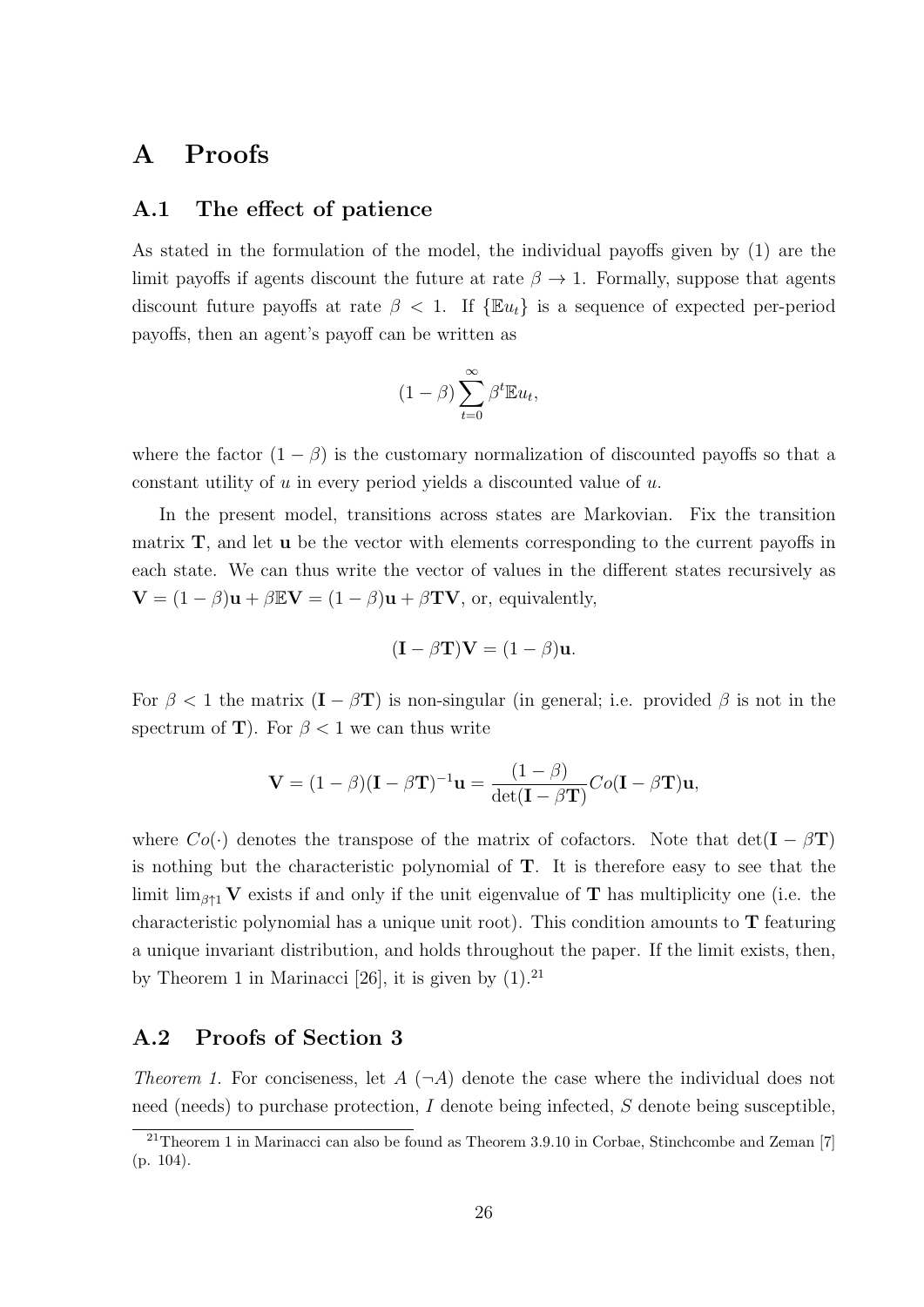and  $m(\neg m)$  having a meeting (not having a meeting). If the individual is infected, then her payoff is independent of whether or not a meeting takes place. The relevant partition of the set of individual states is thus:  $(I, \neg A)$ ,  $(I, A)$ ,  $(S, \neg A, m)$ ,  $(S, \neg A, \neg m)$ ,  $(S, A, m)$ , and  $(S, A, \neg m)$ . For an individual who has a degree  $\delta$ , transition probabilities between these individual states are characterized by the following matrix:

$$
\mathbf{T}_{X} = \begin{bmatrix}\n(1-\alpha) & 0 & \alpha\delta & \alpha(1-\delta) & 0 & 0 \\
(1-\alpha)\eta & (1-\alpha)(1-\eta) & \alpha\eta\delta & \alpha\eta(1-\delta) & \alpha(1-\eta)\delta & \alpha(1-\eta)(1-\delta) \\
\theta p_{L}\eta & \theta p_{L}(1-\eta) & (1-\theta p_{L})\eta\delta & (1-\theta p_{L})\eta(1-\delta) & (1-\theta p_{L})(1-\eta)\delta & (1-\theta p_{L})(1-\eta)(1-\delta) \\
0 & 0 & \delta & (1-\delta) & 0 & 0 \\
\theta p_{L}\eta & \theta p_{L}(1-\eta) & (1-\theta p_{L})\eta\delta & (1-\theta p_{L})\eta(1-\delta) & (1-\theta p_{L})(1-\eta)\delta & (1-\theta p_{L})(1-\eta)(1-\delta) \\
0 & 0 & \eta\delta & \eta(1-\delta) & (1-\eta)\delta & (1-\eta)(1-\delta)\n\end{bmatrix}
$$

.

The invariant distribution, given by the left eigenvector of  $T_X$  associated with its unit eigenvalue, is

$$
\mathbf{v}_X = \begin{bmatrix}\n\frac{\delta \eta \theta p_L}{(\delta \theta p_L + \alpha)(\eta + (1 - \eta)\alpha)} \\
\frac{\alpha \delta (1 - \eta) \theta p_L}{(\delta \theta p_L + \alpha)(\eta + (1 - \eta)\alpha)}\n\end{bmatrix}
$$
\n
$$
\mathbf{v}_X = \frac{\alpha \delta \eta \left[ \eta + (1 - \eta)(\delta \theta p_L + \alpha) \right]}{(\delta \theta p_L + \alpha)(\eta + (1 - \eta)\alpha)(\eta + (1 - \eta)\delta)}
$$
\n
$$
\frac{\alpha (1 - \delta)\eta \left[ \eta + (1 - \eta)(\delta \theta p_L + \alpha) \right]}{(\delta \theta p_L + \alpha)(\eta + (1 - \eta)\alpha)(\eta + (1 - \eta)\delta)}
$$
\n
$$
\frac{\alpha \delta^2 (1 - \eta) \left[ \eta (1 - \theta p_L) + (1 - \eta)\alpha \right]}{(\delta \theta p_L + \alpha)(\eta + (1 - \eta)\alpha)(\eta + (1 - \eta)\delta)}
$$
\n
$$
\frac{\alpha \delta (1 - \delta)(1 - \eta) \left[ \eta (1 - \theta p_L) + (1 - \eta)\alpha \right]}{(\delta \theta p_L + \alpha)(\eta + (1 - \eta)\alpha)(\eta + (1 - \eta)\delta)}\n\end{bmatrix}
$$

.

We can therefore write the value a degree- $\delta$  individual as<sup>22</sup>

$$
V(\delta) = \max_{p \in [p_L, p_H]} \frac{\delta \theta p}{\delta \theta p + \alpha} \pi_I + \frac{\alpha}{\delta \theta p + \alpha} \left( \pi_S - \frac{\delta \eta \left[ \eta + (1 - \eta)(\delta \theta p_L + \alpha) \right]}{(\eta + (1 - \eta)\alpha)(\eta + (1 - \eta)\delta)} \frac{p_H - p}{p_H - p_L} c \right). (11)
$$

<sup>&</sup>lt;sup>22</sup>Note that the assumption of infinite patience implies that the individual chooses protection so as to maximize her expected per-period payoff. I will be using the term value to denote the expected per-period payoff of the individual.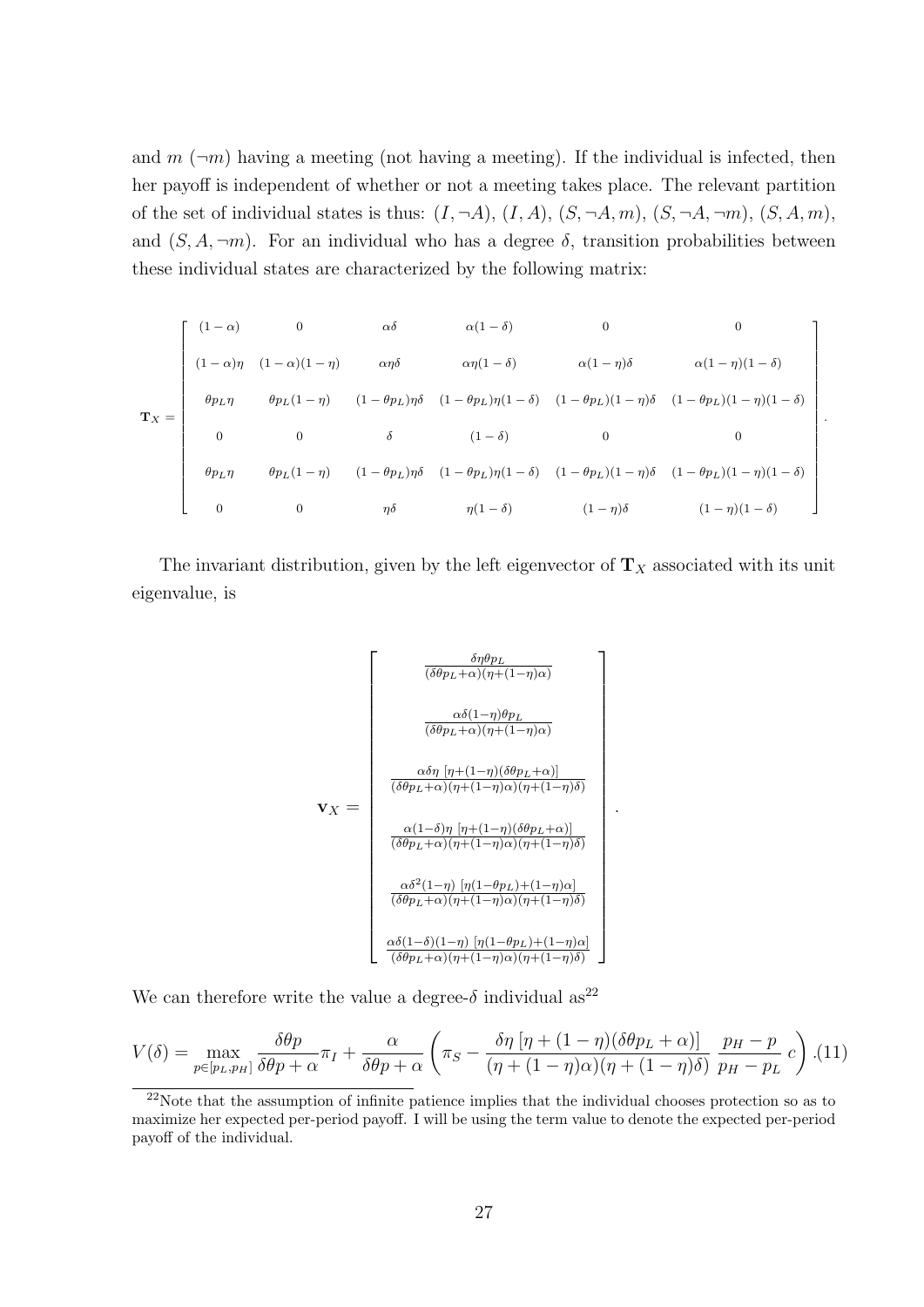Therefore, protection is a best response if and only if

$$
F(\delta,\theta) := A \theta^2 \delta^2 + B \theta \delta + C \theta + D \le 0, \tag{12}
$$

where

$$
A := \left[ p_H p_L \eta (1 - \eta) c \right],
$$
  
\n
$$
B := \left[ \eta c \left( p_H \left( \eta + (1 - \eta) \alpha \right) + p_L (1 - \eta) \alpha \right) - (1 - \eta) \left( \eta + (1 - \eta) \alpha \right) (p_H - p_L) (\pi_S - \pi_I) \right],
$$
  
\n
$$
C := -\eta \left( \eta + (1 - \eta) \alpha \right) (p_H - p_L) (\pi_S - \pi_I),
$$
  
\n
$$
D := \eta \left( \eta + (1 - \eta) \alpha \right) \alpha c.
$$

Let us define the set of degrees that find protection profitable under a steady-state infection rate  $\theta$ ,  $\Delta(\theta) = {\delta \in [0,1]: F(\delta, \theta) \leq 0} \equiv [0,1] \cap [r_1, r_2]$ , where  $r_1, r_2$  are the roots of the polynomial in  $\delta$  defined by  $F(\delta, \theta)$ .

Note that, since  $D > 0$ , for any  $\delta$  there exists small enough  $\theta$  such that (12) does not hold, and so  $\Delta(\theta) = \emptyset$ . That is, no individual finds protection profitable. This establishes the first claim of the Proposition.

In general, note that if  $r_1, r_2$  are not real, then  $\Delta(\theta) = \emptyset$ , protection is not profitable for any degree, and all claims in the Proposition are trivially true. Let us assume henceforth that  $r_1, r_2$  are real, and, without loss of generality, that  $r_1 \leq r_2$ .

Note that B is a degree-2 polynomial in  $\eta$ . Moreover, it is easy to see that  $B < 0$  if  $\eta = 0$ and  $B > 0$  if  $\eta = 1$ . From these two facts, it follows that there exists  $\bar{\eta} \in (0, 1)$  such that  $B < 0$  for any  $\eta < \bar{\eta}$  and  $B > 0$  for any  $\eta > \bar{\eta}$ . Let us define  $\theta^0 := \frac{\alpha c}{(p_H - p_L)(\pi_S - \pi_I)}$ .

Case (a):  $\eta > \bar{\eta}$ . It is easy to see (by Vieta's formula) that both  $r_1$  and  $r_2$  are negative if  $\theta < \theta^0$  (so that  $C\theta + D > 0$ ), in which case  $\Delta(\theta) = \emptyset$  and no degree finds protection profitable. If  $\theta \geq \theta^0$ , then  $r_1 < 0$  and  $r_2 \geq 0$ , so that  $\Delta(\theta) = [0, \overline{\delta}]$ , where  $\overline{\delta} = \min\{r_2, 1\}$ . Case (b):  $\eta < \bar{\eta}$ . If  $\theta < \theta^0$ , then (by Vieta's formula)  $r_1, r_2$  are both positive. If, moreover,  $r_1 > 1$ , then  $\Delta(\theta) = \emptyset$  and the claim in the Proposition is trivially true. If  $r_1 \leq 1$ , then  $\Delta(\theta) = [\underline{\delta}, \overline{\delta}]$ , where  $\underline{\delta} = r_1$  and  $\overline{\delta} = \min\{r_2, 1\}$ . Finally, if  $\theta \geq \theta^0$ , then  $r_1 \leq 0$  and  $r_2 > 0$ . Thus,  $\Delta(\theta) = [0, \bar{\delta}],$  where  $\bar{\delta} = \min\{r_2, 1\}.$ 

The last claim in point (b) of the Proposition follows from the fact that  $\lim_{p_L \to 0} r_2 = +\infty$ .  $\Box$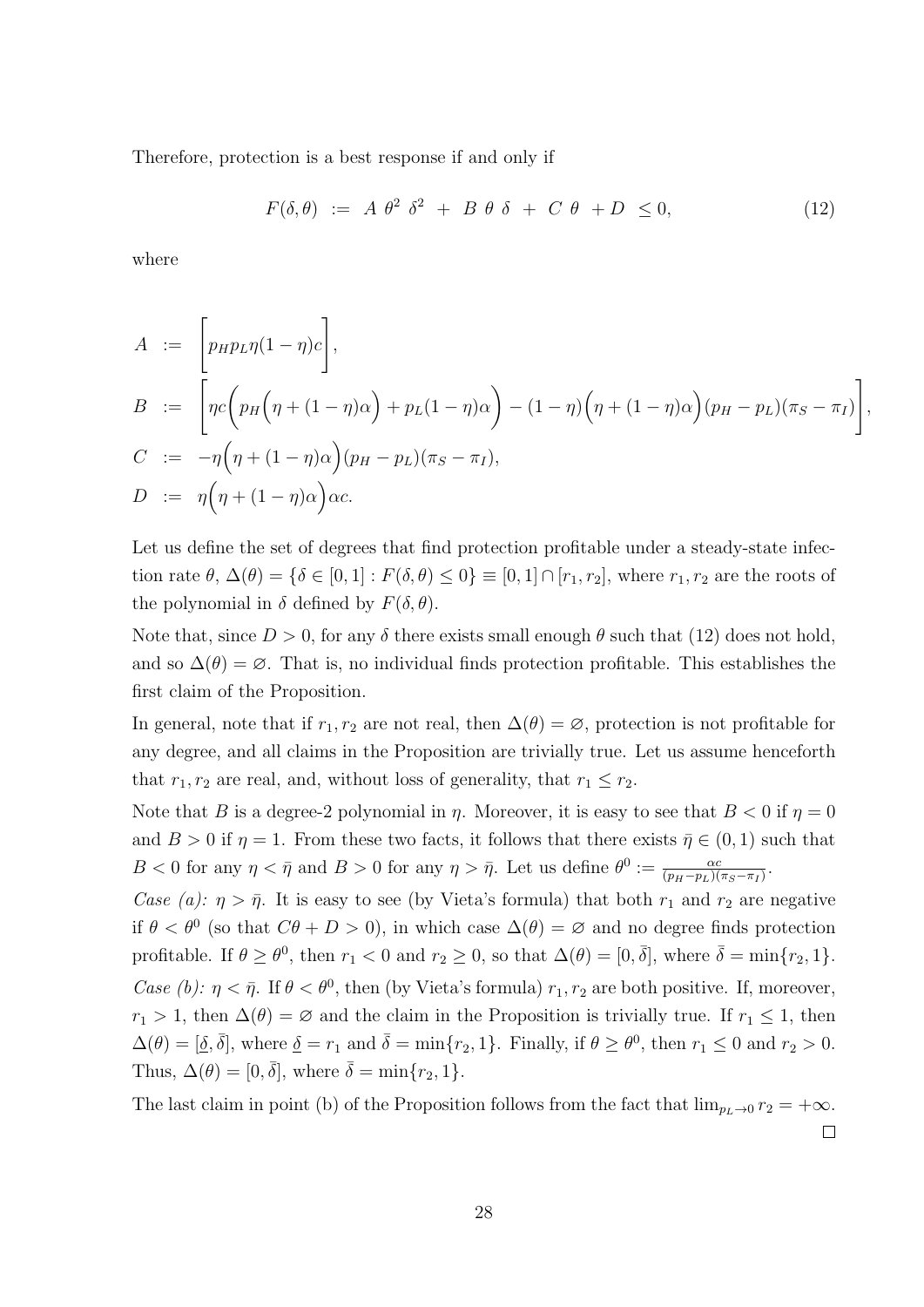Corollary 1 and Corollary 2. The results follow from solving (11) under the conditions provided.  $\Box$ 

Theorem 2. On the first meeting since her last recovery, the individual must decide how much to invest in protection.<sup>23</sup> For conciseness, let  $msr = 1$  ( $msr = 0$ ) indicate that, before the start of the current period, the individual has (not) had a meeting since her last recovery. Following the same terminology as in the proof of Theorem 1, the relevant partition of the set of individual states is therefore: I,  $(S, msr = 0, m)$ ,  $(S, msr = 0, \neg m)$ ,  $(S, msr = 1, m)$ ,  $(S, msr = 1, \neg m)$ . For a fixed  $\theta$ , the transition probabilities between individual states are described by the transition matrix

$$
\mathbf{T}_N = \begin{bmatrix} 1 - \alpha & \alpha\delta & \alpha(1 - \delta) & 0 & 0 \\ \theta p & 0 & 0 & (1 - \theta p)\delta & (1 - \theta p)(1 - \delta) \\ 0 & \delta & (1 - \delta) & 0 & 0 \\ \theta p & 0 & 0 & (1 - \theta p)\delta_i & (1 - \theta p)(1 - \delta) \\ 0 & 0 & 0 & \delta & (1 - \delta) \end{bmatrix},
$$

so that the fraction of time that an individual of degree  $\delta$  spends in each state in the long run is given by

$$
\mathbf{v}'_N = \left(\frac{\delta\theta p}{\delta\theta p + \alpha}, \frac{\alpha\delta\theta p}{\delta\theta p + \alpha}, \frac{\alpha(1-\delta)\theta p}{\delta\theta p + \alpha}, \frac{\alpha\delta(1-\theta p)}{\delta\theta p + \alpha}, \frac{\alpha(1-\delta)(1-\theta p)}{\delta\theta p + \alpha}\right).
$$

The value of an individual of degree  $\delta$  is therefore

$$
V(\delta) = \max_{p \in [p_L, p_H]} \frac{\theta p \delta}{\theta p \delta + \alpha} \pi_I + \frac{\alpha}{\theta p \delta + \alpha} \left( \pi_S - \delta \theta p \left( \frac{p_H - p}{p_H - p_L} \right) c \right). \tag{13}
$$

Solving (13) yields the desired result.

### A.3 Proofs of Section 4

*Proposition 1.* First note that, since  $p \in [p_L, p_H]$ , any steady state with positive infection rate must be in  $S = [\theta_i^{ss}, \theta_h^{ss}] \cap \mathbb{R}_{++}$ , where  $\mathbb{R}_{++} \equiv (0, +\infty)$ . Consider then the statement that a steady state with positive infection rate exists if and only if  $p_H > \alpha/\delta$ .

 $\Box$ 

<sup>23</sup>In principle, the individual could delay the protection decision and purchase protection only after having had  $x > 0$  meetings. This can be relevant if  $\theta_t$  is not constant over time. In a steady state (where  $\theta_t = \theta_{t+1}$  for all t) postponement can never be optimal.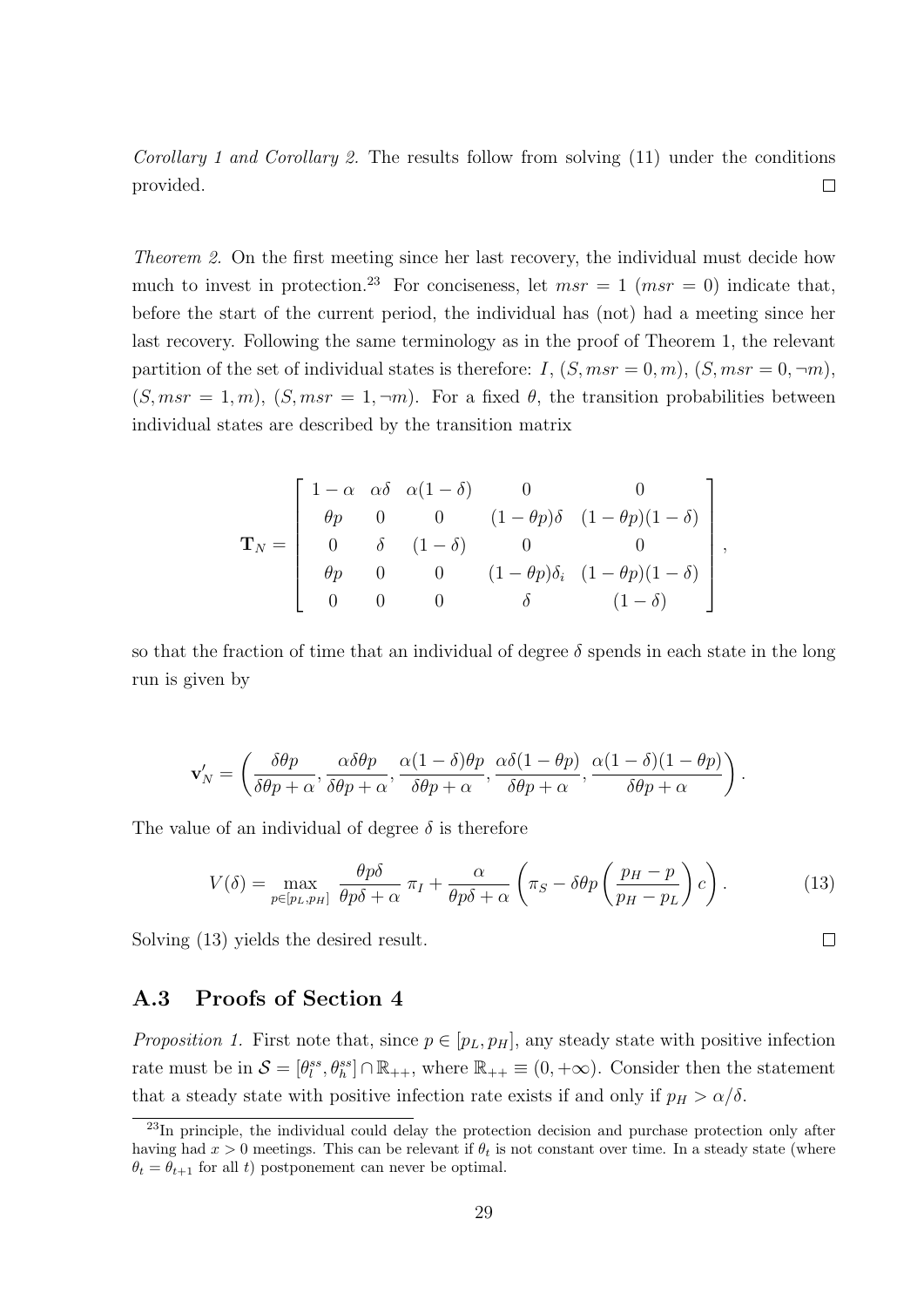For  $\Rightarrow$ , suppose that  $p_H \le \alpha/\delta$ . It follows that  $S = \emptyset$ . The unique steady state infection rate is  $\theta^{ss} = 0$ .

Consider next  $\Leftarrow$ . To that end, suppose now that  $p_H > \alpha/\delta$ , which implies that  $\theta_h^{ss} > 0$ . It follows that  $S \neq \emptyset$ . Note that  $\delta_X^*(\theta)$  is strictly increasing in  $\theta$  (see (5)). Thus,  $\theta_l^{ss} < \theta_h^{ss}$ implies  $\delta_X^*(\theta_l^{ss}) < \delta_X^*(\theta_h^{ss})$ . The following cases are then possible:

Case 1:  $\delta \geq \delta_X^*(\theta_h^{ss}) > \delta_X^*(\theta_l^{ss})$ . In the unique steady state no individual chooses protection  $(p^* = p_H)$  and  $\theta^{ss} = \theta_h^{ss}$ . To see that this is indeed a steady state, note that if  $p^* = p_H$ , then the aggregate steady state infection must be  $\theta_h^{ss}$ . Under this infection rate, it is optimal for individuals to protect. To see that this steady state is unique, suppose, for a contradiction, that there is a steady state where individuals choose some protection, resulting in an aggregate infection rate  $\theta^{ss} < \theta_h^{ss}$ . Since  $\delta_X^*(\theta)$  is strictly increasing in  $\theta$ ,  $\delta > \delta_X^*(\theta^{ss})$ . Individuals would then strictly prefer to protect, a contradiction.

Case 2:  $\delta_X^*(\theta_i^{ss}) < \delta < \delta_X^*(\theta_i^{ss})$ . The unique steady state is given by  $\theta^{ss} = \delta_X^*$  $^{-1}(\delta)$ , with individuals choosing a level of protection

$$
p^* = \frac{\alpha}{\delta(1 - \delta_X^{*-1}(\delta))},
$$

To see that this is a steady state, note that if individuals choose  $p^*$ , then the steady state infection rate is  $\delta_X^*$  $\lambda^{-1}(\delta)$ . Under this infection rate, individuals find it optimal to choose p<sup>\*</sup>. For uniqueness, suppose for a contradiction that individuals choose higher (lower) protection. Then the steady state aggregate infection rate  $\theta^{ss}$  would be lower (higher) than  $\delta_X^*$ <sup>-1</sup>(δ). Since  $\delta_X^*(\theta)$  is increasing, individuals would prefer not to protect at all (to fully protect), in which case  $\theta^{ss}$  cannot be a steady state.

Case 3:  $\delta \leq \delta_X^*(\theta_l^{ss})$ . In the unique steady state all individuals choose full protection  $(\gamma^* = 1, \text{ so that } p^* = p_L)$  and  $\theta^{ss} = \theta^{ss}_l$ . The proof of this claim is analogous to the one for Case 1 and therefore omitted.

With regards to the last statement of the proposition, this simply follows from the fact <sup>-1</sup>(δ), and  $\theta_h^{ss}(\delta)$  are strictly increasing in δ. that all three functions  $\theta_l^{ss}(\delta)$ ,  $\delta_X^*$  $\Box$ 

Proposition 2. The proof follows similar steps to those described for the proof of Proposition 1. Since  $p \in [p_L, p_H]$ , any steady state with positive infection rate must be in  $\mathcal{S} = [\theta_l^{ss}, \theta_h^{ss}] \cap \mathbb{R}_{++}$ , where  $\mathbb{R}_{++} \equiv (0, +\infty)$ . Consider then the statement regarding existence. For  $\Rightarrow$ , suppose that  $p_H \le \alpha/\delta$ . It follows that  $\mathcal{S} = \emptyset$ . The unique steady state is  $\theta^{ss}=0.$ 

Consider next  $\Leftarrow$ . Suppose that  $p_H > \alpha/\delta$ , which implies that  $\theta_h^{ss} > 0$ . It follows that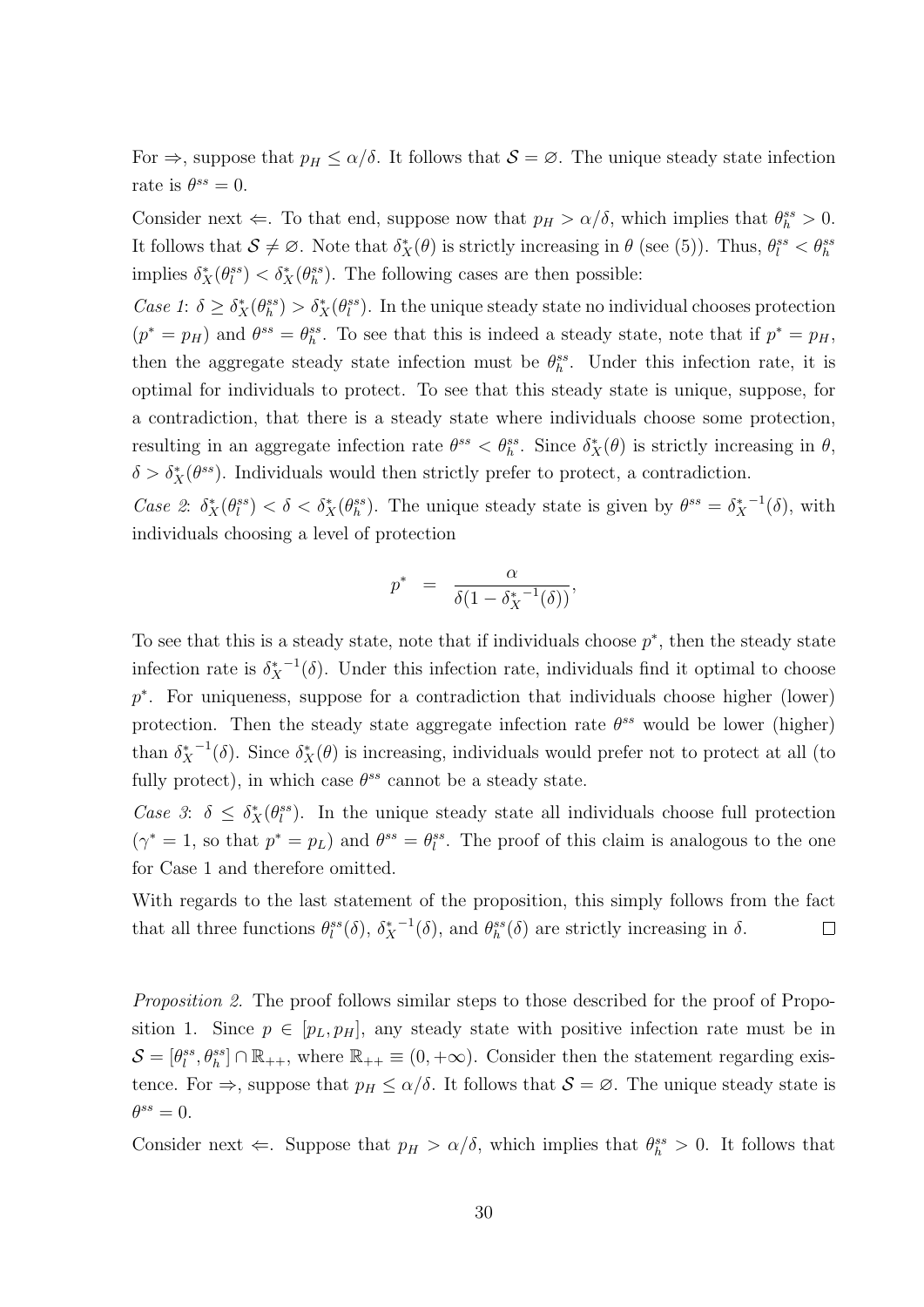$S \neq \emptyset$ . Since  $\theta_l^{ss} = -\infty$ ,  $M\Big\{\theta_l^{ss}(\delta), \delta_X^{**}$  $\left\{ \sigma^{1}(\delta),\theta_{h}^{ss}(\delta)\right\} \equiv\ \min\left\{ \delta_{X}^{**}\right\}$  $\left\{ \begin{matrix} -1(\delta), \theta_h^{ss}(\delta) \end{matrix} \right\}$ . The following cases are then possible:

Case 1:  $\theta_h^{ss}(\delta) \leq \delta_X^{**}$ <sup>-1</sup>(δ). Since  $\delta_X^{**}(\cdot)$  is a decreasing function, this is equivalent to  $\delta \leq \delta_X^{**}(\theta_h^{ss})$ . It is easy to see that  $\theta_h^{ss}$  is a steady-state infection rate: by Proposition 2,  $\delta \leq \delta_X^{**}(\theta_h^{ss})$  implies that under this aggregate infection rate, every individual finds no protection optimal. For uniqueness, suppose for a contradiction that there is a steady state with positive infection with some protection in the population. The infection rate would be  $\theta^{ss} < \theta_h^{ss}$ . Since  $\delta_X^{**}(\theta)$  is strictly decreasing in  $\theta$ ,  $\delta < \delta_X^{**}(\theta^{ss})$ . Individuals would then strictly prefer not to protect, a contradiction.

Case 2:  $\theta_h^{ss}(\delta) > \delta_X^{**}$ <sup>-1</sup>(δ), or  $\delta > \delta_X^{**}(\theta_h^{ss})$ . The unique steady state is characterized by  $\theta^{ss} = \delta^{**}_X$  $^{-1}(\delta)$ , with the average level of protection being

$$
p^*(\delta) = \frac{\alpha}{\delta(1 - \delta_X^{**^{-1}}(\delta))}.
$$
\n(14)

To see that this is a steady state, note that if  $p^*$  is the average level of protection, then the infection rate is  $\delta_X^{**}$  $\overline{a}^{-1}(\delta)$ . Under this infection rate, individuals are indifferent between protecting and not protecting. For uniqueness, suppose for a contradiction that individuals choose higher (lower) protection. Then the steady state aggregate infection rate  $\theta^{ss}$  would be lower (higher) than  $\delta_X^{**}$ <sup>-1</sup>(δ). Since  $\delta_X^{**}(\theta)$  is decreasing, individuals would prefer not to protect at all (to fully protect), in which case  $\theta^{ss}$  cannot be a steady state.

If  $\theta_h^{ss}(\delta) < \delta_X^{**}$ <sup>-1</sup>(δ) then the fact that  $\theta_h^{ss}(\delta)$  implies that  $\theta_s^{ss}(\delta)$  is increasing in δ, and no protection takes place for any  $\delta$  in this range. If  $\theta_h^{ss}(\delta) > \delta_X^{**}$ <sup>-1</sup>( $\delta$ ), then  $\delta_X^{**}$  $^{-1}(\delta)$  being decreasing in  $\delta$  implies that  $\theta^{ss}(\delta)$  is decreasing in  $\delta$ .

 $\lambda^{-1}(\delta)$ , there is no steady state with positive protection For any  $\delta$  such that  $\theta_h^{ss}(\delta) < \delta_X^{**}$ spending. Consider now degrees  $\delta'$  and  $\delta''$  such that  $\theta_h^{ss}(\delta') > \delta_X^{**}$ <sup>-1</sup>( $\delta'$ ) and  $\theta_h^{ss}(\delta'')$  > <sup>-1</sup>( $\delta''$ ), and suppose without loss of generality that  $\delta'' > \delta'$ . Since in this range  $\theta_h^{ss}(\delta)$  $\delta_X^{**}$ is decreasing in  $\delta$ ,  $\theta_h^{ss}(\delta'') < \theta_h^{ss}(\delta')$ . For any  $\delta$ , the level of protection  $p^*(\delta)$  is given by (14), and  $\theta^{ss}(\delta) = 1 - \frac{\alpha}{\delta n^{*}}$  $\frac{\alpha}{\delta p^*(\delta)}$ . Since  $\delta'' > \delta'$ , for  $\theta_h^{ss}(\delta'') < \theta_h^{ss}(\delta')$  to hold it is necessary that  $p^*(\delta'') > p^*(\delta')$ . That is, protection spending is increasing in  $\delta$ .  $\Box$ 

*Theorem 3.* The proof is organized as follows: points  $(1)-(3)$  are shown first; secondly, I show the statements regarding stability; finally, I show the statement regarding existence. Consider (1). For the direction  $\Rightarrow$ , suppose that  $\theta_h^{ss}$  is a steady state with positive infection rate. Individuals must then find it optimal not to protect. By Theorem 2, it must be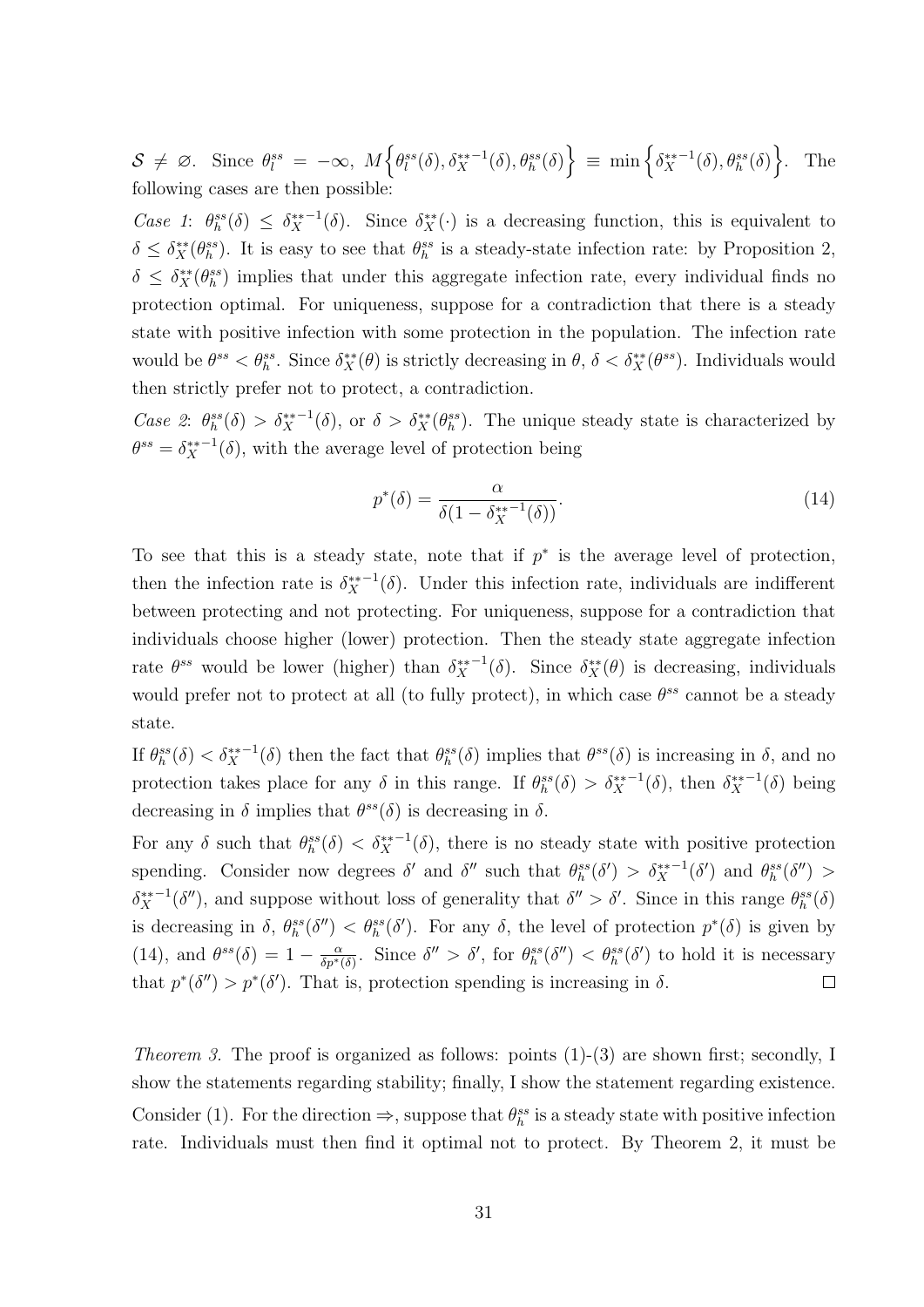that  $\delta \leq \delta_N(\theta_h^{ss})$ , or  $\theta_h^{ss} \geq \delta_N^{-1}(\delta)$ . For  $\Leftarrow$ , by Theorem 2,  $\theta_h^{ss} \geq \delta_N^{-1}(\delta)$  implies that at  $\theta = \theta_h^{ss}$  individuals will find it optimal not to protect. Further note that  $\delta_N^{-1}(\delta) > 0$  for any  $\delta > 0$ . It follows that  $\theta_h^{ss}$  is a steady state with positive infection.

The proof of (2) is similar to that of (1), and therefore omitted. Consider then (3). By Theorem 2, at long-run infection rate  $\delta_N^{-1}(\delta)$  any level of protection  $p \in [p_L, p_H]$  is optimal. Consider then

$$
p^*(\delta) = \frac{\alpha}{\delta(1 - {\delta_N}^{-1}(\delta))} \in [p_L, p_H].
$$

At this level of protection, the steady state infection rate is in fact  $\delta_N^{-1}(\delta)$ .

There are two statements regarding stability. Consider the first one. For  $\Leftarrow$ , suppose that  $\theta^{ss} = \delta_N^{-1}(\delta) \in (\theta^{ss}_l(\delta), \theta^{ss}_h(\delta))$  (i.e.  $\delta_N^{-1}(\delta)$  is *strictly* between  $\theta^{ss}_l(\delta)$  and  $\theta^{ss}_h(\delta)$ ). By Theorem 2, for any  $\epsilon > 0$ , the unique optimal protection strategy for long-run infection  $\delta_N^{-1}(\delta) - \epsilon$  is  $p_L < p^*(\delta)$ , whereas the unique optimal protection strategy for long-run infection  $\delta_N^{-1}(\delta) + \epsilon$  is  $p_H > p^*(\delta)$ . The basin of attraction of this steady state is of size zero, i.e. the steady state is unstable. For  $\Rightarrow$ , if  $\theta_l^{ss} > 0$  is a steady state, then since  $\delta_N(\theta)$ is decreasing in  $\theta$ ,  $p_L$  is optimal for any  $\theta \in (0, \theta_l^{ss}]$ . That is,  $\theta_l^{ss}$  is not unstable. Supose next that  $\theta_h^{ss} > 0$  is a steady-state infection rate.  $\alpha > 0$  implies that  $\theta_h^{ss} < 1$ . Since  $\delta_N(\theta)$ is decreasing in  $\theta$ ,  $p_H$  is optimal for any  $\theta \in [\theta_h^{ss}, 1]$ . That is,  $\theta_h^{ss}$  is not unstable.

For the second statement regarding stability, it is easy to see that the basin of attraction of the full protection (no protection) steady state is  $[0, \delta_N^{-1}(\delta)]$   $([\delta_N^{-1}(\delta), 1])$ . The result then follows by noting that  $\delta_N^{-1}(\delta)$  is decreasing in  $\delta$ .

Consider finally the statement regarding existence. Let us first show the direction  $\Leftarrow$ . We will show that if either one of (a) or (b) hold, then one of the three cases  $(1)-(3)$ holds. Suppose (a)  $\delta > \alpha/p_L$  holds, which implies that  $\theta_h^{ss}(\delta) > \theta_l^{ss}(\delta) > 0$ . Since  $(p_H - p_L)(\pi_S - \pi_I) > \alpha c p_L$  by assumption, we have that  $\delta_N^{-1}(\delta) > 0$  for any  $\delta$ . Hence three cases are possible. (i) If  $0 < \delta_N^{-1}(\delta) < \theta_l^{ss}(\delta) < \theta_h^{ss}(\delta)$ , then (1) holds. (ii) If  $0 <$  $\theta_l^{ss}(\delta) \leq \delta_N^{-1}(\delta) \leq \theta_l^{ss}(\delta)$ , then (1)-(3) hold. (iii) If  $0 < \theta_l^{ss}(\delta) < \theta_l^{ss}(\delta) < \delta_N^{-1}(\delta)$ , then (2) holds. Suppose next that (b)  $\delta \geq \frac{(p_H-p_L)(\pi_S-\pi_I)}{cn_1m_L}$  $\frac{p_L}{(p_L p_H)}$  holds. This implies that  $\delta_N^{-1}(\delta) \leq \theta_h^{ss}(\delta)$ . Hence (1) holds.

For the direction  $\Rightarrow$ , note that  $\delta \le \alpha/p_L$  implies  $\theta_l^{ss}(\delta) \le 0$ . Thus, for there to be a positive infection rate in steady state, individuals must not fully protect. But  $\delta < \frac{(p_H - p_L)(\pi_S - \pi_I)}{cp_L p_H}$ implies that  $\delta_N^{-1}(\delta) > \theta_h^{ss}(\delta)$ , so that for any possible long-run infection rate individuals strictly prefer to fully protect.  $\Box$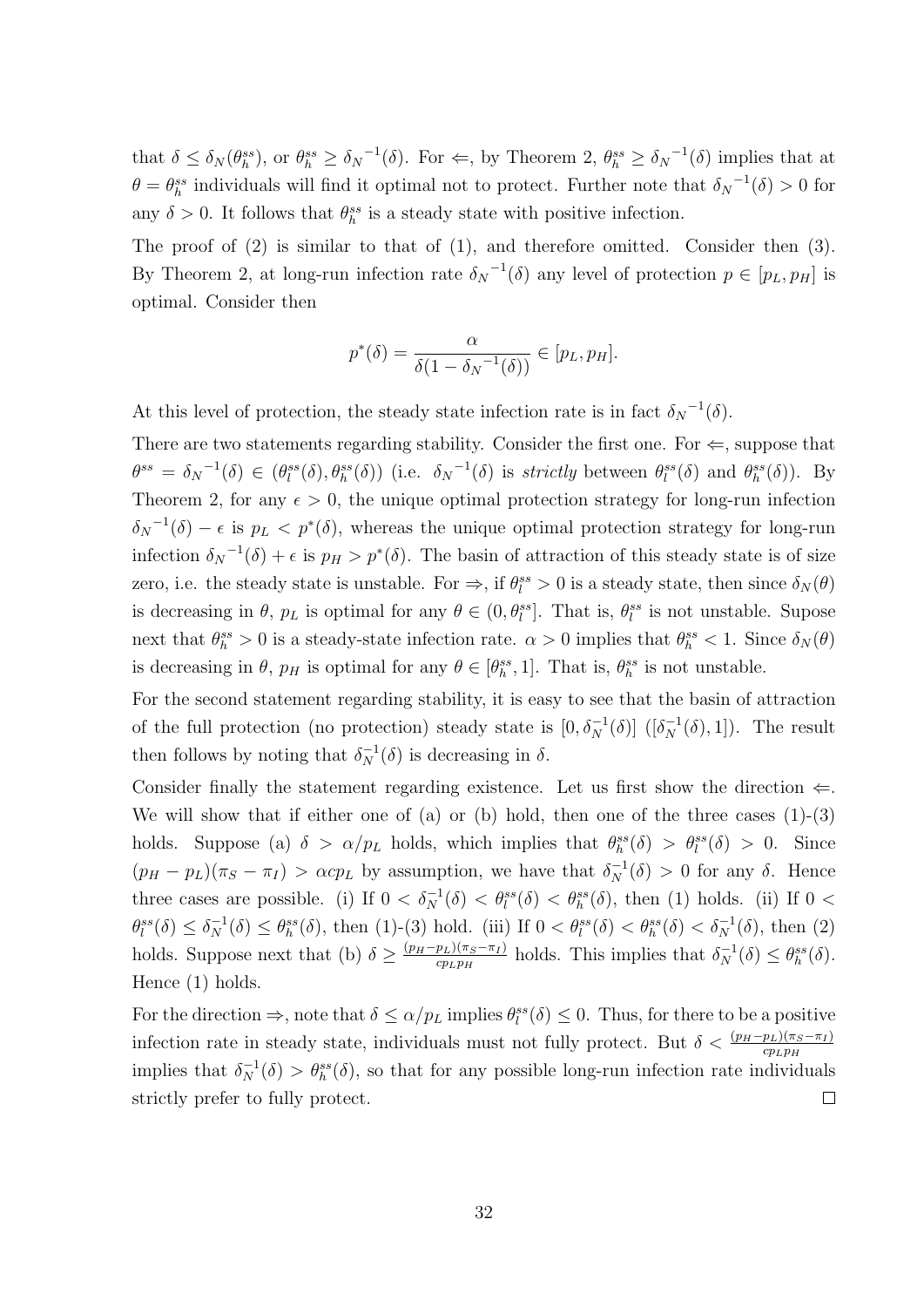### A.4 Proofs of Section 5

Proposition 3. If  $p_L \le \alpha/\delta$ , then the infection dies out in the long-run under full protection. Since agents are infinitely patient, protection is first best regardless of its cost. Suppose then that  $p_L > \alpha/\delta$ .

Case (i):  $j = X$ . Welfare under full protection is

$$
\pi_I + \frac{\alpha}{\delta p_L} \left[ (\pi_S - \pi_I) - \frac{\delta \eta (\eta + (1 - \eta) \delta p_L)}{(\eta + (1 - \eta)\alpha)(\eta + (1 - \eta)\delta)} b \right],
$$

whereas welfare under no protection is of

$$
\pi_I + \frac{\alpha}{\delta p_H} (\pi_S - \pi_I).
$$

Thus, first best protection is

$$
p_X^{fb} = \arg \max_{p \in \{p_L, p_H\}} \left\{ \pi_I + \frac{\alpha}{\delta p_L} \left[ (\pi_S - \pi_I) - \frac{\delta \eta (\eta + (1 - \eta)\delta p_L)}{(\eta + (1 - \eta)\alpha)(\eta + (1 - \eta)\delta)} b \right],
$$
  

$$
\pi_I + \frac{\alpha}{\delta p_H} (\pi_S - \pi_I) \right\}
$$

$$
= \begin{cases} p_L & \text{if } \delta < \delta_X^{fb} \\ p \in \{p_L, p_H\} & \text{if } \delta = \delta_X^{fb} \\ p_H & \text{otherwise} \end{cases}
$$

where  $\delta_X^{fb}$  is the unique positive real root of the polynomial (10). That  $f(\delta)$  has a unique positive real root follows from  $f(\cdot)$  being strictly convex and  $f(0) < 0$ .

Case (ii):  $j = N$ . It is easy to verify that welfare under full protection is

$$
\pi_I + \frac{\alpha}{\delta p_L} \left[ (\pi_S - \pi_I) - (\delta p_L - \alpha) b \right],
$$

whereas welfare under no protection is of

$$
\pi_I + \frac{\alpha}{\delta p_H} (\pi_S - \pi_I).
$$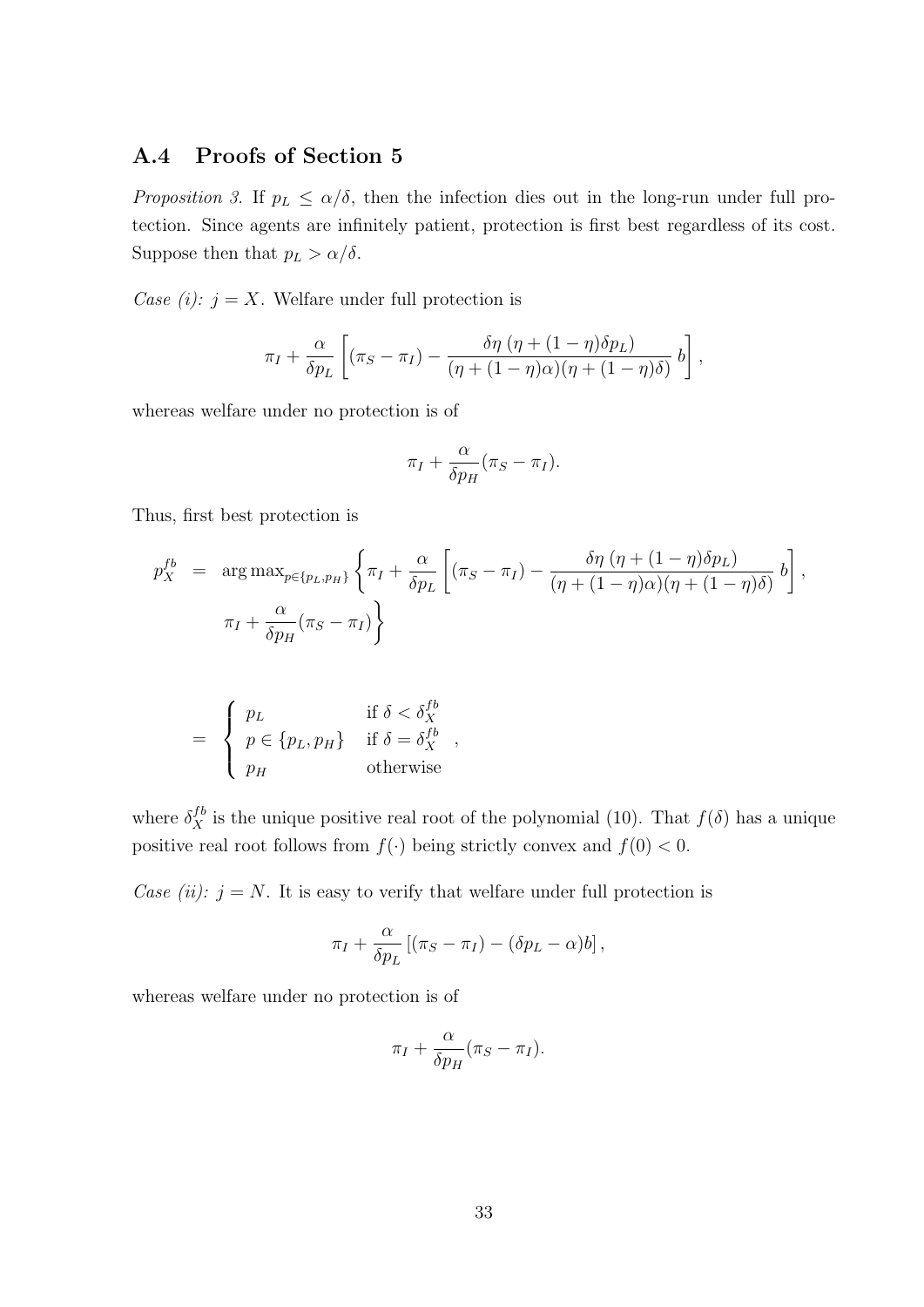Thus, first best protection is

$$
p_N^{fb} = \arg \max_{p \in \{p_L, p_H\}} \left\{ \pi_I + \frac{\alpha}{\delta p_L} \left[ (\pi_S - \pi_I) - (\delta p_L - \alpha) b \right], \pi_I + \frac{\alpha}{\delta p_H} (\pi_S - \pi_I) \right\}
$$
  

$$
= \begin{cases} p_L & \text{if } \delta < \delta_N^{fb} \\ p \in \{p_L, p_H\} & \text{if } \delta = \delta_N^{fb} \\ p_H & \text{otherwise} \end{cases}
$$

where  $\delta_N^{fb} := \frac{(p_H - p_L)(\pi_S - \pi_I)}{p_L p_H b} + \frac{\alpha}{p_I}$  $\frac{\alpha}{p_L}$ .

 $\Box$ 

The following corollary gives a necessary and sufficient condition for full protection to be first best for any degree when protection expires exogenously.

Corollary 4. Consider a regular society of degree  $\delta$ , and suppose that protection expires with exogenous probability  $\eta$  and that  $\alpha < p_L$ . Full protection is the unique first best for any  $\delta > \frac{\alpha}{p_L}$  if and only if

$$
\eta c \ < \ \left(\frac{\eta + (1 - \eta)\alpha}{\eta + (1 - \eta)p_L}\right) \left(1 - \frac{p_L}{p_H}\right) (\pi_S - \pi_I). \tag{15}
$$

For high enough durability (i.e. low enough  $\eta$ ), full protection is first best for any degree. Similarly, condition (15) is more likely to hold the more effective protection is (i.e. the lower  $p<sub>L</sub>$  is). More suprisingly, the right-hand side of (15) is increasing in  $\alpha$ . Protection is more attractive for the social planner if recovery takes place rather quickly.<sup>24</sup> All else equal, when recovery takes long periods of time, protection is likely to expire while the individual is infected. If, on the other hand, the individual recovers quickly, then a single investment in protection will be useful in many interactions where the individual is susceptible from getting the disease, even if she is occasionally infected.

Corollary 2. Note that the polynomial (10) evaluated at  $\delta = 1$  is  $f(1) < 0$  if and only if (15) holds. Since  $f(\cdot)$  is convex, this implies that  $\delta_X^{fb} > 1$  if and only if (15) holds. By Proposition 3, this is necessary and sufficient for full protection to be the unique first best for any  $\delta \in \left(\frac{\alpha}{n}\right)$  $\frac{\alpha}{p_L}, 1$ .  $\Box$ 

Corollary 1. We divide the analysis into the three possible cost structures.

<sup>&</sup>lt;sup>24</sup>That this is true in general can be seen from the fact that an increase in  $\alpha$  shifts the polynomial (10) downwards.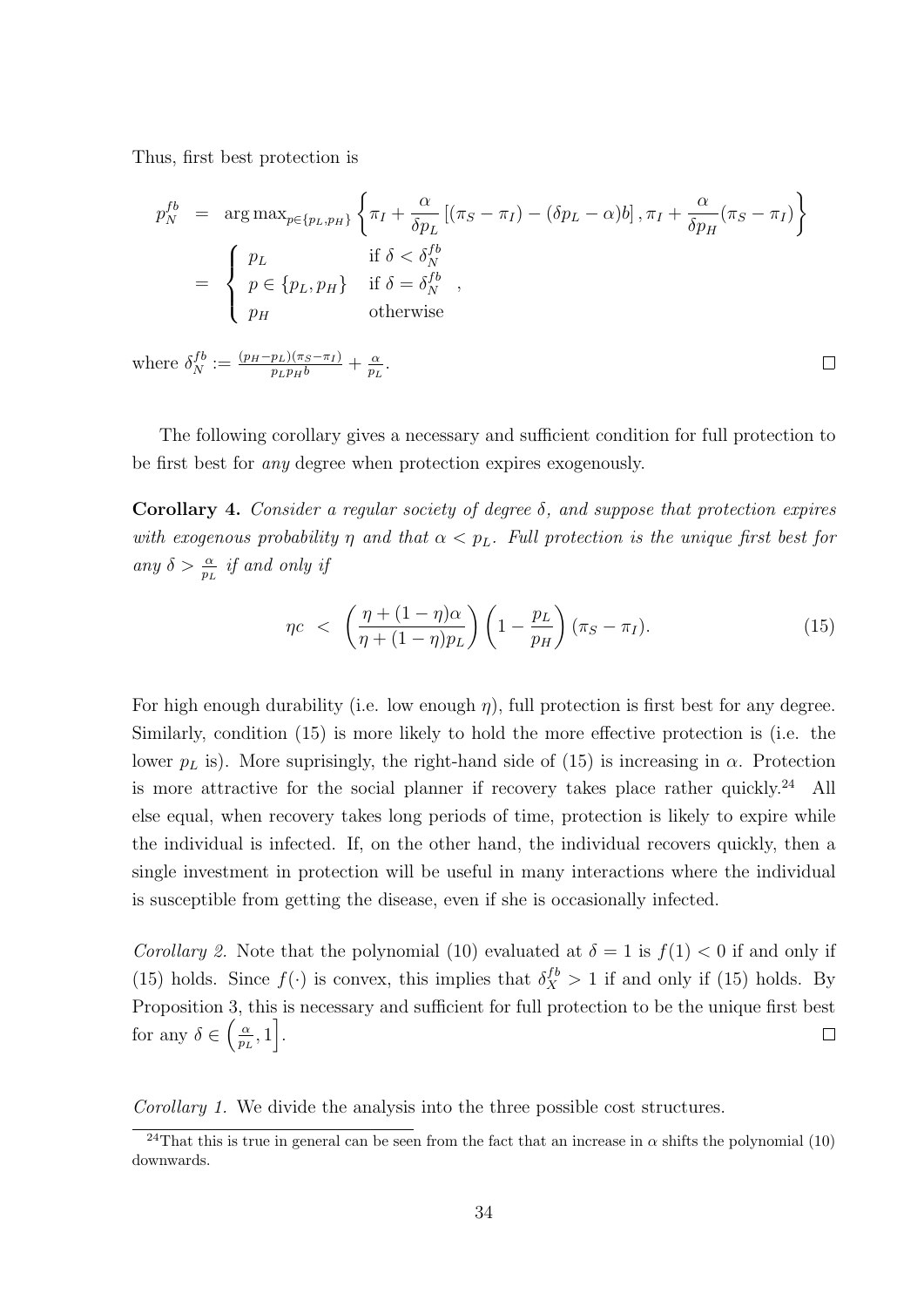Interaction-specific protection. By Proposition 1, in any steady state with positive protection spending, individuals weakly prefer to protect, i.e.  $\delta \leq \delta_X^*(\theta^{ss})$ . Since  $\delta_X^*(\theta^{ss}) < \delta_X^{fb}$ for any  $\theta^{ss}$ , we have that  $\delta < \delta_X^{fb}$ . Therefore, by Proposition 3 full protection is the unique first best.

Durable and perfect protection. In any steady state with positive protection spending, individuals weakly prefer to protect. Thus, condition (12) is satisfied. It is easy to see that then  $f(\delta) < 0$ , which by Proposition 3 implies that full protection is the unique first best protection level.

Protection that expires upon infection. By Theorem 3, if there is a steady state with some positive level of protection, then there is a steady state with full protection. The following two facts will be useful.

Fact 1.

$$
\delta_N^{fb} \begin{cases}\n< \delta_N(\theta) \quad \text{if } \theta < \bar{\theta} \\
> \delta_N(\theta) \quad \text{if } \theta = \bar{\theta} \\
> \delta_N(\theta) \quad \text{otherwise}\n\end{cases}
$$

where  $\bar{\theta} := \frac{(p_H - p_L)(\pi_S - \pi_I) - \alpha p_L c}{(p_H - p_L)(\pi_S - \pi_I) + \alpha p_H c}$  $\frac{(p_H-p_L)(\pi_S-\pi_I)-\alpha p_L c}{(p_H-p_L)(\pi_S-\pi_I)+\alpha p_H c}.$ 

Fact 2.

$$
\bar{\theta} = 1 - \frac{\alpha c (p_L + p_H)}{(p_H - p_L)(\pi_S - \pi_I) + \alpha p_H c}
$$
  
< 1 - \frac{\alpha c p\_H}{(p\_H - p\_L)(\pi\_S - \pi\_I) + \alpha p\_H c}  

$$
= 1 - \frac{\alpha}{\delta_N^{\{b\}} p_L}.
$$

Let us divide the analysis into two cases.

Case 1:  $\theta^{ss} \leq \bar{\theta}$ . Let  $p^*$  denote the protection level chosen by individuals in steady state. Note that

$$
\theta^{ss} = 1 - \frac{\alpha}{\delta p^*} \le \bar{\theta} < 1 - \frac{\alpha}{\delta_N^{fb} p_L},
$$

where the second inequality follows from Fact 2. It follows that  $\delta p^* < \delta_N^{fb} p_L$ , or

$$
\delta < \frac{p_L}{p^*} \delta_N^{fb} \le \delta_N^{fb} \le \delta_N(\theta^{ss}),
$$

where the last inequality follows from  $\theta^{ss} \leq \bar{\theta}$  and Fact 1.  $\delta < \delta_N(\theta^{ss})$  implies that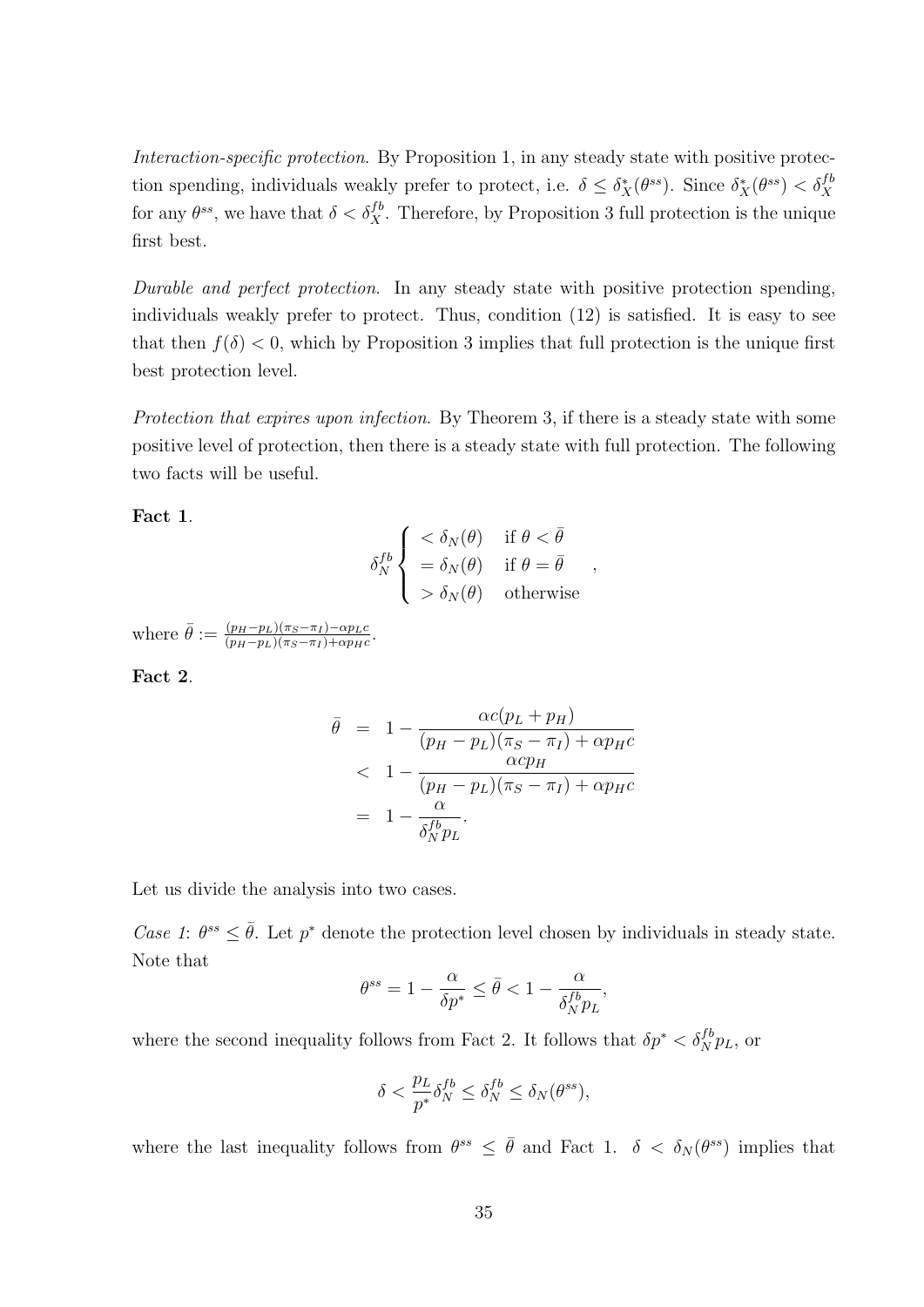individuals must fully protect, i.e.  $p^* = p_L$ .  $\delta < \delta_N^{fb}$  implies that full protection is first best.

Case 2:  $\theta^{ss} > \bar{\theta}$ . By Fact 1,  $\delta_N^{fb} > \delta_N(\theta^{ss})$ . For  $\theta^{ss}$  to be a steady state with full protection,  $\delta \leq \delta_N(\theta^{ss})$ . It follows that  $\delta < \delta_N^{fb}$ . That is, full protection is the unique first  $\Box$ best protection level.

### B Arbitrary degree distributions

To study how the results of the steady state analysis extend to non-regular societies, here I consider the case of arbitrary degree distributions. This appendix is organized as follows. First, Section B.1 states how the setup needs to be adjusted for this extension. Sections B.2-B.4 consider the steady state analyses for the cases of interaction-specific protection, durable and perfect protection, and protection that expires upon infection, respectively. The proofs of the results stated in those sections are contained in Section B.5.

### B.1 Extended model

**Degree distribution**. The mass of individuals with a probability of at most  $\delta$  is equal to cumulative distribution function  $F(\delta)$ , with density  $f(\delta)$ , mean  $\langle \delta \rangle$ , and variance  $\sigma^2$ . I will refer to  $\delta$  as the *degree*, and to  $F(\delta)$  as the *degree distribution*. It follows that, from the perspective of an individual who is called to interact, the likelihood that the interaction is with an individual of degree  $\delta$  is given by  $f(\delta)\delta/\langle\delta\rangle$ .

**Steady state.** Let  $\rho_t(\delta)$  denote the fraction of degree- $\delta$  individuals who are infected at time t. It follows that, conditional on having a meeting at time t, the probability that the meeting is with an infected individual is

$$
\theta_t = \int_{\varepsilon}^1 \frac{f(\delta)\delta}{\langle \delta \rangle} \rho_t(\delta) \, d\delta. \tag{16}
$$

I will refer to  $\theta$  as the *neighbour infection rate*, which in general differs from the average infection rate in the population,

$$
\rho_t = \int_{\varepsilon}^1 f(\delta) \rho_t(\delta) \ d\delta.
$$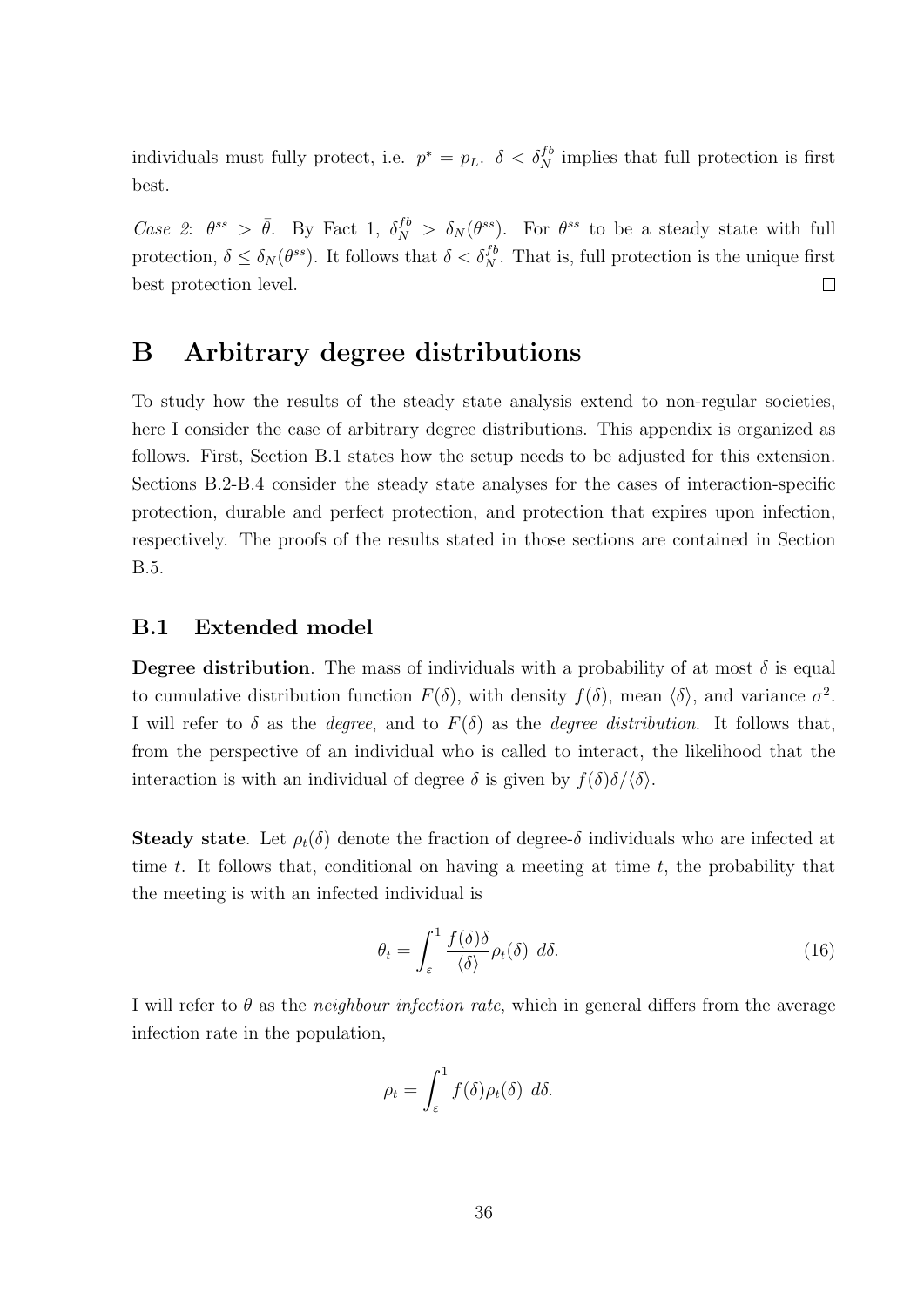The dynamics of  $\rho_t(\delta)$  are given by

$$
\rho_{t+1}(\delta) - \rho_t(\delta) = (1 - \rho_t(\delta)) \delta \theta_t \, p_t(\delta) - \alpha \, \rho_t(\delta), \tag{17}
$$

where  $p_t(\delta) \in [p_L, p_H]$  is the average protection level of degree- $\delta$  susceptible individuals. Consider the first term on the right-hand side of (17). A fraction  $\delta$  of the fraction  $(1-\rho_t(\delta))$ of degree- $\delta$  susceptible individuals are called for an interaction. Of those individuals, a fraction  $\theta_t p_t(\delta)$  is matched with infected individuals and becomes infected. The second term on the right-hand side of (17) represents the fraction of infected individuals of degree  $\delta$  who spontaneously recover.

In a steady state,  $\rho_{t+1}(\delta) = \rho_t(\delta) = \rho^{ss}(\delta)$  for every  $\delta \in [\varepsilon, 1]$ . From (16) this implies that, in a steady state,  $\theta_t = \theta^{ss}$ . Therefore, using (17) it follows that

$$
\rho^{ss}(\delta) = \frac{\delta p_t(\delta) \theta^{ss}}{\delta p_t(\delta) \theta^{ss} + \alpha} = \frac{\delta p(\delta) \theta^{ss}}{\delta p(\delta) \theta^{ss} + \alpha},\tag{18}
$$

where the second equality follows from the fact that, if  $\theta_t$  and  $\rho_t(\delta)$  are time independent, then  $p_t(\delta)$  must be as well.

Let  $p^*(\delta, \theta)$  denote an optimal protection level that is chosen by degree- $\delta$  individuals when the steady state probability of meeting an infected individual equals  $\theta$ , and let  $P^*(p, \theta)$  denote the set of degrees who find protection level p optimal under  $\theta$ . That is,  $P^*(p, \theta) = \{\delta \in [\varepsilon, 1] : p^*(\delta, \theta) = p\}.$ 

**Definition 3.** A steady state is a pair  $(\theta^{ss}, \{P^*(p, \theta^{ss})\}_{p \in [p_L, p_H]})$  such that

$$
\theta^{ss} = \int_{p \in [p_L, p_H]} \int_{\delta \in P^*(p, \theta^{ss})} \frac{f(\delta)\delta}{\langle \delta \rangle} \frac{\delta p\theta^{ss}}{\alpha + \delta p\theta^{ss}} d\delta dp. \tag{19}
$$

To avoid unnecessary complications in the statements of the results, I will restrict attention to degree distributions with cumulative density functions that are continuously differentiable. The c.d.f. of the degree distribution being continuous means that any given degree has zero mass. Thus, the actual choice of individuals who are indifferent between full protection and no protection is irrelevant.

It is important to note that the optimal behaviour characterized by Propositions 1-2 holds regardless of the degree distribution, and will therefore remain valid in the analysis of this section. However, as noted earlier, it is not possible in general to obtain closedform solutions of steady-state infection rates. In the spirit of Jackson and Rogers [22], however, we can ask how steady state infection rates relate to how dense the society is. One way to think about whether a society is denser than another is in terms of first-order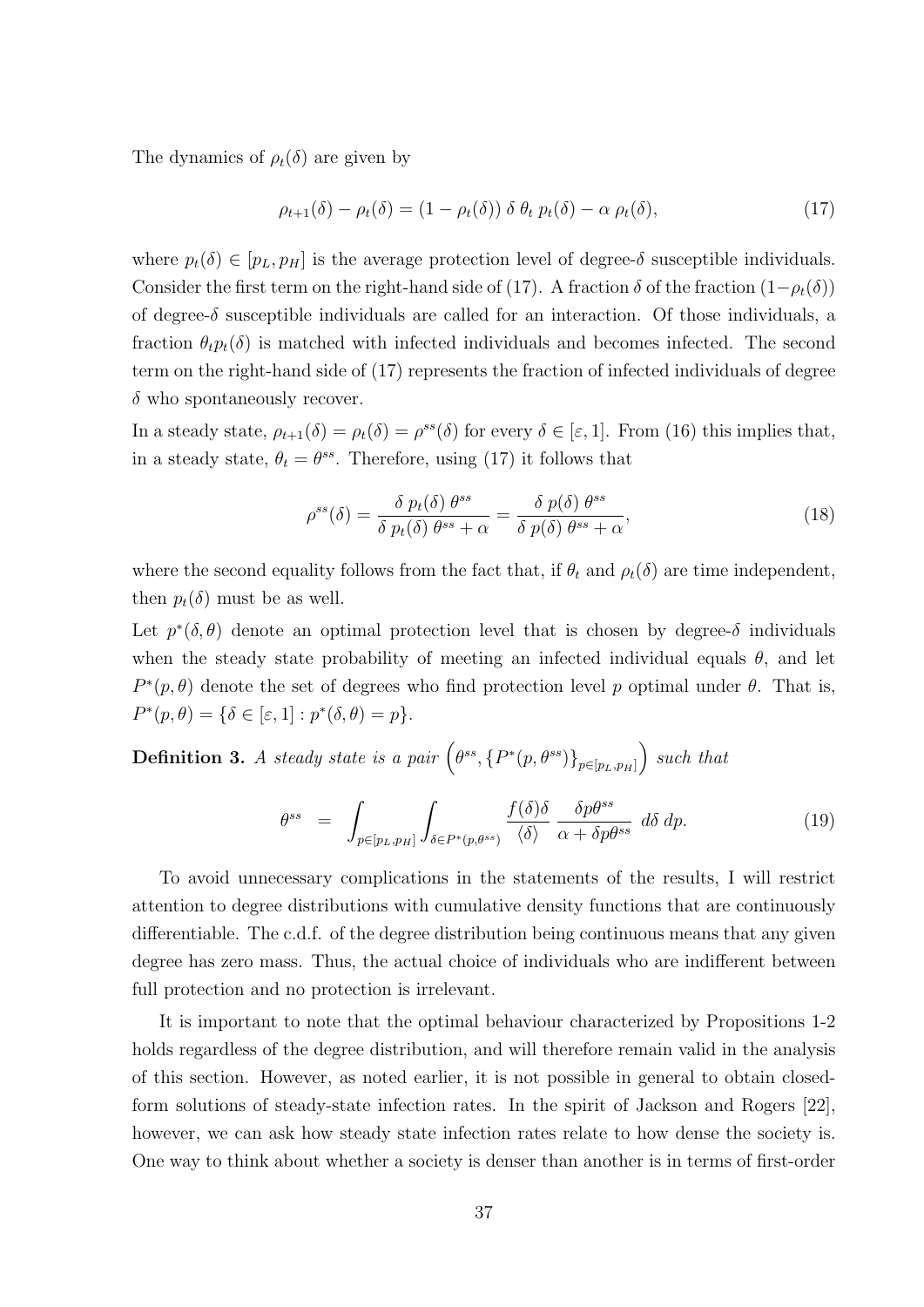stochastic dominance of their degree distributions.

**Definition 4.** A degree distribution  $F'$  first-order stochastically dominates (FOSD) a degree distribution F if  $F'(\delta) \leq F(\delta)$  for all  $\delta \in [\varepsilon, 1]$ , with strict inequality for some  $\delta \in [\varepsilon, 1].$ 

Before proceeding, note that for every distribution of degrees  $F(\delta)$ , there is an associated distribution of neighbours' degrees  $\tilde{F}(\delta)$  defined as

$$
\tilde{F}(\delta) := \int_{\varepsilon}^{\delta} \tilde{f}(x) dx, \text{ where}
$$

$$
\tilde{f}(x) := \frac{f(x)x}{\langle x \rangle}.
$$

#### B.2 Interaction-specific protection

The following result characterizes existence and uniqueness of a positive-infection steady state for any degree distribution if individuals face interaction-specific protection costs.

**Proposition 4.** Consider a society with degree distribution  $F(\delta)$ , and suppose that protection is interaction-specific  $(\eta = 1)$ . A steady state  $\theta^{ss} > 0$  exists if and only if

$$
\langle \delta \rangle \left( \frac{\alpha}{p_H} - \langle \delta \rangle \right) < \sigma^2. \tag{20}
$$

If such a steady state neighbour infection rate exists, it is unique.

Suppose a steady state  $\theta^{ss} > 0$  exists under F, and let F' be another degree distribution with maximum strady-state neihbour infection rate  $\theta^{ss'}$ . If  $\tilde{F}'$  FOSD  $\tilde{F}$ , then  $\theta^{ss'} > \theta^{ss}$ .

Note that condition (20) depends only on the society's degree distribution and the physiological characteristics of the disease,  $\alpha$  and  $p<sub>H</sub>$ . Therefore, for any degree distribution the existence of a positive infection rate in the population is independent on the cost and effectiveness of the protection technology. Secondly, it is evident from (20) that if a steady state with positive infection exists in a society with a given degree distribution  $F(\delta)$ , then a steady state with positive infection also exists in a society with a degree distribution which is a mean-preserving spread of  $F(\delta)$ . However, since contagion probabilities are endogenous, it is not possible to rank infection rates across mean-preserving spreads as in Jackson and Rogers [22].

With regards to the effect of population density, first order dominance shifts in the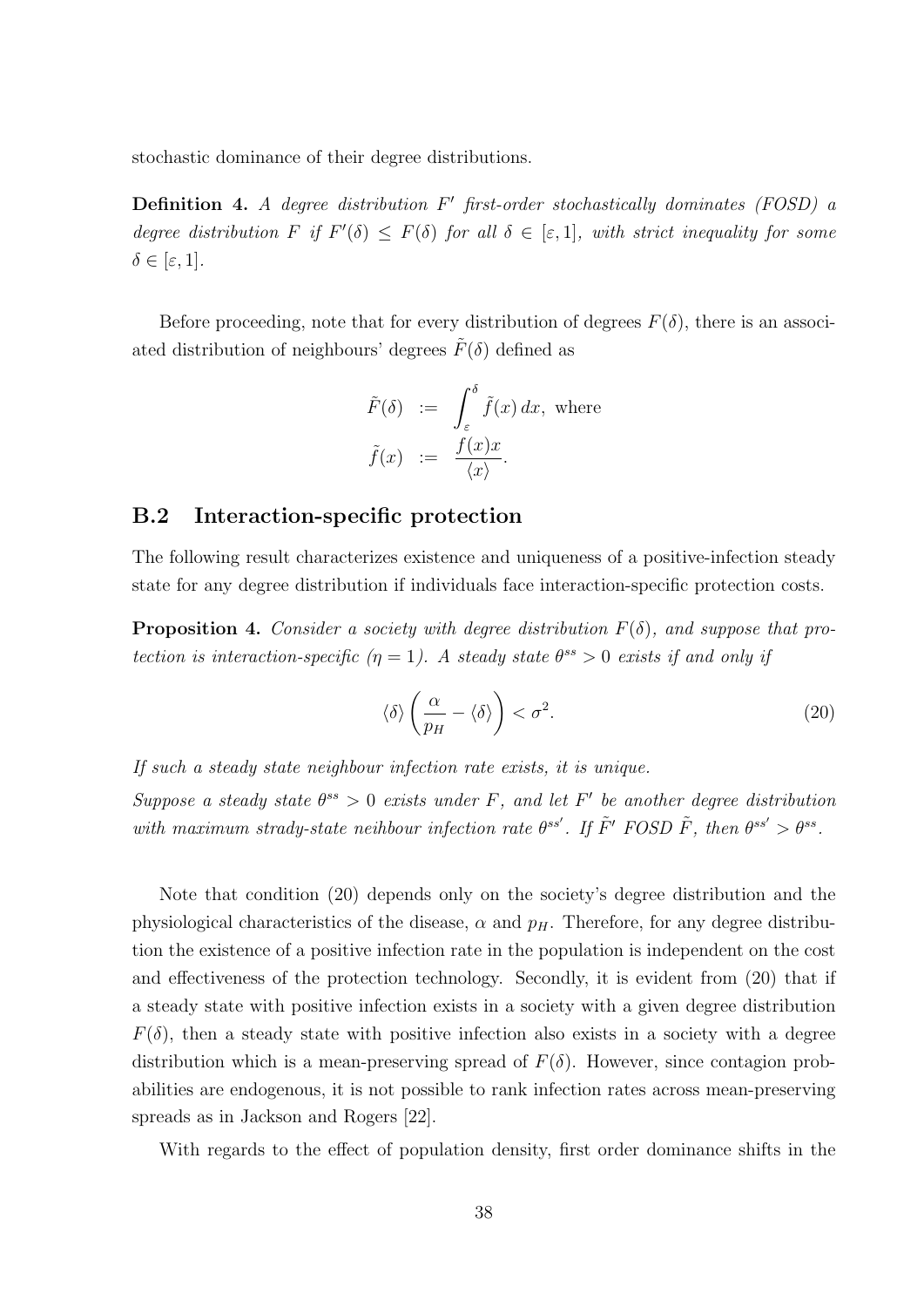neighbour degree distribution imply higher steady state neighbour infection rates.<sup>25</sup> I have not been able to show, however, that first order dominance shifts also imply higher infection rates, i.e. that  $\rho^{ss'} > \rho^{ss}$  if  $F'(\delta)$  FOSD  $F(\delta)$  and  $\tilde{F}'(\delta)$  FOSD  $\tilde{F}(\delta)$ . By Proposition 4, such a dominance shift will increase the steady state neighbor infection rate. It follows that those individuals who choose the same level of protection in both steady states will become infected more often. That is, if for a degree  $\delta$  the same level of protection is chosen under  $\theta^{ss}$  than under  $\theta^{ss'} > \theta^{ss}$ , then  $\rho^{ss'}(\delta) > \rho^{ss}(\delta)$ . However, a higher neighbour infection rate will prompt some degrees to protect. The more sensitive incentives are to changes in the probability of meeting an infected individual, the more contained the spread of the disease will be.<sup>26</sup>

I conclude this section with an example with power-law degree distributions.

**Example 2.** Suppose that the degree distribution follows a power-law. That is,  $f(\delta) \propto$  $\delta^{-\lambda}$ , with  $\lambda \geq 0$ . Power-law degree distributions have been observed in the epidemiology and computer network domains that motivate this paper. $27$  Power-law degree distributions are easily ordered according to first-order stochastic dominance. Let  $F_{\lambda}$  and  $F_{\lambda}$  denote two power-law degree distributions with exponents  $\lambda$  and  $\lambda'$ , respectively.  $\lambda' < \lambda$  implies that  $F_{\lambda}$  FOSD  $F_{\lambda}$ .<sup>28</sup>

Suppose  $p_H = .8$ ,  $p_L = .01$ ,  $\alpha = .01$ ,  $\varepsilon = .01$ ,  $(\pi_S - \pi_I) = 1$ ,  $c = 1$ . Figure 6 illustrates the steady state analysis for different values of the exponent  $\lambda$ . Each negative-slope curve indicates, for the corresponding degree distribution, the resulting neighbour infection rate  $\theta$  if individuals whose degree is smaller than or equal to a given  $\delta$  fully protect and individuals with degree greater than  $\delta$  do not protect. If no protection technology was available (or if it was prohibitively expensive) then steady states would be on the intersection of these curves with the horizontal line crossing the vertical axis at  $\delta = \varepsilon$ . In the present example with  $c = 1$ , steady states correspond to the intersection of these curves with  $\delta_X^*(\theta)$ . For example, for  $\lambda = 1$  we observe that if degrees up to 0.902 protect, then the neighbour infection rate is of 14.6%. And, at this infection rate, and individual

 $^{25}$ As noted by Jackson [21], for many of the distributions usually studied (including the power law, which will be used in examples below) a FOSD shift in the neighbour degree distribution  $\tilde{F}$  necessarily implies a FOSD shoft in the degree distribution  $F$ .

<sup>&</sup>lt;sup>26</sup>Formally, this refers to the derivative of  $\delta_X^*(\theta)$  evaluated at the steady state  $\theta^{ss}$ , which is  $\frac{\alpha}{p_H \theta^{ss}}$ . If  $c/(\pi_s - \pi_I)$  is small, then  $\theta^{ss}$  will be small. Hence this is particularly relevant for low marginal protection costs.

<sup>&</sup>lt;sup>27</sup>Danon et al. [8] estimate the network of social encounters using data from a large survey and find that the degree distribution has a log-normal body and a power-law tail with exponent 2.45. Power-law degree distributions, typically with exponents between 2 and 3, have also been found in computer networks (see e.g. Barabási and Albert [3] and Pastor-Satorras and Vespignani [27], and the literature cited therein).

<sup>&</sup>lt;sup>28</sup>The converse is true as well. Suppose  $\lambda \neq 1$ . Then  $F_{\lambda}(\delta) = \frac{\delta^{1-\lambda}-\varepsilon^{1-\lambda}}{1-\varepsilon^{1-\lambda}}$  $\frac{1-\varepsilon^{-\alpha}}{1-\varepsilon^{1-\lambda}}$ , which is increasing in  $\lambda$ . The statements regarding first-order stochastic dominance follow.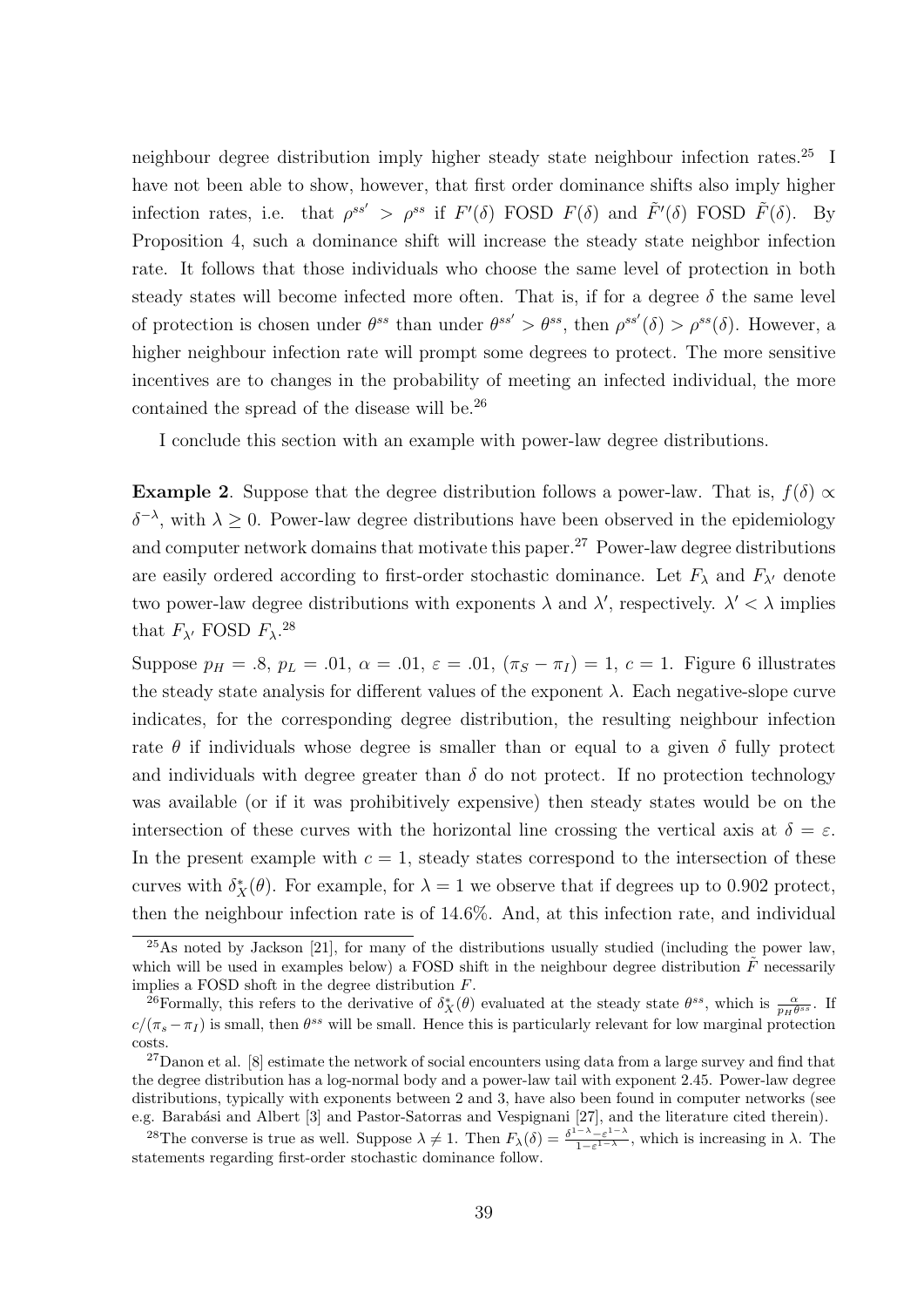protects if and only if her degree is between  $\varepsilon$  and 0.902.

It is easy to see that, as the society becomes sparser ( $\lambda$  increases), the steady-state neighbour infection rate decreases. The decrease in the neighbour infection rate results in protection being chosen by a smaller set of degrees. However, since a larger fraction of the population has low degrees, the fraction of the population protecting, also known as coverage, may actually increase. Table 2 provides a summary. Note that coverage initially increases as the society becomes sparser, and then it drops (from 99.7% if  $\lambda = 2$  to 99.6%) if  $\lambda = 3$ ). This is the same feature that was observed for regular societies: the infection rate becomes so small that protecting is not worth the cost. Note that the prevalence of the disease falls from 15.2% if  $\lambda = 0$  to 0.1% if  $\lambda = 3$ .

### B.3 Durable and perfect protection

The next result presents the conditions for existence in the case where protection expires with exogenous probability.

**Proposition 5.** Consider a society with degree distribution  $F(\delta)$ . Suppose that protection is perfect and expires with per-period probability  $\eta$ , that the individual can choose either full protection or no protection, and that  $\eta < \frac{1}{1+c/(\pi_S-\pi_I)}$ . A steady state  $\theta^{ss} > 0$  exists if and only if

$$
\langle \delta \rangle \left( \frac{\alpha}{p_H} - \langle \delta \rangle \right) < \sigma^2.
$$

If such a steady state neighbour infection rate exists, it is unique.

When studying regular societies, we found that, once the level of protection is endogenized, denser societies need not feature higher infection rates. The following example illustrates this for non-regular societies.

**Example 3**. Suppose that the degree distribution follows a power-law, and that  $p_H = 0.8$ ,  $p_L = .001, \ \alpha = .01, \ \varepsilon = .01, \ (\pi_S - \pi_I) = 1, \ c = 50, \text{ and } \eta = 0.01. \text{ Figure 7 illustrates}$ the steady state analysis for different values of the exponent  $\lambda$ . Each positive-slope curve indicates, for the corresponding degree distribution, the resulting neighbour infection rate  $\theta$  if individuals whose degree is greater than or equal to a given  $\delta$  fully protect and individuals with degree smaller than  $\delta$  do not protect. If no protection technology was available then steady states would be on the intersection of these curves with the horizontal line crossing the vertical axis at  $\delta = 1$ . Thus, the result by Jackson and Rogers [22] regarding first order stochastic dominance arises as the special case where protection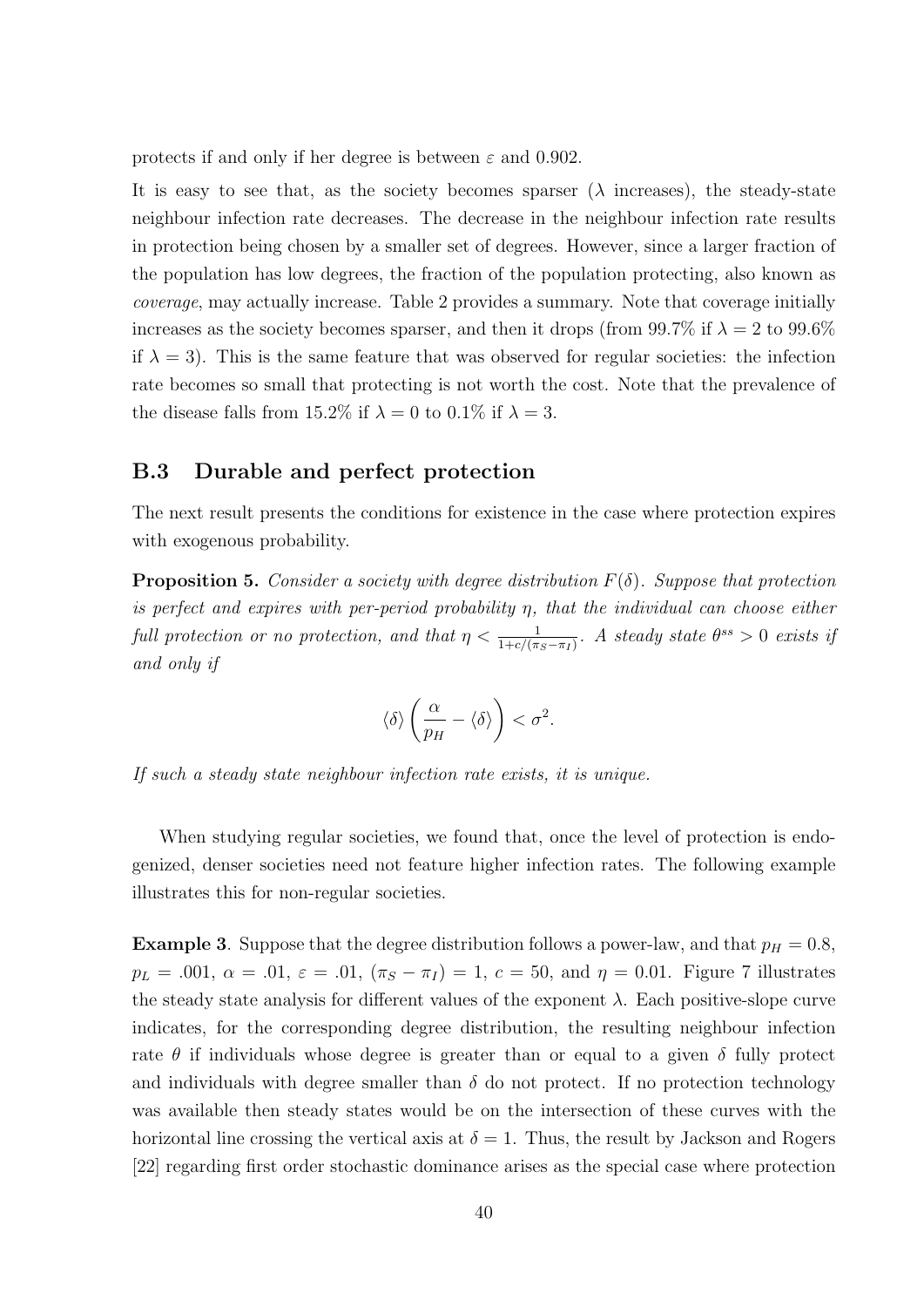

Figure 6: Steady states with interaction-specific protection under power-law degree distributions:  $p_H = .8$ ,  $p_L = .01$ ,  $\alpha = .01$ ,  $\varepsilon = .01$ ,  $(\pi_S - \pi_I) = 1$ ,  $c = 1$ . Each negative-slope curve indicates, for the corresponding degree distribution, the resulting neighbour infection rate  $\theta$  if individuals whose degree is smaller than or equal to a given  $\delta$  fully protect and individuals with degree greater than  $\delta$  do not protect. If no protection technology was available then steady states would be on the intersection of these curves with the horizontal line crossing the vertical axis at  $\delta = \varepsilon$ . In the present case, steady states correspond to the intersection of these curves with  $\delta_X^*(\theta)$ .

|                    |               |                 | $\lambda = 0$ $\lambda = 1$ $\lambda = 2$ $\lambda = 3$ |         |
|--------------------|---------------|-----------------|---------------------------------------------------------|---------|
| $A^{ss}$           |               | $22.8\%$ 14.6\% | $5.6\%$                                                 | $1.5\%$ |
| $\rho^{ss}$        | 15.2\%        | $4.7\%$         | $0.5\%$                                                 | $0.1\%$ |
| $\delta_{\rm max}$ | .933          | .902            | .762                                                    | .164    |
| Coverage           | 93.2\% 97.8\% |                 | 99.7%                                                   | 99.6%   |

Table 2: Interaction-specific protection: Power-law degree distribution with exponent  $\lambda$ <sup>\*</sup>

\*  $p_H = .8, p_L = .01, \alpha = .01, \varepsilon = .01, (\pi_S - \pi_I) = 1, c = 1.$  $\delta_{\text{max}}$  is maximum degree that protects.

Coverage is % of population that protects, i.e.  $F(\delta_{\text{max}})$ .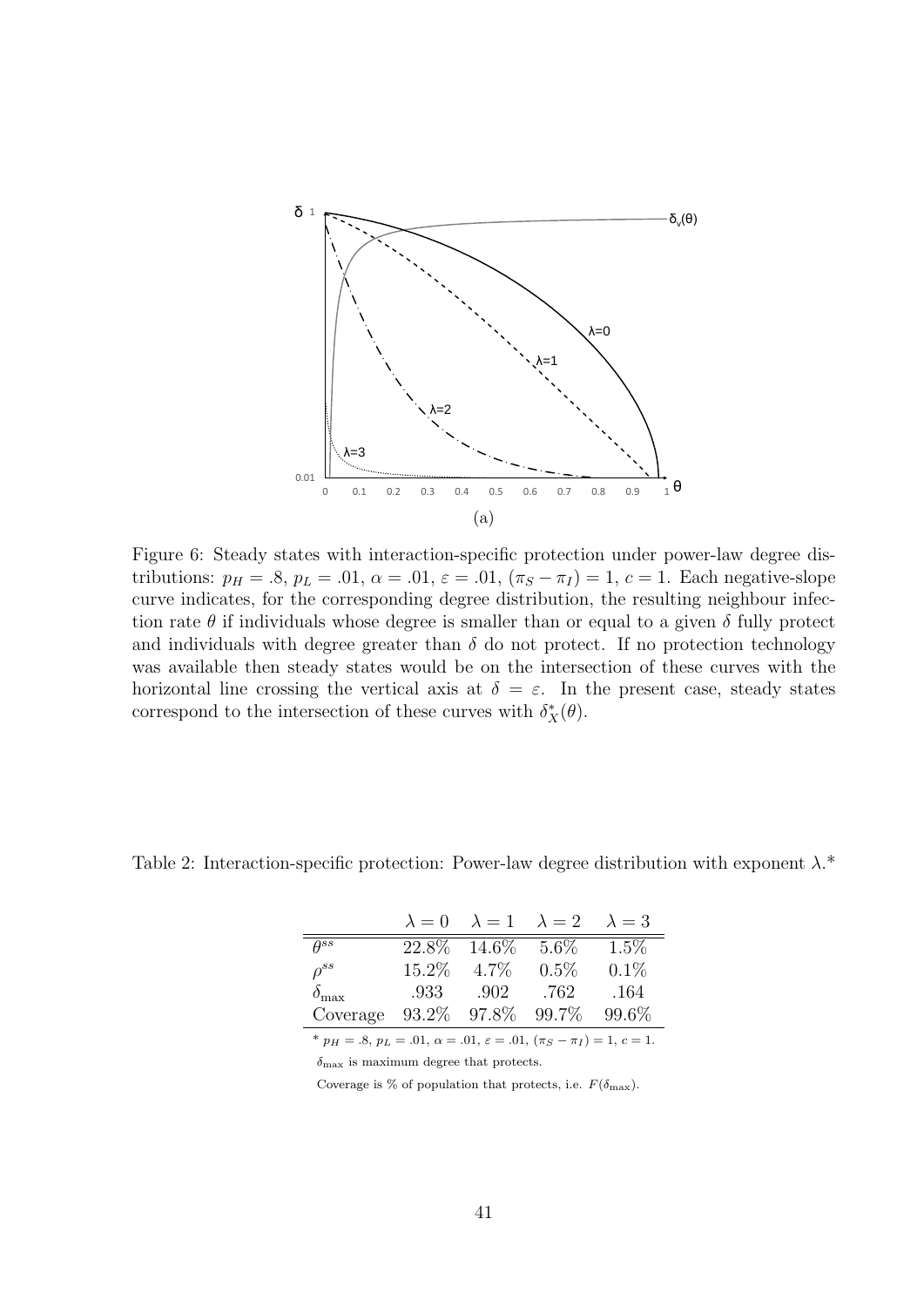is too expensive. In the case illustrated in the figure, steady states correspond to the intersection of these curves with  $\delta_X^{**}(\theta)$ . For example, for  $\lambda = 1$ , if degrees [0.193, 1] protect, then the neighbour infection rate is of 6.0%. And, at this infection rate, an individual protects if and only if her degree is in [0.193, 1].

Note from Figure 7 how, as the set of degrees that protect becomes larger, the associated infection rate drops faster in denser societies. The reason is simple: these societies have more individuals with high degrees. If protection is sufficiently affordable, it is then possible for denser societies to feature lower infection rates. In this example, the steadystate prevalence of the disease is largest in the sparsest society. This is entirely due to the endogenous vaccination efforts: Table 3 shows that the fraction of the population vaccinated is 69.7% in the case of  $\lambda = 0$ , and merely 3.6% if  $\lambda = 3$ .

#### B.4 Endogenous expiration

To present the results for the case of protection that expires upon infection, it will be useful to generalize the notion of stability.

**Definition 5.** For a given degree distribution F, let  $\theta^*(\Delta)$  denote the maximum possible neighbour infection rate if individuals whose degree is in  $\Delta \subseteq [\varepsilon, 1]$  fully protect and all other individuals do not protect. A steady state  $\theta^{ss} > 0$  is stable if there exist  $\epsilon_1 > 0$  and  $\epsilon_2 > 0$  such that

- for any  $\theta \in [\theta^{ss} \epsilon_1, \theta^{ss}), \ \theta < \theta^*([\varepsilon, \delta_N(\theta)]).$
- for any  $\theta \in (\theta^{ss}, \theta^{ss} + \epsilon_2], \ \theta > \theta^*([\varepsilon, \delta_N(\theta)]).$

A steady state is said to be a saddle (unstable) if only one (none) of these conditions holds.

Note that a steady state neighbour infection rate  $\theta^{ss}$  satisfies  $\theta^{ss} = \theta^*([\varepsilon, \delta_N(\theta^{ss})])$ . Thus, in a stable steady state small decreases (increases) in the neighbour infection rate do not make protection so attractive (unattractive) as to cause further decreases (increases) in the infection rate. Let us further define:

$$
\hat{\theta} := \frac{(p_H - p_L)(\pi_S - \pi_I) - cp_L \alpha}{cp_L p_H}
$$

$$
\hat{H}_F(\theta) := \int_{\varepsilon}^1 \frac{f(\delta)\delta}{\langle \delta \rangle} \frac{\delta p_L \theta}{\alpha + \delta p_L \theta} d\delta.
$$

,

The quantity  $\hat{\theta}$  represents the maximum neighbour infection rate such that protection is profitable for all possible degrees. For any neighbour infection rate greater than  $\hat{\theta}$ ,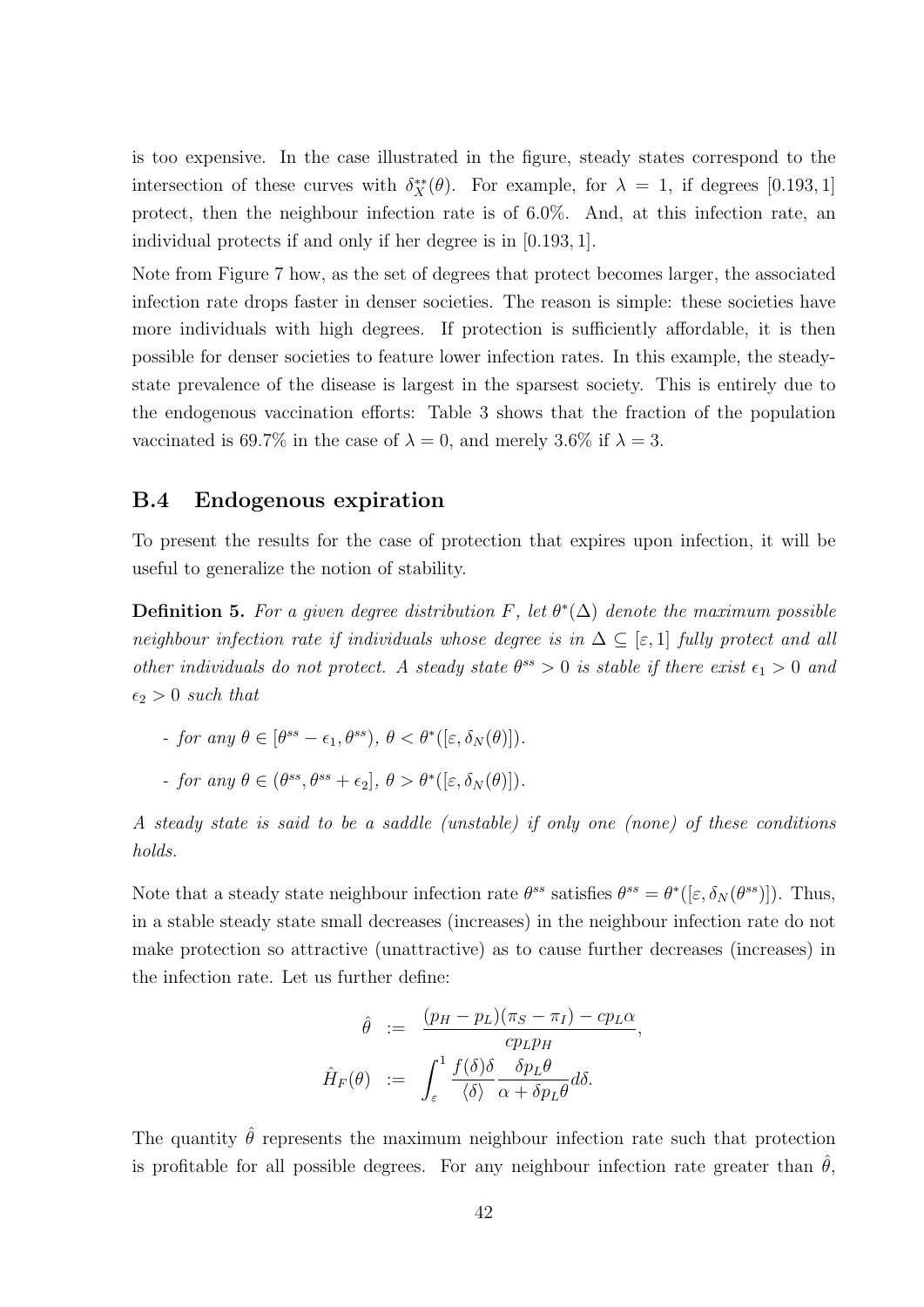

Figure 7: Steady states with durable and perfect protection under power-law degree distributions:  $p_H = .8$ ,  $p_L = .01$ ,  $\alpha = .01$ ,  $\varepsilon = .001$ ,  $(\pi_S - \pi_I) = 1$ ,  $c = 50$ ,  $\eta = 0.01$ . Each positive-slope curve indicates, for the corresponding degree distribution, the resulting neighbour infection rate  $\theta$  if individuals whose degree is greater than or equal to a given  $\delta$ fully protect and individuals with degree smaller than  $\delta$  do not protect. If no protection technology was available then steady states would be on the intersection of these curves with the horizontal line crossing the vertical axis at  $\delta = 1$ . In the case illustrated in the figure, steady states correspond to the intersection of these curves with  $\delta_X^{**}(\theta)$ .

Table 3: Durable and perfect protection: Power-law degree distribution with exponent λ.\*

|                    |         |                      | $\lambda = 0$ $\lambda = 1$ $\lambda = 2$ | $\lambda = 3$ |
|--------------------|---------|----------------------|-------------------------------------------|---------------|
| $A$ ss             | $3.9\%$ |                      | $6.0\%$ 11.4\%                            | 17.5%         |
| $\rho^{ss}$        | $9.5\%$ | $13.3\%$ $15.6\%$    |                                           | 17.8%         |
| $\delta_{\rm min}$ | .310    | .193                 | .091                                      | .053          |
| Coverage           |         | 69.7\% 35.7\% 10.1\% |                                           | $3.6\%$       |

\*  $p_H = .8, p_L = .001, \alpha = .01, \varepsilon = .01, (\pi_S - \pi_I) = 1, c = 50,$  $\eta = .01$ .  $\delta_{\text{min}}$  is minimum degree that protects.

Coverage is % of population that protects, i.e.  $1 - F(\delta_{\min})$ .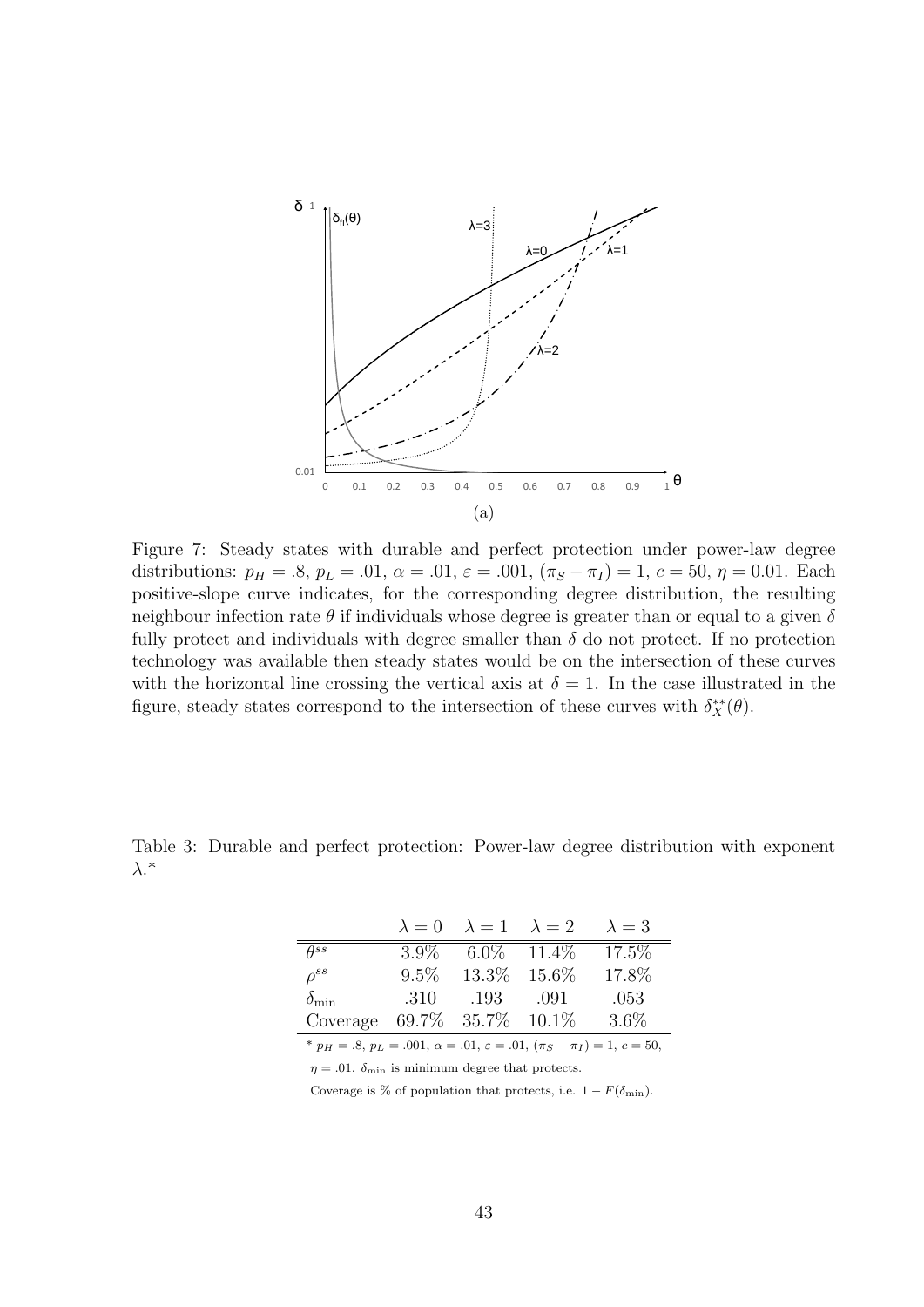individuals of degree one strictly prefer not to protect. Fixed points of the function  $\hat{H}_F(\theta)$  correspond to steady state neighbour-infection rates where all individuals in the population protect. Thus, for example, if the unique fixed point is at zero, then the disease would be eradicated if everyone in the population protected.

**Proposition 6.** Consider a society with degree distribution  $F(\delta)$ . Suppose that protection expires upon infection and that  $0 < p_L < p_H \frac{1}{1 + \frac{\alpha c}{\pi_S - \pi_I}}$ . If a steady state  $\theta^{ss} > 0$  exists, then

$$
\langle \delta \rangle \left( \frac{\alpha}{p_H} - \langle \delta \rangle \right) < \sigma^2.
$$

If  $\hat{\theta} \leq \hat{H}_F(\hat{\theta})$ , then a steady state  $\theta^{ss} > 0$  exists. If  $\hat{\theta} > \hat{H}_F(\hat{\theta})$  and a steady state  $\theta^{ss} > 0$ exists then the smallest such steady state where not all agents protect is not stable.

As already seen in the case of regular societies, for there to be a positive-infection steady state it is necessary but not sufficient for the disease to become endemic in the absence of protection. The conditions for existence are related to the cost and effectiveness of the protection technology if protection expiration is related to the infectious status. The condition  $\hat{\theta} \leq \hat{H}_F(\hat{\theta})$  means that the resulting neighbour infection rate if everyone protected is *higher* than the one required to incentivize protection by the entire population. As a result, not to protect is a dominant strategy for high-degree individuals and a steady state with positive infection must exist.<sup>29</sup> Conversely, under the condition  $\hat{\theta} > \hat{H}_F(\hat{\theta})$ , if everyone else protects and there is still a positive probability of meeting someone infected, then protection is a strict best response even for the highest-degree individuals.

The following result characterizes the comparative statics of having a denser society in the sense of first order stochastic dominance.

Proposition 7. Suppose protection expires upon infection and a positive-infection steady state exists under F. Let  $\tilde{F}'$  FOSD  $\tilde{F}$ . Then there exists a steady state under F' with a neighbour infection rate that is strictly larger than any steady state neighbour infection rate under F. If, in addition,  $\hat{\theta} > \hat{H}_{F}(\hat{\theta})$  then the smallest steady state neighbour infection where not all agents protect is strictly smaller under  $F'$  than under  $F$ .

The first statement of this result is simple to understand: denser societies feature larger steady-state infection rates. The second statement also offers an interesting insight. The

<sup>29</sup>In generic cases, a stable steady state will exist under this condition. But this cannot be established in general. Consider, for example, a degree distribution such that, for any  $\theta$ ,  $\theta = \theta^*([\varepsilon, \delta_N(\theta)])$ . That is, if the degrees that find protection profitable under  $\theta$  protect, then the resulting infection rate is  $\theta$ . Then any  $\theta$  is an unstable steady state infection rate.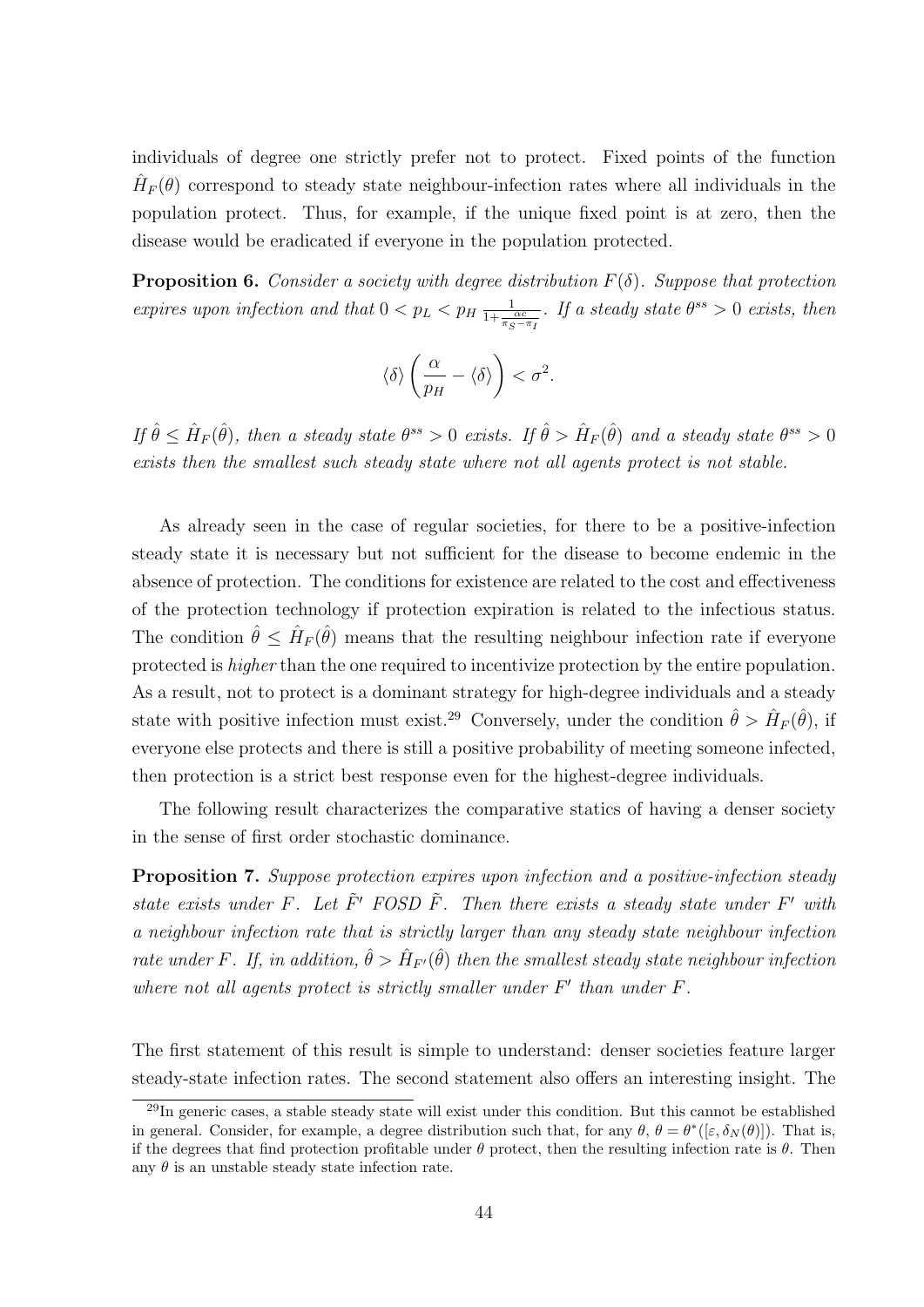smallest steady state such that not all individuals in the population protect can be interpreted as a "tipping point" infection rate. Initial infection rates that are below this level will die out: some individuals find protection attractive, thereby reducing infection, which in turn makes protection attractive for a larger fraction of the population, and so on. Beyond this level, the disease will spread further and protection will unravel. The result thus states that the denser the society the lower the neighbour initial infection required in order to reach this tipping point. I conclude the section with the following illustrative example.

**Example 4.** Suppose that the degree distribution follows a power-law, and that  $p_H = 0.8$ ,  $p_L = .02$ ,  $\alpha = .01$ ,  $\varepsilon = .01$ ,  $(\pi_S - \pi_I) = 1$ , and  $c = 600$ . Figure 8 illustrates the steady state analysis for different values of the exponent  $\lambda$ , while Table 4 presents a summary of the results. As in the example with interaction-specific protection, the figure shows, for each degree distribution, the resulting neighbour infection rate  $\theta$  if individuals whose degree is smaller than or equal to a given  $\delta$  fully protect and individuals with degree greater than  $\delta$  do not protect.

In the very sparse society with  $\lambda = 3$ , there is no steady state with positive infection; for any neighbour infection rate that is possible given the society's density, protection is a strictly dominant strategy for every individual. And if all individuals protect, then the disease cannot be sustained in the population. For power-laws with exponents one and two, two positive-infection steady states are possible. The denser society features the highest *stable* steady state  $\lambda = 1$  (with 55.0% of infected individuals as opposed to only 5.8% for  $\lambda = 2$ ). The denser society also features the smallest *unstable* steady state neighbour infection rate (6.9% vs. 10.2% for  $\lambda = 2$ ). Note, however, that the fraction of infected individuals ( $\rho^{ss}$ ) in the unstable steady state is in fact lower in the case of  $\lambda = 2$  $(1.3\%)$  than under  $\lambda = 3$  (2.9%). Finally, in the densest of societies considered  $(\lambda = 0)$ , there is only one (stable) steady state, where only part of the population protects and the infection rate is highest.

#### B.5 Proofs

An important step in the analysis lies in understanding the conditions for existence of positive-infection steady states. The following simple but powerful result sheds light on this issue. The question posed is the following: if we fix the behaviour of each individual in the population, under what conditions will this behaviour imply a positive infection rate in the aggregate?

**Lemma 1.** Consider a society with degree distribution  $F(\delta)$ . Fix the sets  $\{P(p)\}_{p\in[p_L,p_H]}$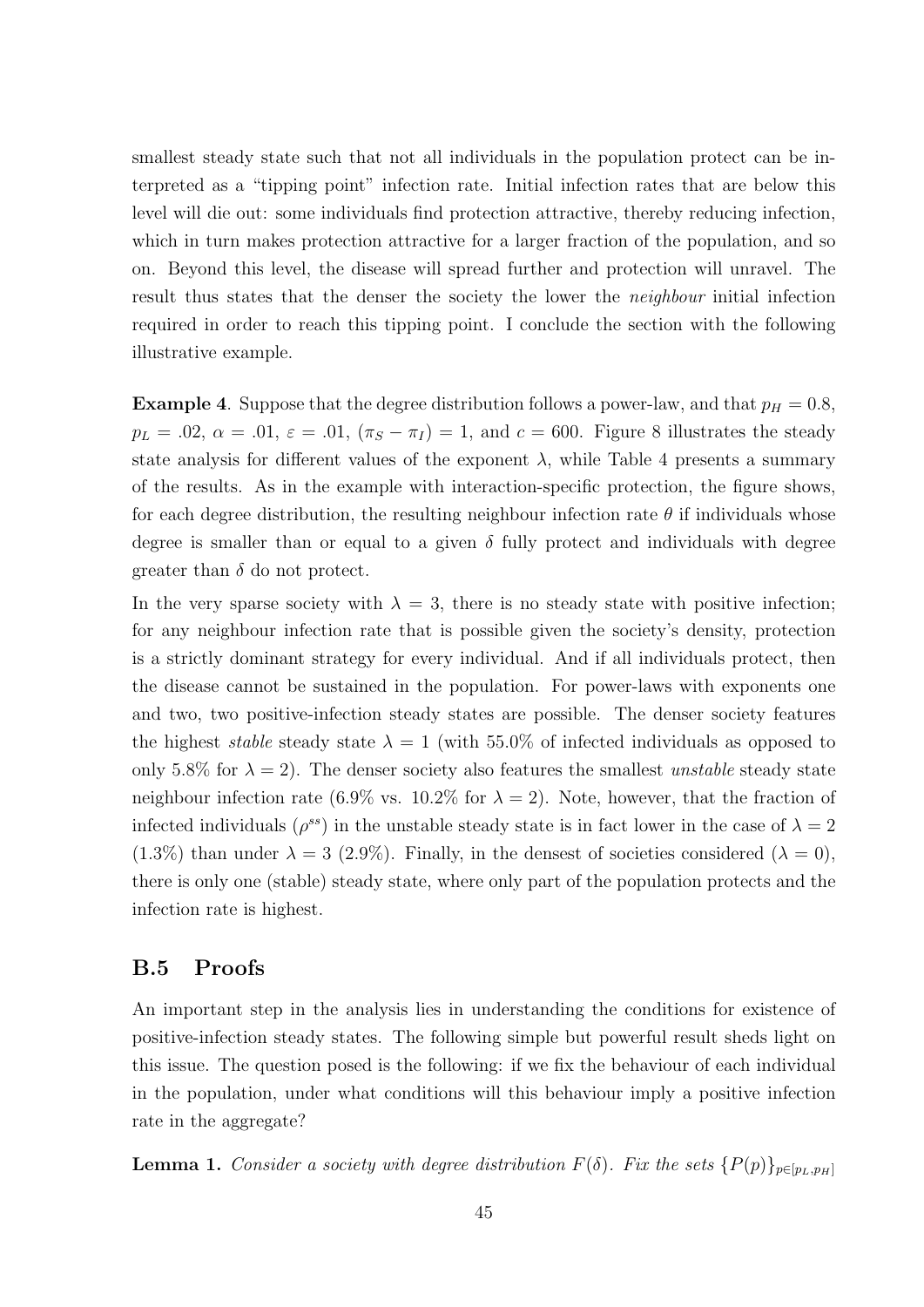

Figure 8: Steady states with protection that expires upon infection under power-law degree distributions:  $p_H = 0.8$ ,  $p_L = .02$ ,  $\alpha = .01$ ,  $\varepsilon = .01$ ,  $(\pi_S - \pi_I) = 1$ , and  $c = 600$ . No positive-infection steady state exists if in the sparse society with  $\lambda = 3$ . Multiple steady states exist for  $\lambda = 1$  and  $\lambda = 2$ . Finally, in the densest of societies considered  $(\lambda = 0)$ , there is only one (stable) steady state, where only part of the population protects and the infection rate is highest.

Table 4: Protection that expires upon infection: Power-law degree distribution with exponent  $\lambda$ <sup>\*</sup>

|                               |      | $\lambda = 0$ $\lambda = 1$ $\lambda = 2$ $\lambda = 3$ |                 |    |  |  |
|-------------------------------|------|---------------------------------------------------------|-----------------|----|--|--|
| Positive $\theta^{ss}$ exists | Yes  | Yes                                                     | Yes             | No |  |  |
| Low (unstable) steady state   |      |                                                         |                 |    |  |  |
| $\theta^{ss}$                 |      | $6.9\%$                                                 | $10.2\%$        |    |  |  |
| $\rho^{ss}$                   |      |                                                         | $2.9\% - 1.3\%$ |    |  |  |
| $\delta_{\rm max}$            |      | .993                                                    | .674            |    |  |  |
| Coverage                      |      |                                                         | 99.8% 99.5%     |    |  |  |
| High (stable) steady state    |      |                                                         |                 |    |  |  |
| $\beta$ ss                    |      | 97.2\% 90.4\% 35.2\%                                    |                 |    |  |  |
| $\rho^{ss}$                   |      | 90.8\% 55.0\% 5.8\%                                     |                 |    |  |  |
| $\delta_{\rm max}$            | .074 | .076                                                    | .195            |    |  |  |
| Coverage                      | 6.5% | 44.2\%                                                  | 95.8%           |    |  |  |

 $\overline{\gamma}_{H} = .8, p_L = .02, \alpha = .01, \epsilon = .01, (\pi_S - \pi_I) = 1, c = 600.$ 

 $\delta_{\text{max}}$  is maximum degree that protects.

Coverage is % of population that protects, i.e.  $F(\delta_{\text{max}})$ .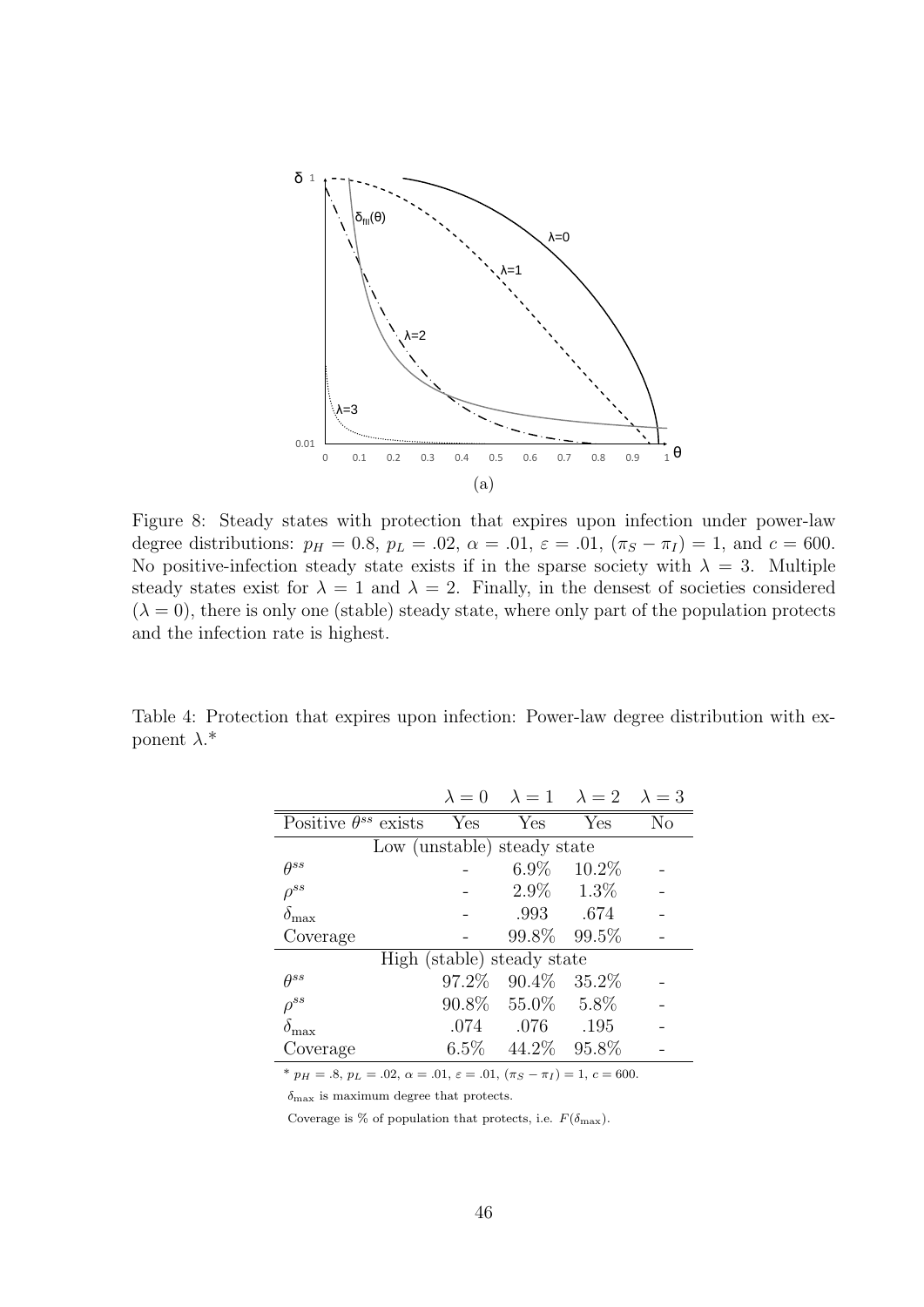such that an individual of degree  $\delta$  chooses protection level  $p \in [p_L, p_H]$  if and only if  $\delta \in P(p) \subseteq [\varepsilon, 1]$ . There exists a steady state  $\theta^{ss} > 0$  if and only if

$$
\alpha \langle \delta \rangle < \int_{p \in [p_L, p_H]} p \int_{\delta \in P(p)} \delta^2 \, dF(\delta) \, dp. \tag{21}
$$

If such a steady state exists, it is unique.

Lemma 1. Let us define the function

$$
g(p,\theta) \equiv \frac{\delta^2 p\theta}{\alpha + \delta p\theta}.
$$

For fixed sets  ${P(p)}_{p\in[p_L,p_H]}$ , let us define the function

$$
G(\theta) \equiv \int_{p \in [p_L, p_H]} \int_{\delta \in P(p)} g(p, \theta) \, dF(\delta) \, dp.
$$

Condition (19) can be written as

$$
\langle \delta \rangle \theta^{ss} = G(\theta^{ss}).\tag{22}
$$

If  $\alpha = 0$ , then  $G(\theta^{ss}) = \langle \delta \rangle$ , so that (22) implies  $\theta^{ss} = 1$ , and all claims of the Lemma hold.

Suppose then that  $\alpha \in (0,1]$ . The proof is completed with the following steps.

Step 1. If  $\alpha > 0$ , then  $G(\theta)$  is increasing and concave. To see this, simply note that, if  $\alpha > 0$ , then  $g(p, \theta)$  is increasing and concave in  $\theta$ . Therefore,  $G(\theta)$  is a sum of increasing and concave function, from where it follows that  $G(\theta)$  is increasing and concave. It follows from this observation that, if a steady state  $\theta^{ss} > 0$  exists, then it is unique.

Step 2. Combining Step 1 with condition (22), if a steady state  $\theta^{ss} > 0$  exists, then it must be that  $\langle \delta \rangle < G'(0)$ . Note that

$$
G'(0) = \int_{p \in [p_L, p_H]} \int_{\delta \in P(p)} \frac{p}{\alpha} \delta^2 \ dF(\delta) \ dp.
$$

This shows that (21) is necessary for the existence of a steady state  $\theta^{ss} > 0$ .

Step 3. We finally show sufficiency of condition (21). Note that

$$
\lim_{\theta \to \infty} g(p, \theta) = \delta,
$$

so that  $\lim_{\theta \to \infty} G(\theta) = \langle \delta \rangle$ . Since  $G(\theta)$  is increasing, it follows that  $G(1) < \langle \delta \rangle$ . Since  $G(\theta)$  is continuous, (21) is sufficient as well as necessary for the existence of a steady state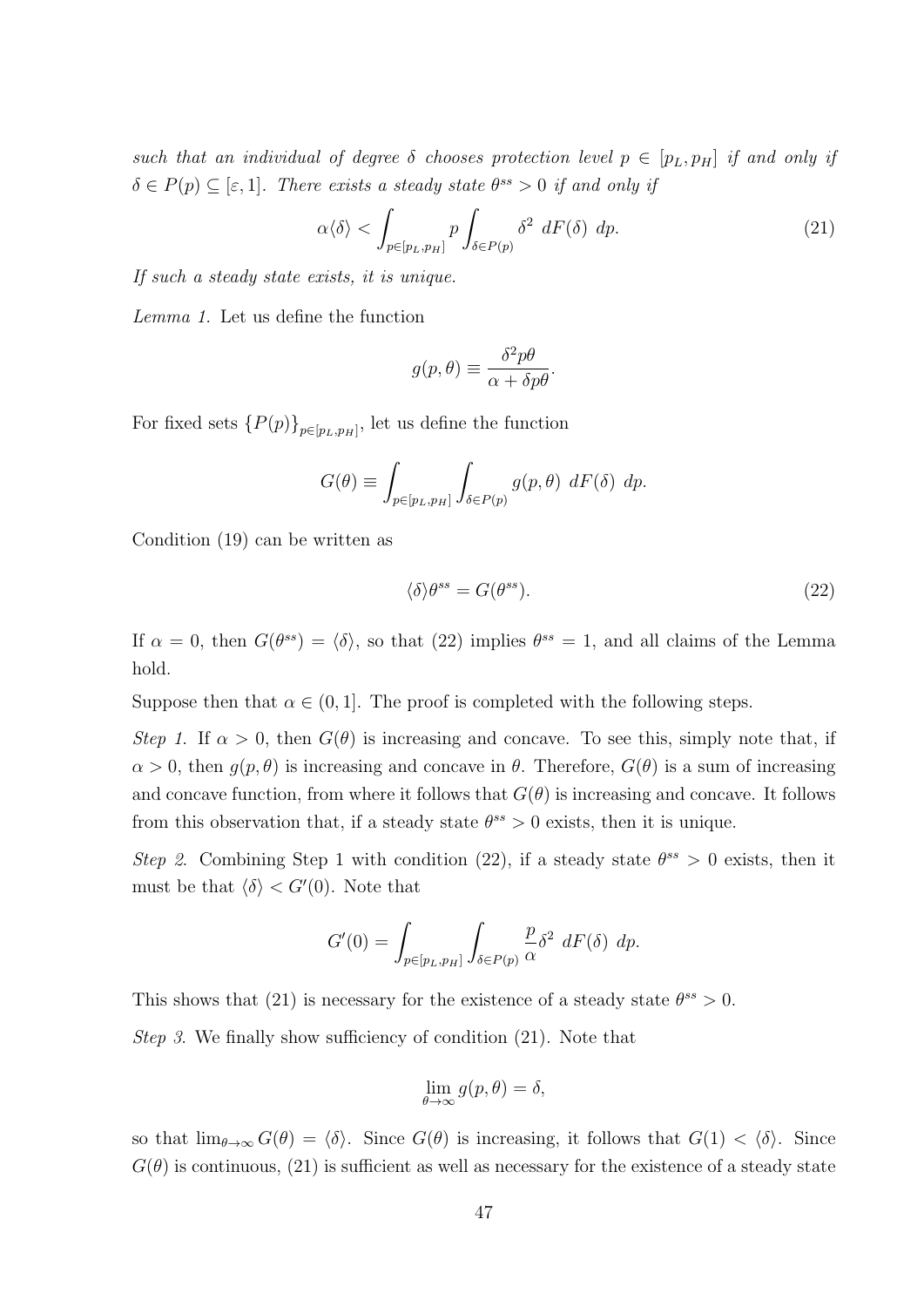$\theta^{ss} > 0.$ 

According to Lemma 1, for any behaviour at the individual level where there is a positive fraction of the population which does not have perfect protection, a unique steady state with positive infection will exist if  $\alpha$  is sufficiently small. Lemma 1 also naturally encompasses the case of a regular society. If, for example, all individuals choose full protection, then the right-hand side of condition (21) simplifies to  $p_L \delta^2$ , and we obtain that a positive-infection steady exists if and only if  $\alpha < p_L \delta$ . This is equivalent to  $\theta_l^{ss} = 1 - \frac{\alpha}{\delta p}$  $\frac{\alpha}{\delta p_L}$  being strictly positive.

Note that, under all three types of protection, the set of degrees for which protection is profitable is a convex set. For given  $\underline{\delta} \in [\varepsilon, 1]$  and  $\overline{\delta} \in [\underline{\delta}, 1]$ , let us define the function

$$
H_F(\theta, \underline{\delta}, \overline{\delta}) \quad := \quad \int_{\varepsilon}^{\underline{\delta}} \frac{f(\delta)\delta}{\langle \delta \rangle} \frac{\delta p_H \theta}{\alpha + \delta p_H \theta} d\delta + \int_{\underline{\delta}}^{\overline{\delta}} \frac{f(\delta)\delta}{\langle \delta \rangle} \frac{\delta p_L \theta}{\alpha + \delta p_L \theta} d\delta + \int_{\overline{\delta}}^1 \frac{f(\delta)\delta}{\langle \delta \rangle} \frac{\delta p_H \theta}{\alpha + \delta p_H \theta} d\delta (23)
$$

Suppose a degree- $\delta$  individual fully protects if  $\delta \in (\underline{\delta}, \overline{\delta})$  and does not protect otherwise, and that (21) is satisfied. Then  $\theta^{ss}(\underline{\delta}, \overline{\delta}) > 0$  is the unique positive solution to

$$
\theta^{ss}(\underline{\delta}, \overline{\delta}) = H_F(\theta^{ss}(\underline{\delta}, \overline{\delta}), \underline{\delta}, \overline{\delta}). \tag{24}
$$

The following two results show how  $\theta^{ss}(\underline{\delta}, \overline{\delta})$  changes with changes in  $\underline{\delta}, \overline{\delta}$ , and the degree distribution F.

**Lemma 2.**  $\theta^{ss}(\underline{\delta}, \overline{\delta}) > 0$  is weakly decreasing in  $\underline{\delta}$  and weakly increasing in  $\overline{\delta}$ .

Lemma 2. I will show that  $\theta^{ss}(\underline{\delta}, \overline{\delta}) > 0$  is weakly decreasing in  $\underline{\delta}$ . The proof of the other statement is analogous and omitted.

For a contradiction, suppose there exist  $\underline{\delta}$  and  $\underline{\delta}' > \underline{\delta}$  such that  $\theta^{ss}(\underline{\delta}', \overline{\delta}) > \theta^{ss}(\underline{\delta}, \overline{\delta}) > 0$ . That is,

$$
H_F(\theta^{ss}(\underline{\delta}',\overline{\delta}), \underline{\delta}',\overline{\delta}) = \theta^{ss}(\underline{\delta}',\overline{\delta}) > \theta^{ss}(\underline{\delta},\overline{\delta}) = H_F(\theta^{ss}(\underline{\delta},\overline{\delta}), \underline{\delta},\overline{\delta}) > 0. \tag{25}
$$

It is easy to see that  $H_F(\theta, \underline{\delta}, \overline{\delta})$  is strictly concave in  $\theta$ . That is, for any  $\theta \neq \theta'$  and any  $w \in (0, 1)$ .

$$
wH_F(\theta, \underline{\delta}, \overline{\delta}) + (1 - w)H_F(\theta', \underline{\delta}, \overline{\delta}) < H_F(w\theta + (1 - w)\theta', \underline{\delta}, \overline{\delta}).\tag{26}
$$

Note that  $H_F(\theta, \underline{\delta}, \overline{\delta})$  is weakly decreasing in  $\underline{\delta}$ . Therefore,  $\underline{\delta}' > \underline{\delta}$  implies that  $H_F(\theta, \underline{\delta}', \overline{\delta}) \le$  $H_F(\theta, \underline{\delta}, \overline{\delta})$  for any  $\theta$ . In particular, for  $\theta = \theta^{ss}(\underline{\delta}, \overline{\delta}),$ 

$$
H_F(\theta^{ss}(\underline{\delta}, \overline{\delta}), \underline{\delta}', \overline{\delta}) \le H_F(\theta^{ss}(\underline{\delta}, \overline{\delta}), \underline{\delta}, \overline{\delta}).\tag{27}
$$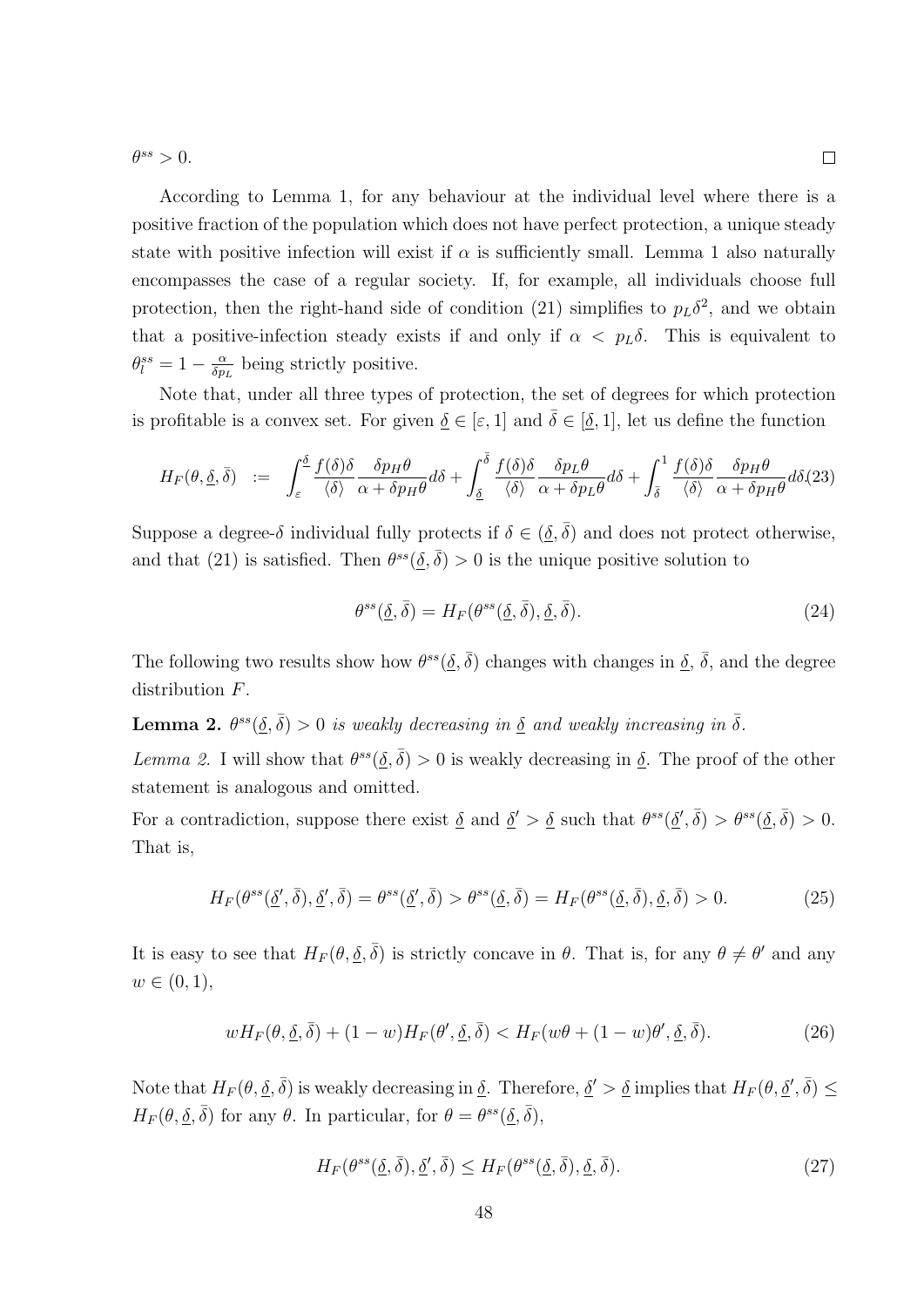By (25), let us define

$$
w := 1 - \frac{\theta^{ss}(\underline{\delta}, \overline{\delta})}{\theta^{ss}(\underline{\delta}', \overline{\delta})} \in (0, 1).
$$

Combining the fact that  $H_F(0, \underline{\delta}', \overline{\delta}) = 0$  with (27), it follows that

$$
wH_F(0, \underline{\delta}', \overline{\delta}) + (1 - w)H_F(\theta^{ss}(\underline{\delta}', \overline{\delta}), \underline{\delta}', \overline{\delta}) = \theta^{ss}(\underline{\delta}, \overline{\delta})
$$
  
\n
$$
= H_F(\theta^{ss}(\underline{\delta}, \overline{\delta}), \underline{\delta}, \overline{\delta})
$$
  
\n
$$
\geq H_F(\theta^{ss}(\underline{\delta}, \overline{\delta}), \underline{\delta}', \overline{\delta})
$$
  
\n
$$
= H_F(w0 + (1 - w)\theta^{ss}(\underline{\delta}', \overline{\delta}), \underline{\delta}', \overline{\delta}),
$$

which violates (26).

**Lemma 3.** Suppose that, for a degree distribution  $F$  with neighbour degree distribution  $\tilde{F}, \theta^{ss}(\varepsilon,\bar{\delta}) > 0$ . For any degree distribution F' such that its associated neighbour degree distribution  $\tilde{F}'$  FOSD  $\tilde{F}$ ,  $\theta^{ss'}(\varepsilon, \bar{\delta}) > \theta^{ss}(\varepsilon, \bar{\delta})$ .

Lemma 3. Define the function  $h : [\varepsilon, 1] \to \mathbb{R}$  where

$$
h(\delta) = \begin{cases} \frac{\delta p_L \theta}{\alpha + \delta p_L \theta} & \text{if } \delta \leq \bar{\delta} \\ \frac{\delta p_H \theta}{\alpha + \delta p_H \theta} & \text{if } \delta > \bar{\delta} \end{cases}
$$

.

Then note that, for a degree distribution  $F(\delta)$  with neighbour degree distribution  $\tilde{F}(\delta)$ ,

$$
H_F(\theta,\varepsilon,\overline{\delta})=\mathbb{E}_{\tilde{F}}\big[h(\delta)\big].
$$

If  $p_L > 0$ , then  $h(\delta)$  is strictly increasing and hence  $\tilde{F}'(\delta)$  FOSD  $\tilde{F}(\delta)$  implies that  $H_{F}(\theta, \varepsilon, \bar{\delta}) > H_F(\theta, \varepsilon, \bar{\delta}).$  If  $p_L = 0$ , note that it must be that  $\int_{\bar{\delta}}^1 d\tilde{F}(\delta) > 0$ , or otherwise  $\theta^{ss}(\varepsilon,\bar{\delta})=0$ . That is, there is positive probability mass on  $[\bar{\delta},1]$  under  $\tilde{F}(\delta)$ . Since  $h(\delta)$ is strictly increasing over  $[\bar{\delta}, 1]$ ,  $\tilde{F}'(\delta)$  FOSD  $\tilde{F}(\delta)$  implies that  $H_{F'}(\theta, \varepsilon, \bar{\delta}) > H_F(\theta, \varepsilon, \bar{\delta})$ . Combining  $H_{F}(\theta, \varepsilon, \overline{\delta}) > H_F(\theta, \varepsilon, \overline{\delta})$  with the fact that, for any F,  $H_F(\theta, \varepsilon, \overline{\delta})$  is strictly concave in  $\theta$ , it follows (by the same steps as in the proof of Lemma 2) that  $\theta^{ss'}(\varepsilon,\bar{\delta})$  $\theta^{ss}(\varepsilon,\bar{\delta}).$  $\Box$ 

*Proposition 4.* Consider first the direction  $\Rightarrow$ . Suppose that  $\langle \delta \rangle \left( \frac{\alpha}{n \epsilon} \right)$  $\frac{\alpha}{p_H} - \langle \delta \rangle$   $\geq \sigma^2$ , or

 $\Box$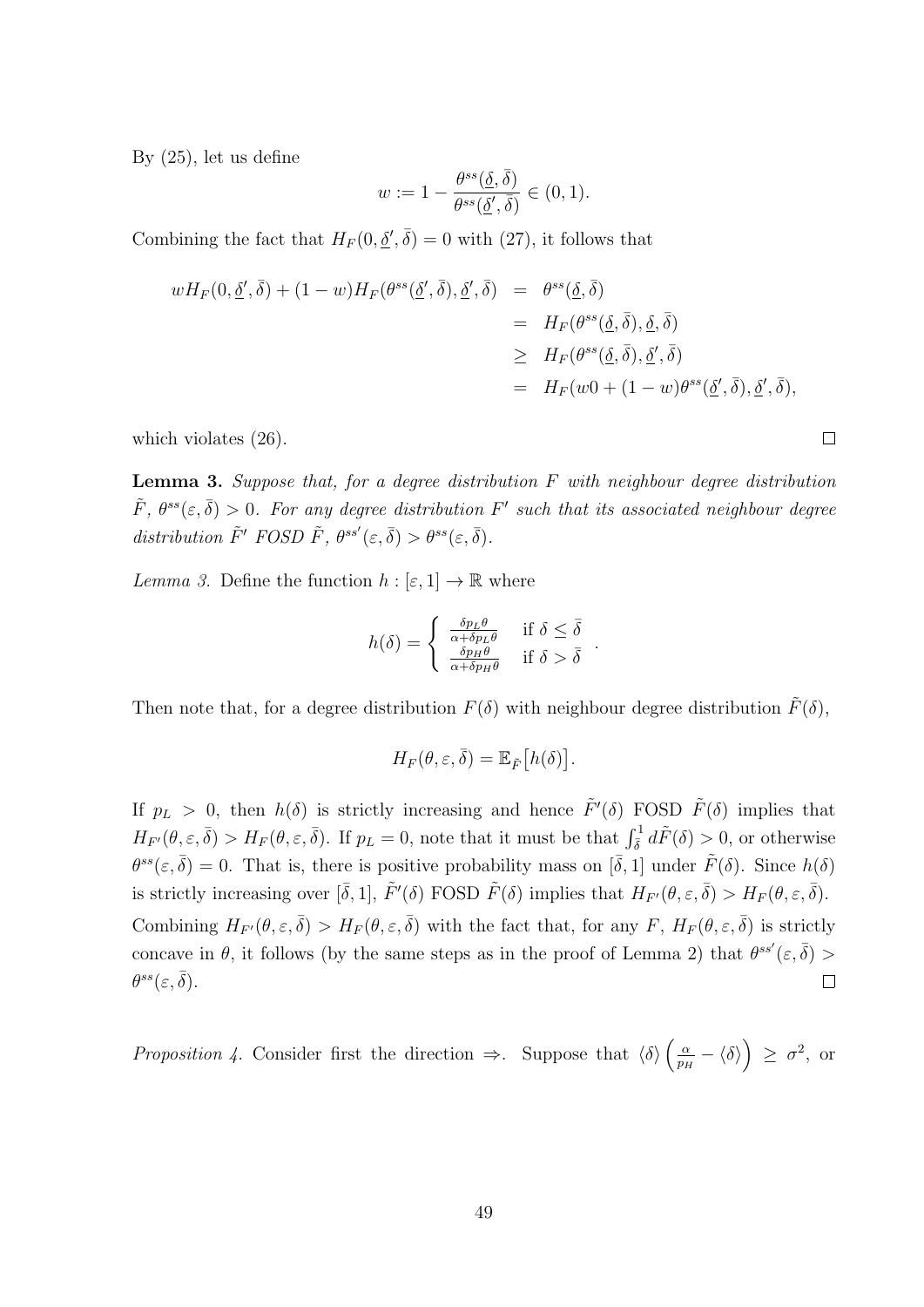$\alpha \langle \delta \rangle \geq p_H \left( \sigma^2 + \langle \delta \rangle^2 \right)$ . Then note that

$$
\alpha \langle \delta \rangle \geq p_H \left( \sigma^2 + \langle \delta \rangle^2 \right)
$$
  
=  $\int_{\varepsilon}^1 p_H \delta^2 dF(\delta)$   

$$
\geq \int_{p \in [p_L, p_H]} p \int_{\delta \in P(p)} \delta^2 dF(\delta) dp
$$

for any partition  $\{P(p)\}_{p\in[p_L,p_H]}$  of  $[\varepsilon,1]$ . By Lemma 1, a positive-infection steady state cannot exist.

Consider next the direction  $\Leftarrow$ . Note that in a steady state, the neighbour infection rate is  $\theta^{ss}(\varepsilon,\bar{\delta})$ , where individuals with degree  $\delta < \bar{\delta}$  strictly prefer to protect and those with degree  $\delta > \bar{\delta}$  strictly prefer not to protect. Condition (20) implies that  $\theta^{ss}(\varepsilon,\varepsilon) > 0$ . Three cases are possible.

Case 1:  $\theta^{ss}(\varepsilon,\varepsilon) < \delta_X^*$ <sup>-1</sup>(ε). Since  $\delta_X^*$ <sup>-1</sup>(δ) is increasing in δ,  $\delta_X^*$ <sup>-1</sup>(ε) ≤  $δ_X^*$  $^{-1}(\delta)$  for any  $\delta \in [\varepsilon, 1]$ . Since, by Lemma 2,  $\theta^{ss}(\varepsilon, \overline{\delta})$  is non-increasing in  $\overline{\delta}, \theta^{ss}(\varepsilon, \overline{\delta}) \leq \theta^{ss}(\varepsilon, \varepsilon)$  for any  $\overline{\delta} \in [\varepsilon, 1]$ . Combining both observations,

$$
\theta^{ss}(\varepsilon,\bar{\delta}) < {\delta_X^*}^{-1}(\delta)
$$

for any  $\delta \in [\varepsilon, 1]$  and any  $\overline{\delta} \in [\varepsilon, 1]$ . Thus, for any possible long-run neighbour infection rate, any individual strictly prefers not to protect. Hence in the unique steady state no individual protects and  $\theta^{ss}(\varepsilon,\varepsilon)>0$  is the neighbour infection rate.

Case 2:  $\theta^{ss}(\varepsilon,1) > \delta_X^*$ <sup>-1</sup>(1) and  $\frac{(p_H-p_L)(\pi_S-\pi_I)}{p_Hc} > 1$ . Note that  $\frac{(p_H-p_L)(\pi_S-\pi_I)}{p_Hc} > 1$  implies  $\delta^*_X$ <sup>-1</sup>(1) > 0. Hence, in this case  $\theta^{ss}(\varepsilon, 1) > \delta_X^*$  $^{-1}(1) > 0$ . Following the same arguments as in Case 1, in this case we have that

$$
\theta^{ss}(\varepsilon,\bar{\delta}) > {\delta_X^*}^{-1}(\delta)
$$

for any  $\delta \in [\varepsilon, 1]$  and any  $\overline{\delta} \in [\varepsilon, 1]$ . Thus, for any possible long-run neighbour infection rate, any individual strictly prefers to protect. Hence in the unique steady state all individuals protect and  $\theta^{ss}(\varepsilon, 1) > 0$  is the neighbour infection rate.

Case 3:  $\theta^{ss}(\varepsilon,\varepsilon) \geq \delta_X^*$ <sup>-1</sup>( $\varepsilon$ ), and  $\theta^{ss}(\varepsilon,1) \leq \delta_X^*$  $\frac{(-1)}{(-1)}$  or  $\frac{(p_H-p_L)(\pi_S-\pi_I)}{p_Hc} \leq 1$ . Suppose  $\theta^{ss}(\varepsilon,1) \leq \delta_X^*$ <sup>-1</sup>(1). Since  $\theta^{ss}(\varepsilon, 1)$  is non-negative, it must be that  $\frac{(p_H-p_L)(\pi_S-\pi_I)}{p_Hc} \geq 1$ . Otherwise  $\delta_X^*$ <sup>-1</sup>(1) < 0 and we would have a contradiction.  $\frac{(p_H-p_L)(\pi_S-\pi_I)}{p_Hc} \geq 1$  implies that  $\lim_{\delta \to -1} \delta_X^*$  $^{-1}(\delta) > 0$ . Define the function  $g : [\varepsilon, 1] \to \mathbb{R}$ , where

$$
g(x) := \delta_X^{*-1}(x) - \theta^{ss}(\varepsilon, x).
$$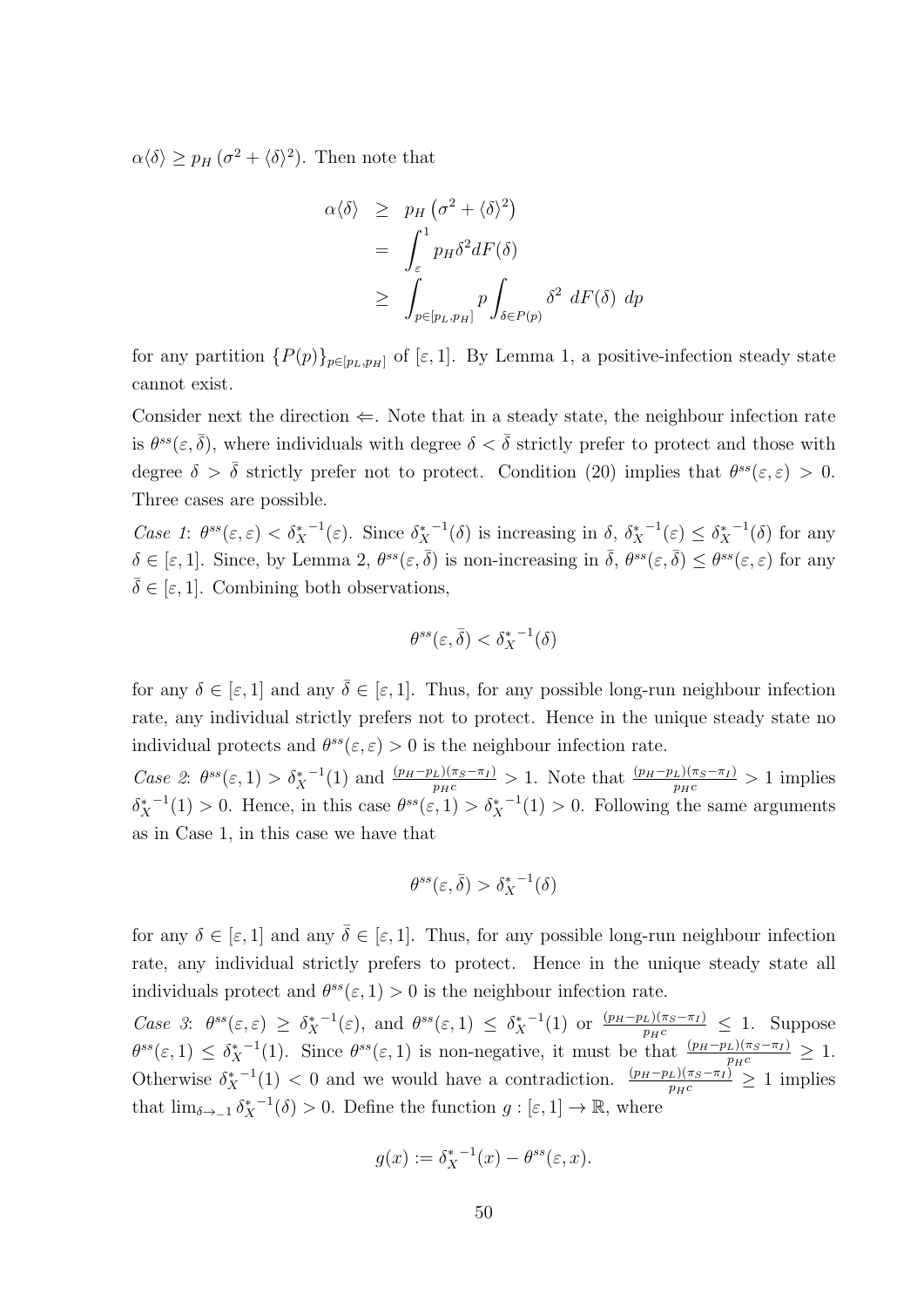Since  $\delta_X^*$  $\tau^{-1}(x)$  is strictly increasing and continuous and (by Lemma 2)  $\theta^{ss}(\varepsilon, x)$  is nonincreasing and continuous in  $x, g(x)$  is strictly increasing and continuous. Note that  $g(\varepsilon) \leq 0$  and  $\lim_{x\to -1} g(x) \geq 0$ . Thus, there is a unique  $x^*$  such that  $g(x^*) = 0$ . The unique steady-state neighbour infection rate is given by  $\theta^{ss}(\varepsilon, x^*)$ ; agents with degree smaller than  $x^*$  fully protect and agents with degree greater than  $x^*$  do not protect; agents with degree equal to  $x^*$  choose any level of protection. The case with  $\frac{(p_H-p_L)(\pi_S-\pi_I)}{p_Hc} \leq 1$ is analogous and omitted.

Now suppose that  $\theta^{ss} > 0$  under distribution  $F(\delta)$ , and that for  $F'(\delta)$  we have that  $\tilde{F}'(\delta)$ FOSD  $\tilde{F}(\delta)$ . For a contradiction, suppose that  $\theta^{ss'} \leq \theta^{ss}$ . Let  $\delta^*$  ( $\delta^{*'}$ ) denote the threshold such that all degrees up to  $\delta^*$  ( $\delta^{*'}$ ) protect in the steady state under  $F(\delta)$  ( $F'(\delta)$ ). By Lemma 3,  $\tilde{F}'(\delta)$  FOSD  $\tilde{F}(\delta)$  implies that for any threshold  $\bar{\delta}$  such that  $\theta^{ss}(\varepsilon,\bar{\delta}) > 0$ ,  $\theta^{ss'}(\varepsilon,\bar{\delta}) > \theta^{ss}(\varepsilon,\bar{\delta})$ . Since, by Lemma 2,  $\theta^{ss'}(\varepsilon,\bar{\delta})$  is non-increasing in  $\bar{\delta}$ , for  $\theta^{ss'} \leq \theta^{ss}$  it must be that  $\delta^{*'} > \delta^*$ . This contradicts  $\delta^*_X$  $^{-1}(\delta)$  being strictly increasing.  $\Box$ 

*Proposition 5.* The direction  $\Rightarrow$  is identical to the proof of Proposition 4. For the other direction, the steps are the same as in that proof, but replacing  $\delta_X^*$  $^{-1}(\delta)$  with  $\delta_X^{**}$  $^{-1}(\delta)$  and  $\theta^{ss}(\varepsilon, \bar{\delta})$  with  $\theta^{ss}(\underline{\delta}, 1)$ , and noting that  $\delta_X^{**}$ <sup>-1</sup>(δ) is *decreasing* and (by Lemma 2)  $\theta^{ss}(\underline{\delta}, 1)$ is non-decreasing in  $\delta$ .  $\Box$ 

Proposition 6. The necessary condition for existence of a positive steady-state neighbour infection rate follows from Lemma 1.

Suppose  $\hat{\theta} \leq \hat{H}_F(\hat{\theta})$ . Note that

$$
\begin{array}{rcl} \hat{\theta} & = & \delta_N^{-1}(1), \\ \hat{H}_F(\theta) & = & H_F(\theta, \varepsilon, 1), \end{array}
$$

where  $H_F(\theta,\varepsilon,1)$  is defined in (23). If  $\hat{\theta} = \hat{H}_F(\hat{\theta}) = H_F(\hat{\theta},\varepsilon,1)$ , then clearly  $\hat{\theta} > 0$  is a steady-state neighbour infection rate; in this steady state all individuals protect. Suppose now that  $\hat{\theta} < \hat{H}_F(\hat{\theta}) = H_F(\hat{\theta}, \varepsilon, 1)$ . Since  $H_F(\theta, \varepsilon, 1)$  is increasing and concave in  $\theta$ , it follows (by the same arguments as in the proof of Lemma 2) that  $\theta^{ss}(\varepsilon, 1) > \hat{\theta} = \delta_N^{-1}(1)$ . Consider then the following two cases.

Case 1:  $\theta^{ss}(\varepsilon,\varepsilon) \geq \delta_N^{-1}(\varepsilon)$ . Then  $\theta^{ss}(\varepsilon,\varepsilon) \geq \theta^{ss}(\varepsilon,1) > \hat{\theta} > 0$  is a positive steady-state neighbour infection rate.

Case 2:  $\theta^{ss}(\varepsilon,\varepsilon) < \delta_N^{-1}(\varepsilon)$ . Since  $\theta^{ss}(\varepsilon,\delta)$  and  $\delta_N^{-1}(\delta)$  are continuous in  $\delta$ , there exists  $\delta^* \in (\varepsilon, 1)$  such that  $\theta^{ss}(\varepsilon, \delta^*) < \delta_N^{-1}(\delta^*)$ . That is, there exists a steady state where